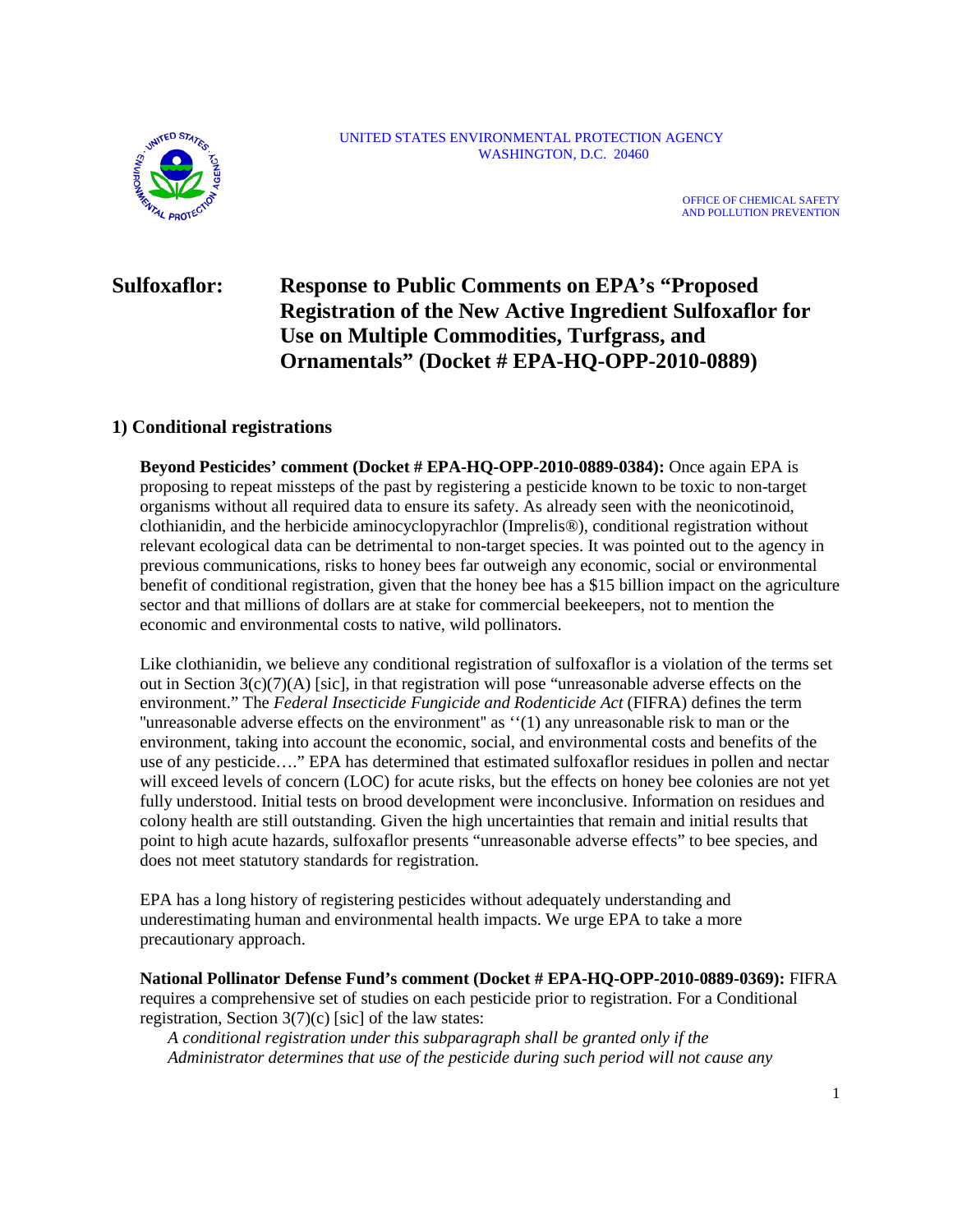*unreasonable adverse effect on the environment, and that use of the pesticide is in the public interest.*

The information in the docket is not sufficient for the Administrator to draw a definitive conclusion that there will be no unreasonable adverse effects. To the contrary, information EPA does already have suggests that sulfoxaflor is likely to be highly problematic for bees.

## **EPA's response:**

Section  $3(c)(7)$  of FIFRA provides EPA the authority to grant a "conditional registration" for a pesticide product under certain circumstances. The conditions on registrants under this authority involve a requirement to submit particular types of data by a specified date after the registration. In 1978 Congress gave EPA discretionary authority in section  $3(c)(7)(C)$  of FIFRA to approve the registration of a product containing a new active ingredient for which EPA requires additional data, when doing so appeared both to meet the safety standard and to be in the public interest.

Where an application for a new active ingredient lacks some of the necessary data for which there has not been sufficient time to generate and submit since the imposition of the data requirement, EPA may grant a conditional registration under FIFRA  $3(c)(7)(C)$  if EPA determines that 1) during the time needed to generate the necessary data, the pesticide will not cause unreasonable adverse effects on the environment; and 2) use of the pesticide is in the public interest.

EPA proposed on January 14, 2013 to grant a conditional registration under FIFRA 3(c)(7)(C), intending to require data to resolve any residual uncertainty on the potential effects of sulfoxaflor on brood development and long-term colony health at the maximum application rate originally proposed by the registrant and to determine whether this rate can be allowed in the future. After review of the public comments and further consideration of the database, EPA has concluded that an unconditional registration of sulfoxaflor, with lowered application rates and other mitigation is supported by the available data and therefore the appropriate regulatory decision.

EPA disagrees with the assertion that there is inadequate understanding of sulfoxaflor and that the human and environmental health impacts are underestimated. EPA conducted an extensive analysis of sulfoxaflor in collaboration with counterpart agencies in Canada and Australia. Scientists from all three authorities reviewed over 400 studies, peer reviewed the primary evaluations conducted by their international colleagues, and communicated extensively on specific disciplines and issues. Additional EPA committees further reviewed the work done under the joint review project.

Upon completion of the partnered international evaluation of the data, EPA specifically addressed risks to bees in the environmental fate and ecological risk assessment. EPA clearly documented the properties of sulfoxaflor that render it a potential concern to bees: high acute oral toxicity, foliar spray application on pollinator attractive crops, and systemic uptake in plants. Accordingly, EPA conducted a Tier 1 ecological risk assessment to characterize the potential risk concerns. As indicted in the response to comment category #5 below, EPA's Tier 1 ecological risk assessment indicated exceedence of the acute risk level of concern ( $RQ > 0.4$ ) in only 4 of the 100+ residue samples taken for sulfoxaflor in nectar (the dominant route of oral exposure for foraging bees). Two of these samples were from the highest proposed application rate (0.134 lb a.i./A), which has subsequently been reduced to a maximum of 0.086 lb a.i./A. At 0.086 lb a.i./A and below, only two of the 100+ residue samples have detectable levels of sulfoxaflor that exceed the LOC of 0.4.

Of the six colony-level (Tier 2) toxicity studies available for sulfoxaflor, EPA notes that none of these studies demonstrated a substantial treatment-related decline in colony strength (a key indicator of overall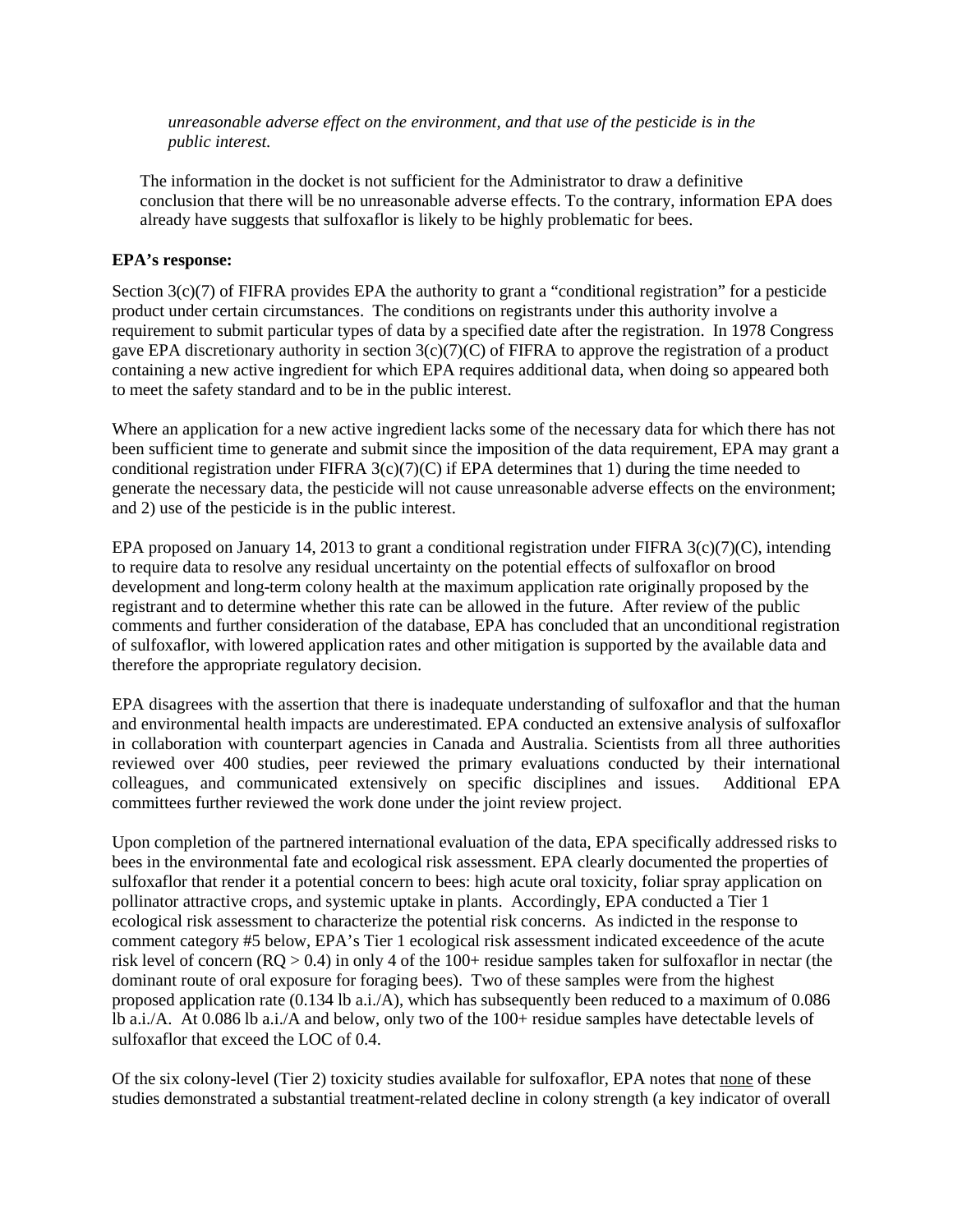colony health) following confined exposure of bees to sulfoxaflor foliar spray applications. EPA further notes that due to uncertainties associated with the application rates used in these studies and the aforementioned results from the Tier 1 risk assessment, EPA proposed reducing the maximum application rate of sulfoxaflor from 0.134 lb a.i./A to 0.086 lb a.i./A. This lower maximum application rate was evaluated in two of the available semi-field studies. Notably, the cotton tunnel study, which includes the maximum seasonal rate of 0.266 lb a.i./A, indicated that colony strength was similar across all treatments relative to pre-application conditions of the hives.

Consistent with the conclusions of the joint review project and EPA's risk assessment, the Pesticide Registration and Control Division of the Department of Agriculture, Food & the Marine in Kildare, Ireland, serving as the rapporteur member state for the European Union, reported on their summary, evaluation and assessment of sulfoxaflor. Regarding potential risks to bees, they stated that no unacceptable acute or chronic effects on colony survival and development were noted. They concluded that the risk to bees from the proposed uses of sulfoxaflor and its formulated products is acceptable.

### **2) Resistance concerns and alternative pesticides**

**Beyond Pesticides' comment (Docket # EPA-HQ-OPP-2010-0889-0384):** While surveys have shown neonicotinoid resistance to still be restricted to very few species and often very localized in extent,  $\frac{1}{1}$  $\frac{1}{1}$  $\frac{1}{1}$  it is predictable that the widespread use of neonicotinoid insecticides will continue to give way to increased insect resistance. There is reported imidacloprid resistance in certain aphid species, with cross-resistance to other neonicotinoids.<sup>[2](#page-2-1)</sup> One study documented acetamiprid, clothianidin and thiamethoxam resistance at 6.4, 10, and 22-fold, respectively in cotton aphids (*Aphis gossypii).[3](#page-2-2)* High levels of cross-resistance to thiamethoxam, imidacloprid, and acetamiprid have also been detected in silver whitefly (*B. tabaci*).<sup>[4](#page-2-3)</sup> Insects with neonicotinoid resistance have also been shown to have varying resistance to organophosphates, carbamates, and pyrethroids.<sup>[5](#page-2-4)</sup> Due to growing resistance among insect populations, stronger pesticides with novel mode of actions are being sought. In the case of sulfoxaflor, it is stable in the presence monooxogenase enzymes –responsible for metabolizing chemicals and known to be involved in resistance to the neonicotinoids and other insecticides<sup> $\bar{6}$  $\bar{6}$  $\bar{6}$ </sup> making sulfoxaflor a more potent insecticide to the insect. Industry is advertising sulfoxaflor as a "critical tool for insect resistance management," due to its new mode of action and its effectiveness on insect populations resistant to neonicotinoid and other insecticides.<sup>[7](#page-2-6)</sup>

According to some industry scientists, sulfoxaflor has a pharmacological profile (in aphids) consistent with that of imidacloprid, suggesting that sulfoxaflor be considered a neonicotinoid.<sup>[8](#page-2-7)</sup> However, others

<span id="page-2-7"></span>

<span id="page-2-0"></span><sup>&</sup>lt;sup>1</sup> Nauen, R and Denholm, I. 2005. Resistance of Insect Pests to Neonicotinoid Insecticides: Current Status and Future Prospects. Archives of

<span id="page-2-1"></span>Insect Biochemistry and Physiology 58:200–215<br>
<sup>2</sup> Nauen R, Vontas J, Kaussmann M, Wölfel K. 2012. Pymetrozine is hydroxylated by CYP6CM1, a cytochrome P450 conferring neonicotinoid<br>
resistance in Bemisia tabaci. *Pest Ma* 

<span id="page-2-2"></span><sup>&</sup>lt;sup>3</sup> Herron, G. A. and Wilson, L. J. 2011. Neonicotinoid resistance in *Aphis gossypii* Glover (Aphididae: Hemiptera) from Australian cotton.

<span id="page-2-3"></span>Australian Journal of Entomology, 50: 93–98.<br><sup>4</sup> Nauen, R and Denholm, I. 2005. Resistance of Insect Pests to Neonicotinoid Insecticides: Current Status and Future Prospects. Archives of Insect Biochemistry and Physiology

<span id="page-2-4"></span><sup>&</sup>lt;sup>5</sup> Nauen, R and Denholm, I. 2005. Resistance of Insect Pests to Neonicotinoid Insecticides: Current Status and Future Prospects. Archives of Insect Biochemistry and Physiology 58:200–215.

<span id="page-2-5"></span><sup>&</sup>lt;sup>6</sup> Sparks, T, DeBoer, G, et al. 2012. Differential metabolism of sulfoximine and neonicotinoid insecticides by *Drosophila melanogaster* monooxygenase CYP6G1. Pest Biochem. Phys. 103 (2012) 159–165

<span id="page-2-6"></span>Annetts, R and Elias, N. 2012. Sulfoxaflor For Management Of Cotton Pests In Australia. Presented at the *Australian Cotton Conference*, Management of Cotton Aphids. Available at http://www.australiancottonconference.com.au/2012-presentations-papers/annetts-robert 8 Cutler P. Slater R. Edmunds AJ et al. 2012. Investigating the mode of action of sulfoxaflor: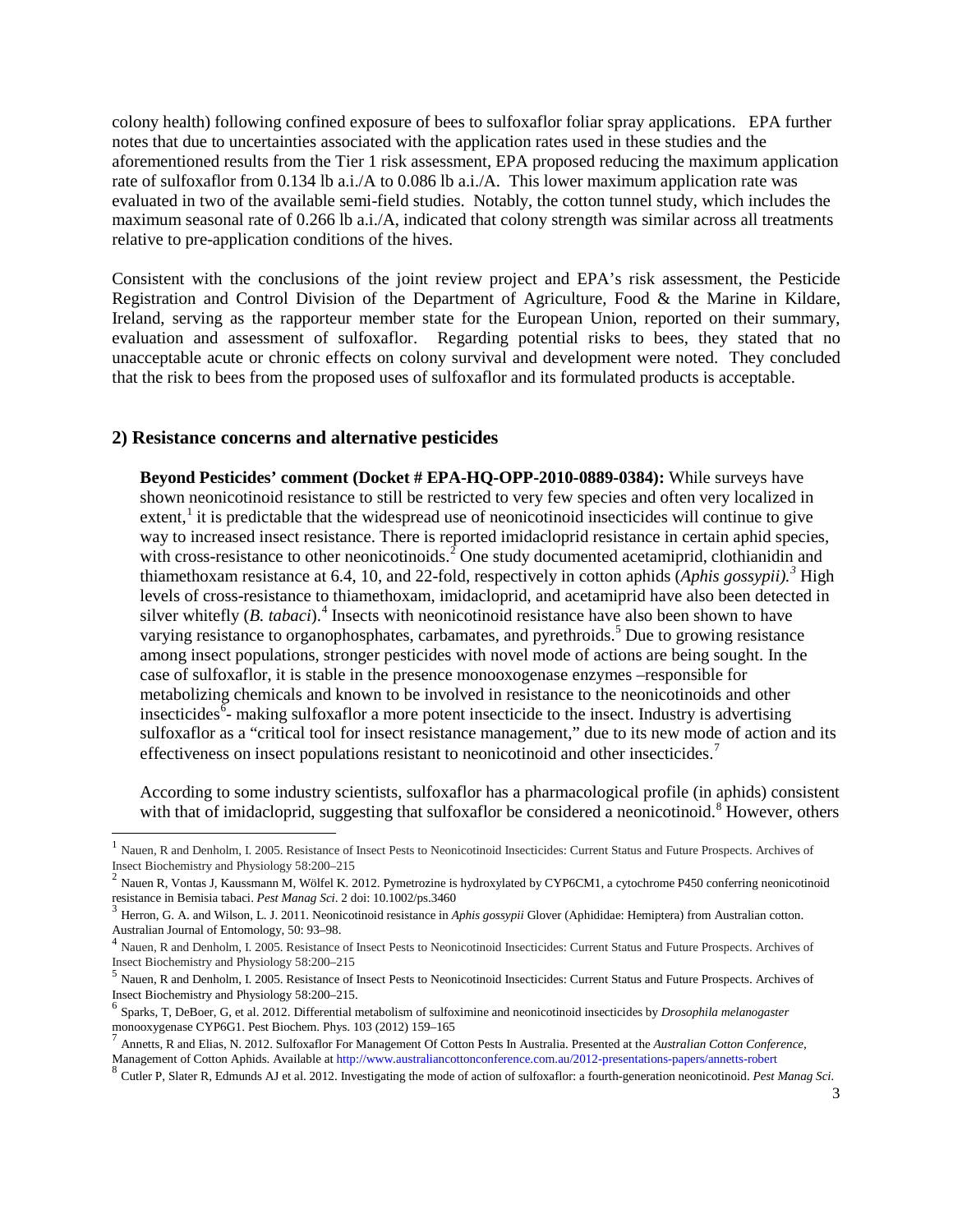at Dow AgroSciences laboratories argue that the very high efficacy at nAChRs, coupled with its chemical structure, lack of cross-resistance, and metabolic stability, $9$  prove that sulfoxaflor is a novel insecticide. Sulfoxaflor has been demonstrated to exhibit very low resistance in some aphid species (e.g. silverleaf and greenhouse whiteflies) already resistant to imidacloprid with no evidence of cross resistance to other neonicotinoid pesticides, making it a good candidate to control pests already resistant to certain neonicotinoids.<sup>[10](#page-3-1) [11](#page-3-2)</sup> One study investigating the efficacy of sulfoxaflor in the field, determined that sulfoxaflor proved to be more "residual and significantly more potent," even with similar speed of action when compared to neonicotinoids.<sup>[12](#page-3-3)</sup>

The evolution of insect resistance is predictable, leading to farmers resorting to multiple chemicals, alternating insecticides with different modes of action (which would have to be either more toxic, or used in greater frequency), in order to control resistant insects. However, the risks to non-target insects in the advent of failed technologies are not seriously considered.

**Center for Food Safety's comment (Docket # EPA-HQ-OPP-2010-0889-0363):** Sulfoxaflor should be considered a subcategory of the neonicotinoid class of insecticides rather than the first member of the sulfoximine insecticide class based on its similarities in mode of action and its structure that mimics the neonicotinoid toxicophore. This classification should be taken into account for insecticide resistance management plans.<sup>[13](#page-3-4)</sup> While the applicant, Dow AgroSciences, has asserted in published literature that sulfoxaflor is the first insecticide in the new sulfoximine class of chemicals<sup>[14](#page-3-5)</sup> (distinct from the neonicotinoids), other assessments of the compound suggest that it may instead be a new subclass of the neonicotinoids.<sup>[15](#page-3-6)</sup> EPA refers to sulfoxaflor as "the only member of the sulfoxamine" subclass of neonicotinoid insecticides" in the beginning of its RA, but later mentions that it is distinct from the neonicotinoids for insecticide resistance management.<sup>[16](#page-3-7)</sup> EPA should resolve this confusion and clarify that sulfoxaflor is a subclass of neonicotinoids in light of the conflicting information from the applicant and the agency.

An investigation of sulfoxaflor's mode of action found that it interacts with the high-affinity imidacloprid binding site in the insect's  $nAChR$ <sup>[17](#page-3-8)</sup> Sulfoxaflor also behaves in a method similar to imidacloprid *in situ* in aphids at both the receptor and neuronal levels. [18](#page-3-9) These characteristics could pose problems for cross-resistance with neonicotinoids, and should be factored into insecticide resistance management plans. Most of the currently-identified resistance to commercialized neonicotinoids is caused by enhanced monooxygenase metabolism.<sup>[19](#page-3-10)</sup> Sulfoxaflor is stable to monooxygenases, so it can control pests that have developed metabolic resistance to the neonicotinoids.[20](#page-3-11) However, resistance can also be conferred by a target site mutation that sulfoxaflor

<span id="page-3-4"></span><sup>13</sup> Cutler P, et al. 2012. Investigating the mode of action of sulfoxaflor: a fourth-generation neonicotinoid. *Pest Manag Sci*. doi: 10.1002/ps.3413.<br><sup>14</sup> Babcock JM, et al. 2010. Biological characterization of sulfoxaf

<span id="page-3-5"></span>

doi: 10.1002/ps.3413.

<span id="page-3-0"></span><sup>9</sup> Watson GB, Loso MR, Babcock JM, et al. 2011. Novel nicotinic action of the sulfoximine insecticide sulfoxaflor. *Insect Biochem Mol Biol.*  (7):432-9.<br><sup>10</sup> Longhurst C, Babcock JM, Denholm I, Gorman K, Thomas JD, Sparks TC. 2012. Cross-resistance relationships of the sulfoximine insecticide

<span id="page-3-1"></span>sulfoxaflor with neonicotinoids and other insecticides in the whiteflies Bemisia tabaci and Trialeurodes vaporariorum. *Pest Manag Sci*. doi:

<sup>10.1002/</sup>ps.3439. <sup>11</sup> Siebert, M, et al.2012. Field Evaluations of Sulfoxaflor, a Novel Insecticide, Against Tarnished Plant Bug (Hemiptera: Miridae) in Cotton . *J* 

<span id="page-3-3"></span><span id="page-3-2"></span>*Cotton Science 16:129–143* <sup>12</sup> Lysandrou, M, Ahmad, M and Longhurst, C. 2010. Comparative Efficacy Of Sulfoxaflor Against Cotton Leafhopper, *Amrasca Devastans* 

<span id="page-3-6"></span>

<span id="page-3-7"></span>

<span id="page-3-8"></span>

<span id="page-3-10"></span><span id="page-3-9"></span>

<span id="page-3-11"></span>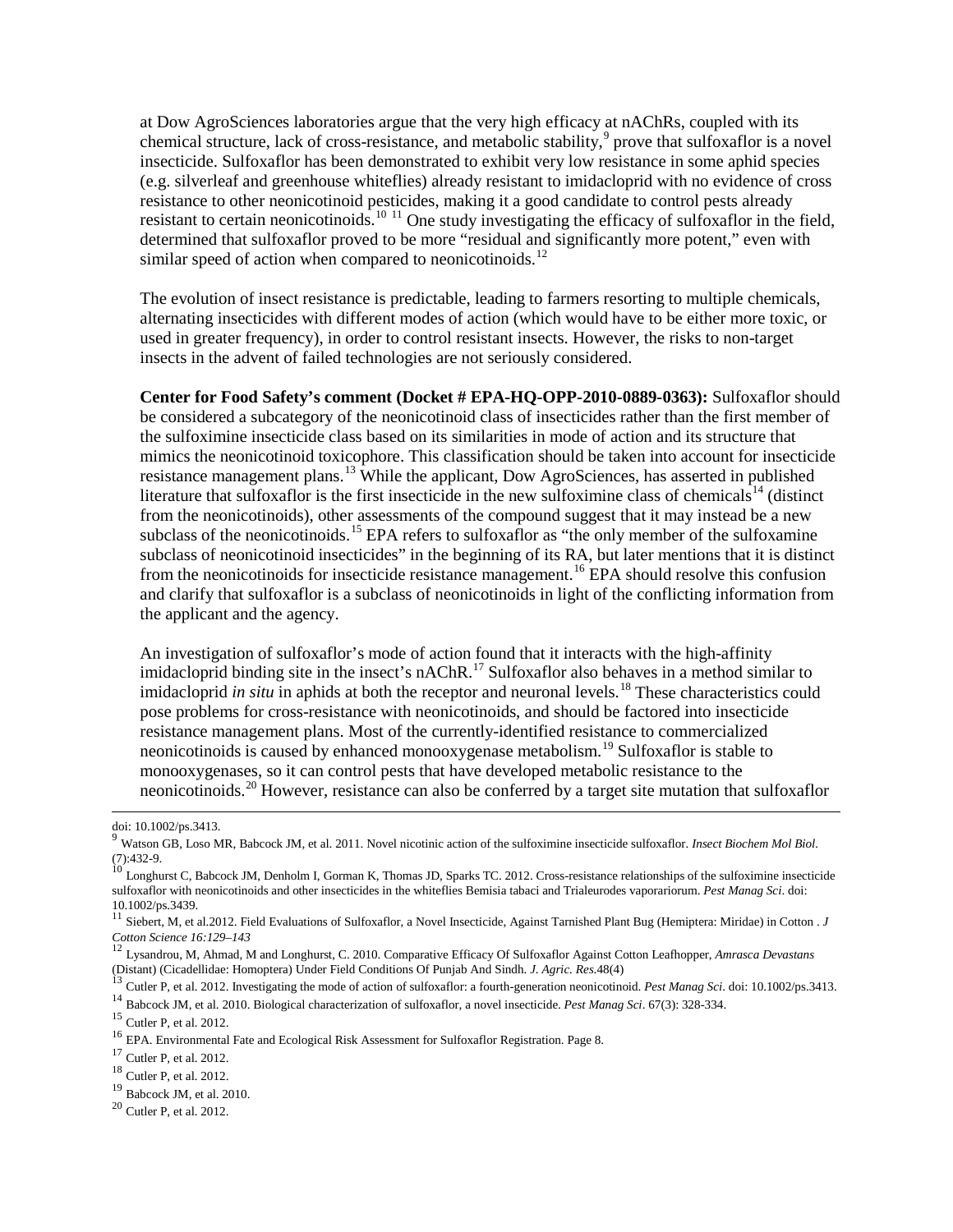was susceptible to in trials, a type of resistance that is not discussed in the RA's discussion of cross-resistance.<sup>[21](#page-4-0)</sup> <sup>[22](#page-4-1)</sup> The levels of resistance to sulfoxaflor identified in strains with target-site mutations could have a major impact on field performance of these products. [23](#page-4-2) Sulfoxaflor's mode of action is not yet fully understood, and initial results show some cross-resistance with neonicotinoids, which should lead to their categorization as neonicotinoids to manage insecticide resistance. The concerns about potential cross-resistance with commercial neonicotinoids should be further explored, and are not addressed adequately in the evaluation of sulfoxaflor's proposed registration.

**David Kerns' (LSU AgCenter) comment (Docket # EPA-HQ-OPP-2010-0889-0059):** Based on my evaluations, sulfoxaflor appears to have an excellent fit in the Mid-South's cotton production system; having excellent efficacy towards tarnished plant bug, cotton fleahopper and cotton aphid. Additionally, the use of sulfoxaflor as an alternative to a number of insecticides currently used for plant bug management should help alleviate problems associated with destruction of natural enemies, pest resurgence and secondary pest outbreaks.

The Mid-South cotton producing states including Tennessee, Arkansas, Mississippi and Louisiana have had extremely difficult problems effectively controlling tarnished plant bug in cotton, and subsequent secondary pest outbreaks. Tarnished plant bugs are a key pest of cotton and have been the number one yield limiting pest for more than 10 years. Plant bugs damage cotton primarily by feeding on the squares (flower buds) causing them to abort. Thus the fruit is lost resulting in a reduction in lint. Tarnished plant bugs are usually most abundant once the cotton crop begins to flower, and they will remain potential pests until all of the harvestable fruit are set. Thus it is imperative that cotton be protected from excessive plant bug injury from square formation until crop cutout.

Growers utilize a number of integrated approaches for managing plant bugs in cotton including: planting more tolerant varieties, landscape manipulated to avoid placement of cotton adjacent to corn, managing weeds that host plant bugs, and utilizing insecticides. The insecticides used for managing plant bugs in cotton rely heavily on organophosphates and neonicotinoids. Due to resistance issues we have seen a shift to acephate synergized with pyrethroids, and neonicotinoid/pyrethroid mixtures. These mixtures have been effective but short lived; when immigrating plant bug populations are high, it is not uncommon to have to retreat fields within 5 days. Cotton growing in areas with naturally high plant bug populations in the landscape may require as many as 10 insecticide applications during a year.

Unfortunately these insecticides have detrimental effects on arthropod natural enemies leading to outbreaks of secondary pests. Acephate is notorious for flaring spider mites, and pyrethroids are notorious for flaring spider mites and aphids. Thus, follow up applications of miticides or aphicides are often necessary following insecticide applications targeting plant bugs. Some of the neonicotinoids have proved efficacious towards aphids, but in recent years resistance to most of these products has been widespread. Additionally, the neonicotinoids were once thought to have marginal impact on arthropod natural enemies, but in research I have conducted over the past 4 years, I have found these products to be extremely harmful towards lady beetle larvae. Therefore, not only are we seeing aphids develop resistance to some neonicotinoids, but these same products are destroying the aphid's natural enemies. Sulfoxaflor however, is one of the best aphicides I have evaluated, and thus

<span id="page-4-1"></span><span id="page-4-0"></span><sup>&</sup>lt;sup>21</sup> Cutler P, et al. 2012.<br><sup>22</sup> EPA. Environmental Fate and Ecological Risk Assessment for Sulfoxaflor Registration. Page 14.<br><sup>23</sup> Cutler P, et al. 2012.

<span id="page-4-2"></span>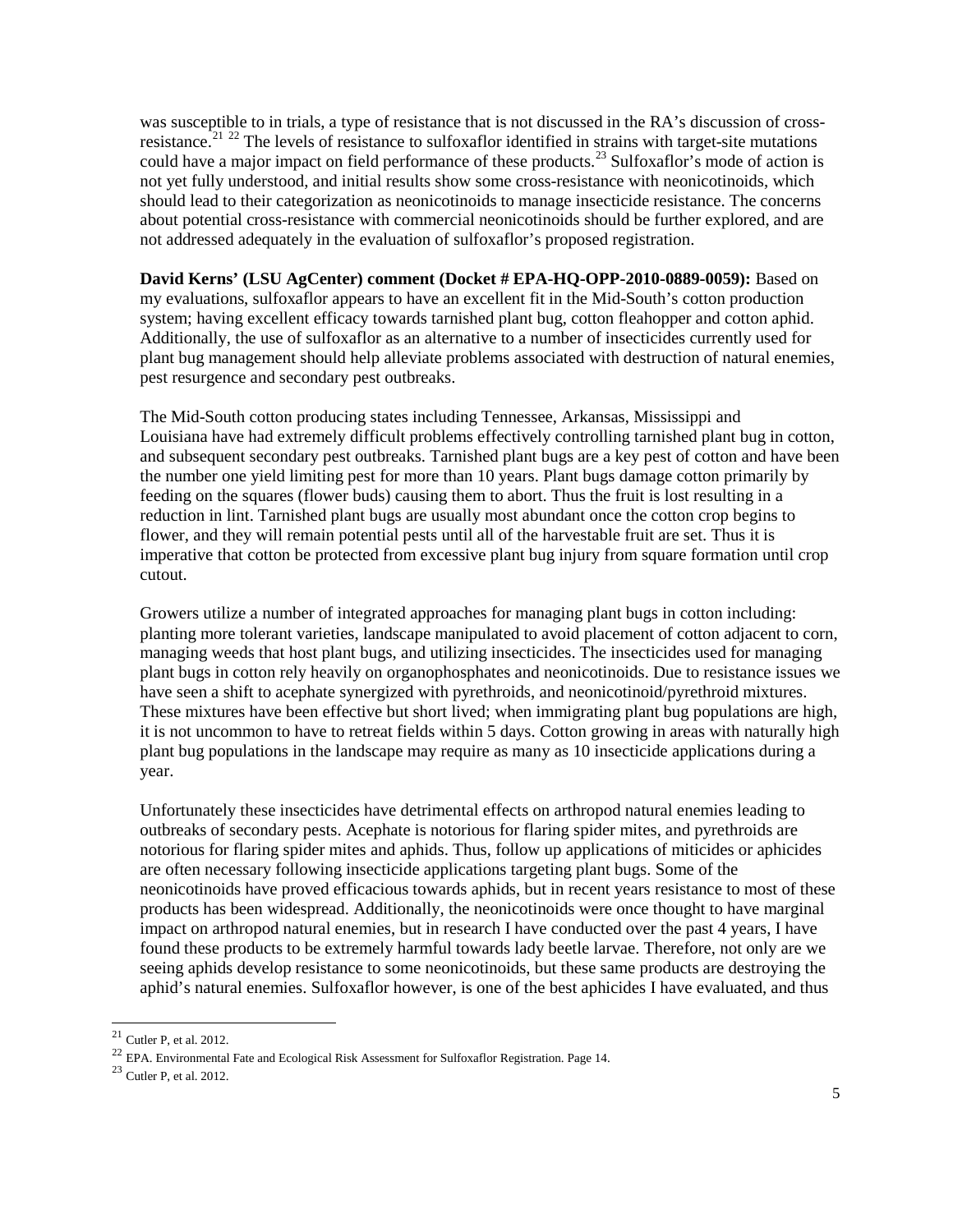flaring aphids would not be likely. Additionally, I was suspicious that sulfoxaflor, because it has a similar mode of action to the neonicotinoids, might also be harsh on lady beetle larvae, but this has not been the case. My data suggests it is much softer than any of the neonicotinoids I have tested. In many respects sulfoxaflor appears to be very different from the neonicotinoids, not only in its lesser impact on arthropod natural enemies, but research has demonstrated that aphids resistant to neonicotinoids are not cross resistant to sulfoxaflor.

Without access to new and improved insecticide chemistries to manage our insect pests we will only see increased reliance and use of the older, harsh insecticide chemistries; and continuation of the insecticide treadmill. Sulfoxaflor could replace a number of harsh insecticide applications with a product that is highly effective towards the target pests, safer towards a number of the key natural enemies, and much less likely to cause secondary pest outbreaks. These characteristics would make sulfoxaflor an excellent candidate for managing pests in Mid-South cotton, and ultimately becoming a cornerstone of a much more robust and effective cotton IPM program.

**Elizabeth Beers' (WSU) comment (Docket # EPA-HQ-OPP-2010-0889-0266):** As an industry, we have been relying solely on the neonicotinoid insecticides (IRAC Group 4A) for aphid control for nearly two decades. The extension of their spectrum into our key lepidopteran pests has increased the overall numbers of applications per season, without any rotational materials to fit into a resistance management plan. New modes of action are needed for these pests. In addition, the neonicotinoids are weak against one of more troublesome aphid species, woolly apple aphid. Unlike other aphid species, this pest causes chronic debilitation of the tree, and fruit contamination is cited frequently as a cause for rejection or fumigation of exported fruit. The last two conventional materials that were effective (endosulfan and diazinon) are being phased out, leaving a serious gap in our programs; sulfoxaflor is one of the few materials I have tested in the last 10 years that can control woolly apple aphid. Materials such spirotetramat provide a prophylactic alternative, but do not allow as much flexibility in IPM programs. For these reasons, I am happy to support the registration of sulfoxaflor in the tree fruit market.

**Scott Stewart's (University of Tennessee) comment (Docket # EPA-HQ-OPP-2010-0889-0266):**  Given well established and increasing resistance to alternative insecticides, sulfoxaflor has a real fit in managing infestations of tarnished plant bugs and cotton aphids. Sulfoxaflor represents a new mode of action that will replace applications of neonicotinoid, pyrethroid, and organophosphate insecticides. Many of my efficacy trials with sulfoxaflor are available on the internet at http://www.utcrops.com/MultiState/MultiState.htm (or upon request). My testing indicates that sulfoxaflor provides control of tarnished plant bugs and cotton aphids that is equal to and typically superior to alternative insecticide. Thus, I expect sulfoxaflor to reduce the total number of foliar application needed to control insect pests in cotton.

Growers in the Midsouth have a critical need for new modes of action that control resistant insects and maintain profitability by providing better crop protection with fewer insecticide applications. Compared with many alternative insecticide options, the data suggests that sulfoxaflor is relatively "soft" on beneficial insect populations in cotton, and this may prevent additional applications targeting secondary pests such as spider mites and cotton aphids. Of course, the effects of insecticides on pollinators have been front and center during the last year. It has been suggested that the use of sulfoxaflor use be to the pre-flowering window in cotton to limit exposure to pollinators. This would greatly limit the potential benefits of this insecticide. The greatest need for plant bug control occurs during the blooming window, and frankly, I know of no reason to believe sulfoxaflor has any greater effect on pollinators than alternative insecticides. Indeed, I suspect the opposite, particularly given the rigorous scientific scrutiny applied during the registration process.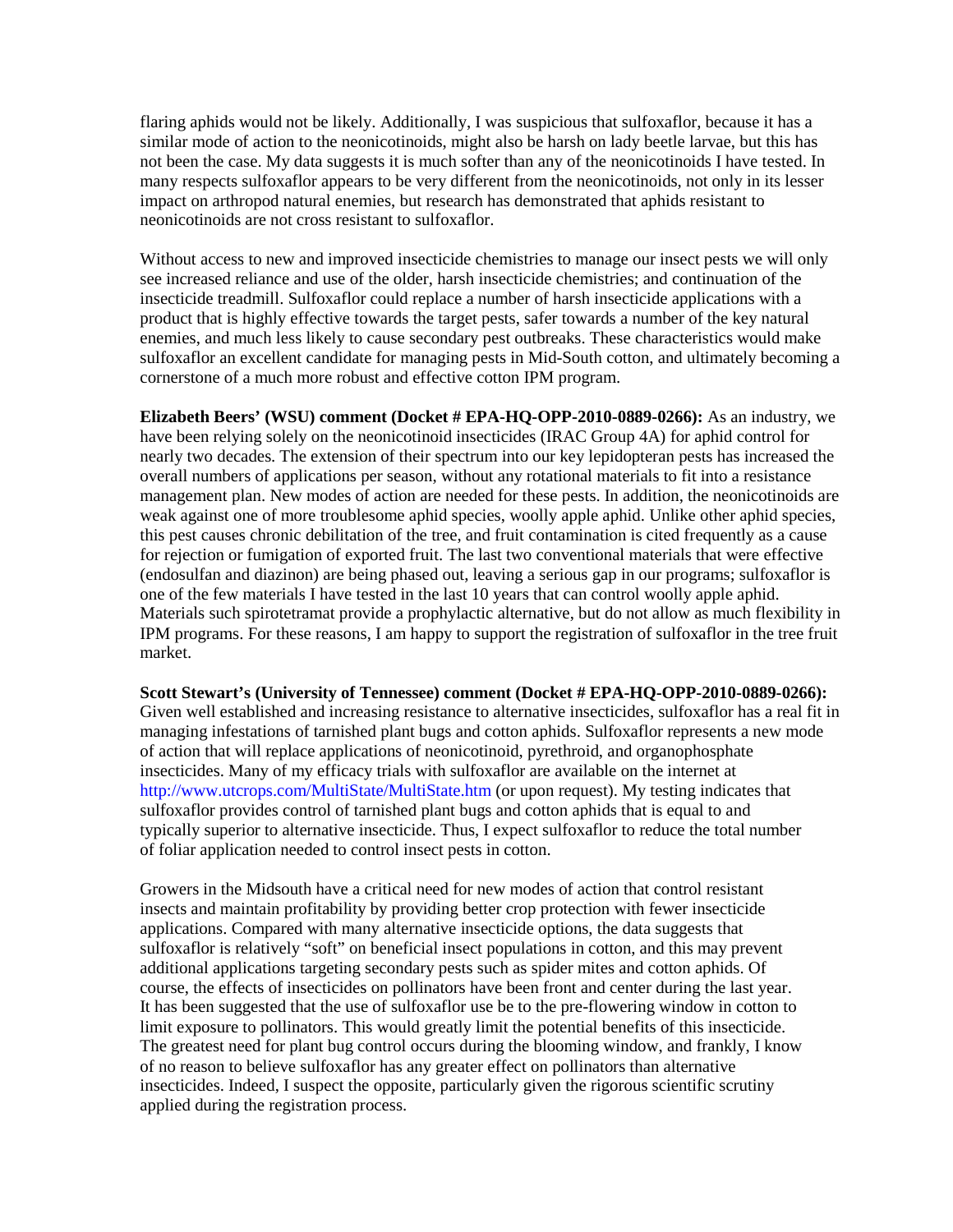Tennessee utilized a limited amount of sulfoxaflor in 2012 under a Section 18. Growers and consultants were impressed with its performance in controlling tarnished plant bugs and protecting yield. I received no reports of performance failures, secondary pest outbreaks, bee kills or other negative effects. The data available indicates that sulfoxaflor is a relatively benign insecticide that represents a substantial improvement over alternative insecticides. I think the registration of sulfoxaflor will represent a step forward for both cotton producers and for "environmental health".

**Roy Parker's (Texas A&M) comment (Docket # EPA-HQ-OPP-2010-0889-0210):** Sulfoxaflor (Transform) has been included in my field studies on cotton during each of the past three years primarily for the control of cotton fleahopper and cotton aphid. In those studies I found it to be very effective in keeping the fleahopper below economic injury level with performance equal to the neonicotinoids and organophosphates. In addition, the chemistry provided outstanding control of the cotton aphid. The combination of effective fleahopper and aphid control provides an advantage in that treatment for the fleahopper does not result in resurgence of cotton aphis. Therefore, it has a good fit in an integrated pest management program by reducing the needed to apply an additional treatment for cotton aphid at a later date. Although some of the neonicotinoids also provide similar aphis control (recuded potential for aphis increase), the availability of the different mode of action provided by sulfoxaflor allows us to use different chemistry in cotton where neonicotinoids are being used extensively. We need this different mode of action available as an insecticide resistance management tool.

My studies demonstrate that one to three treatments for the cotton fleahopper are required from initiation of squaring (bud formation) through the first week of bloom. In some years, depending upon growing conditions, cotton lint yields are greatly enhanced by control of the cotton fleahopper.

**Western Growers' comment (Docket # EPA-HQ-OPP-2010-0889-0362):** Some of the products our industry has relied on for years to control aphids have either been phased out or restrictions have been added to labels making them more difficult to use. The registration of new, effective aphid control products is critical for continued production of these crops. Research data from University of California and University of Arizona demonstrate that Closer Insecticide provides excellent control of all aphid species damaging cole crops and leafy vegetables. Closer is used at a very low use rate. The proposed use parameters such as the pre harvest interval and restricted entry interval for this product are very compatible with the production systems used by our grower members.

Another key pest in leafy vegetables, cole crops as well as melons and fruiting vegetables is whitefly. Whitefly feeding produces honeydew which can make harvest difficult and reduce quality. Whitefly also transmits plant viruses which can dramatically reduce crop yield and quality. Effective control of whiteflies is a must for producing high quality crops, especially in desert production areas where whitefly populations can be very damaging. Whiteflies have demonstrated an ability to develop resistance to insecticides very quickly so it is important to have multiple modes of action available. Research data from University of Arizona has shown that Closer is effective in controlling whitefly and has been demonstrated to reduce virus incidence in fall melons.

Due to restrictions and removal of some key insecticides in strawberries such as Lannate (methomyl), insect pest management has become more challenging. One of the most serious pests is Lygus. This insect can cause great losses for strawberry growers from feeding on developing flowers resulting in malformed fruit which is unmarketable. Left untreated, losses of greater than 50% of the crop are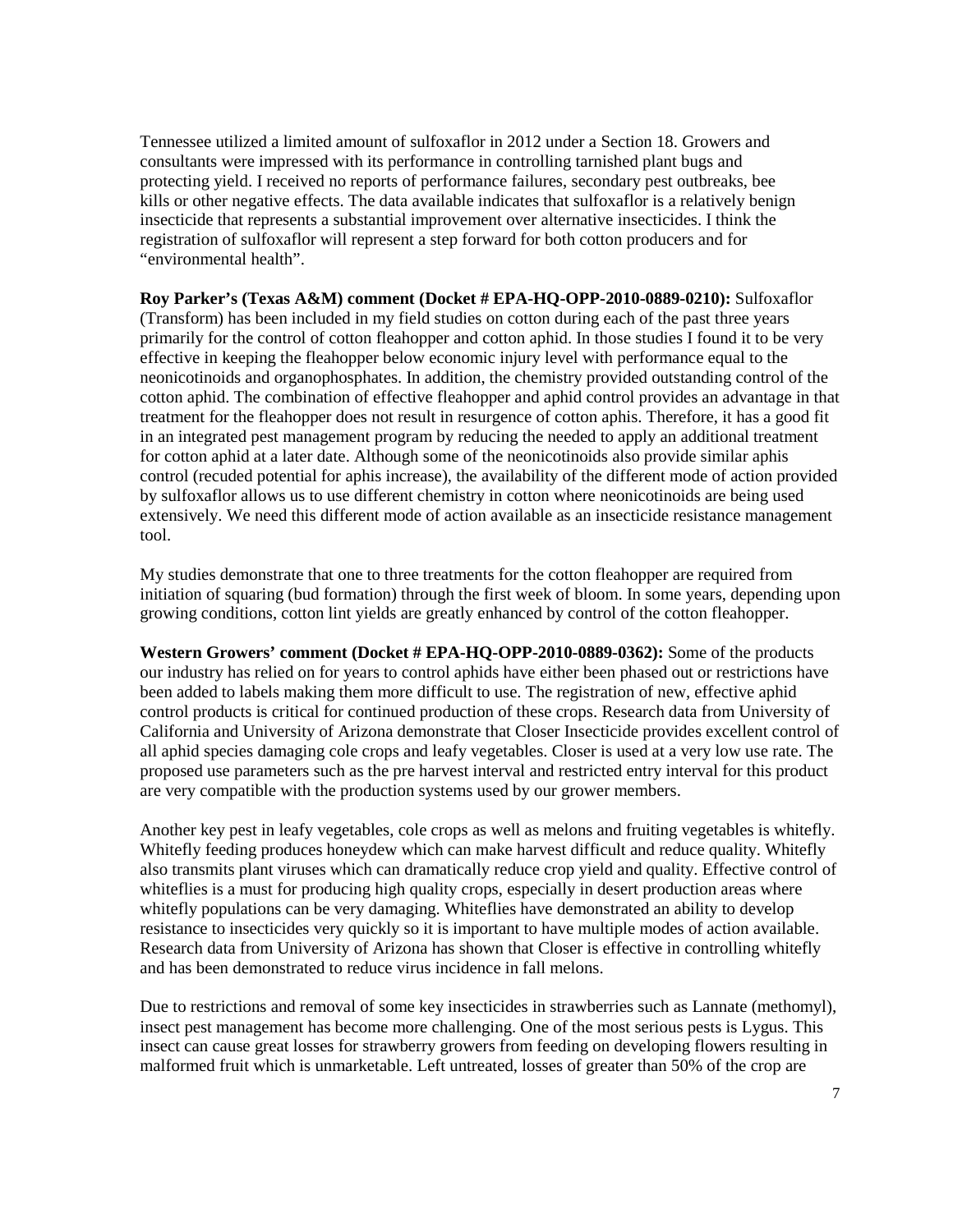possible. Research trials conducted in 2012 by the CA Strawberry Commission in conjunction with University of California demonstrated significant increases in marketable yields. Closer will be a critical tool for growers in controlling this challenging pest.

We understand that some crops have language restricting use during and around bloom. In crops like melons and strawberries bloom occurs early and throughout a large part of the life cycle of the plant. Therefore, it is critical to have flexible application restrictions to be able to effectively use this and other products. The insect control spectrum of Closer paired with its unique mode of action make it an important new tool for our growers.

#### **Anonymous extension entomologist's (MSU) comment (Docket # EPA-HQ-OPP-2010-0889-**

**0062):** I am an Extension Entomologist at Mississippi State University with statewide responsibilities in cotton, corn, soybean, wheat, and grain sorghum. I have tested Sulfoxaflor extensively over the last several years in cotton against tarnished plant bugs and cotton aphids. Tarnished plant bugs are the number one insect pest of cotton in Mississippi often requiring 8-12 applications for this pest alone in the Delta region of the state. This is due to widespread resistance to other classes of chemistry. Sulfoxaflor offers producers a new mode of action to rotate into their management program that will replace neonicotinoid applications prior to bloom and organophosphate applications after bloom with increased efficacy over existing products which possibly may further eliminate follow up applications with less efficacious products. Also, because this product is equally effective on cotton aphids, it will save one application of a neonicotinoid when both pests are present at the same time since Mississippi no longer has effective insecticides that control tarnished plant bugs and cotton aphids at the same time.

It is critical to producers in Mississippi and the Mid-Southern area that they have access to new modes of action to control resistant insects such as tarnished plant bugs and cotton aphids season long. It needs to be further emphasized that use of this product will not add additional applications but rather replace older more harsh chemistry. I have seen the beneficial insect profile from entomologist at other universities and it has much less impact on the beneficial insects present in cotton which again may further reduce total insecticide usage. Furthermore, I realize that there is some concern with bee keepers anytime a new insecticide is released. However, any new insecticide that is released today undergoes much more scrutiny and testing as new scientific testing procedures are developed and incorporated into the registrant's application process. Again, because this is a new compound that has proven to be a "softer" chemistry on beneficial insects and bees it will replace applications of older chemistry that is much more disruptive to the system. This should be viewed as positive benefit to the whole industry.

#### **Larry Godfrey's (UC Davis) comment summary (Docket # EPA-HQ-OPP-2010-0889-0278):**

Sulfoxaflor, based on my research, appears to be uniquely situated to contribute positively to integrated pest management programs of cotton in California. The pest spectrum of sulfoxaflor, western tarnished plant bugs (Lygus hesperus) and cotton aphids (Aphis gossypii), represent two of the most damaging and economically-concerning pests of cotton. Based on annual estimates of cotton crop losses made by cotton entomologists in California (as well as in other states), L. hesperus generally causes the greatest yield loss among arthropod pests of cotton in California. Depending on the year, up to a 5% loss is recorded in spite of the use of recommended management practices. This pest infests numerous crops in the San Joaquin Valley (SJV) and flourishes in the intensive agriculture of this production area. IPM specialists have developed a well-balanced program for managing L. hesperus in cotton utilizing cultural controls, biological controls, a vigorouslygrowing/well-managed cotton crop, but insecticides are still needed to prevent economic losses in the cotton crop. The dynamic nature of this pest and intricacies of this production system mean that nonchemical methods alone are not sufficient. During my 20-year career, cotton growers have relied on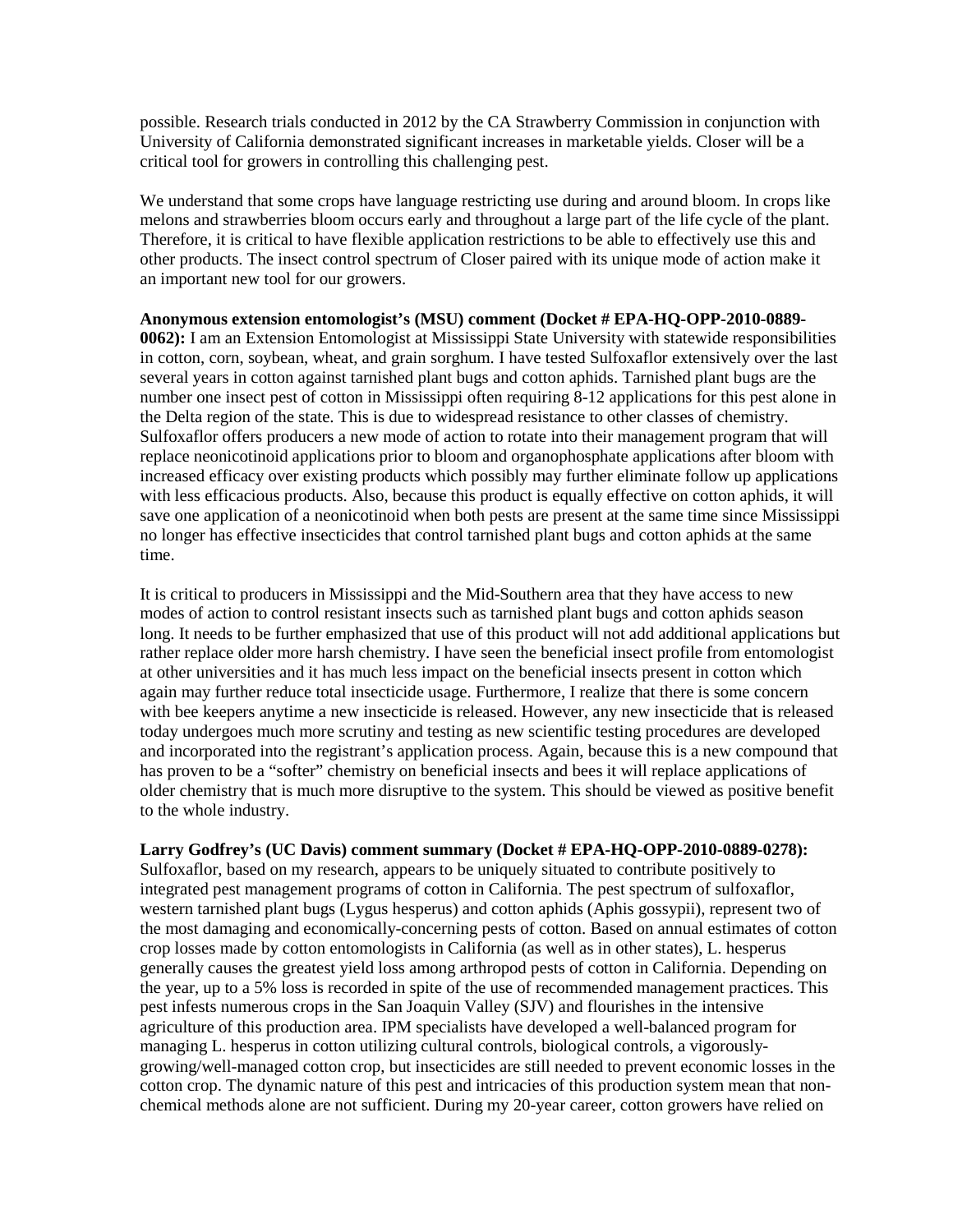carbamate, organophosphate, and pyrethroid insecticides for lygus management. The former two classes of chemistry have largely been removed from the "toolbox" due to insecticide resistance in L. hesperus and regulatory actions with the loss of aldicarb (Temik®) being the most recent action. Pyrethroid insecticides have been used for the last  $\sim$  15 years and were the standard insecticide treatment for lygus in the SJV. This class of chemistry "stressed" the IPM programs due to their broad-spectrum nature and propensity to kill natural enemies which promoted populations of cotton aphids (therefore creating a secondary pest and additional insecticide applications). Insecticide resistance is presently developing to lygus bugs in the San Joaquin Valley to pyrethroid insecticides and growers are in need of alternative insecticidal approaches. Flonicamid was registered  $\sim$  5 years ago and is presently very effective against lygus bugs in cotton and heavily used by cotton growers. Resistance to this active ingredient has not yet been detected but having insecticide rotational partners such as sulfoxaflor is the optimal scenario in order to provide sustainable IPM programs, i.e., protect all available effective chemistry from the development of resistance.

A. gossypii, the other primary target of sulfoxaflor in the SJV, while also potentially reducing lint yield, has the most potential to negatively impact cotton lint quality. During the period of open lint, feeding by aphids potentially results in honeydew deposition on the lint which reduces the quality and ability to process the lint. In the worst case scenario, a production region gains the reputation of producing "sticky cotton" and long-term ramifications on marketability of the cotton can result. Presently in the SJV, cotton aphid management relies on applications of chlorpyrifos and neonicotinoid insecticides. During the late-season period (August to harvest), my research has shown the aphid threshold for sticky cotton is very low (5 to 10 aphids per leaf), so growers pay close attention to management of this pest. Both of these insecticides are under scrutiny with chlorpyrifos use being examined due to water quality issues. In addition, aphid resistance to the neonicotinoid insecticides is widespread in Mid-South cotton and, given 15 years of use in the SJV, is likely to occur or perhaps already present at some level. Flonicamid is also highly effective against cotton aphids but this insecticide is generally "reserved" for use against lygus bugs (or has already been used during the season prior to the need for cotton aphids which generally infest ~4-6 weeks after lygus bugs).

Sulfoxaflor has less impact on populations of natural enemies than the other insecticides used for lygus bug management (pyrethroids) and protecting these beneficials helps to keep other arthropod pest populations in check (late-season spider mites, beet armyworms, whiteflies, etc.). This helps to reduce treatment needs for these pests. Finally, sulfoxaflor in my research has provided excellent protection of cotton yields which will promote the profitability of cotton and its role in the agricultural economy.

#### **Beth Grafton-Cardwell's (UC Riverside) comment (Docket # EPA-HQ-OPP-2010-0889-0161):** I

have conducted a research and extension program for 23 years on the subject of integrated pest management of citrus pests in the San Joaquin Valley of California. U have worked with sulfoxaflor since 2009 and studied its impact on a key pest of citrus, the citricola scale, *Coccus pseudomagnoliarum*. Currently, citricola scale is controlled primarily with the organophosphate insecticide chlorpyrifos. Reliance on chlorpyrifos ot manage citricola scale has resulted in the development of resistant populations and new insecticides such as sulfoxaflor are needed as rotational chemistries to control the pest. A single application per year of sulfoxaflor in the rate range of 7.13 to 8.55 oz per acre which is 100-150 gm ai/acre is very effective in controlling citricola scale. Citricola scale often requires a higher concentration of insecticide than other insect pests, because the water volume that is applied to achieve coverage of the tree and ensure contract with the insect is 3—500 gallons per acre. Registration of sulfoxaflor at 8.55 oz/acre will reduce the number of applications of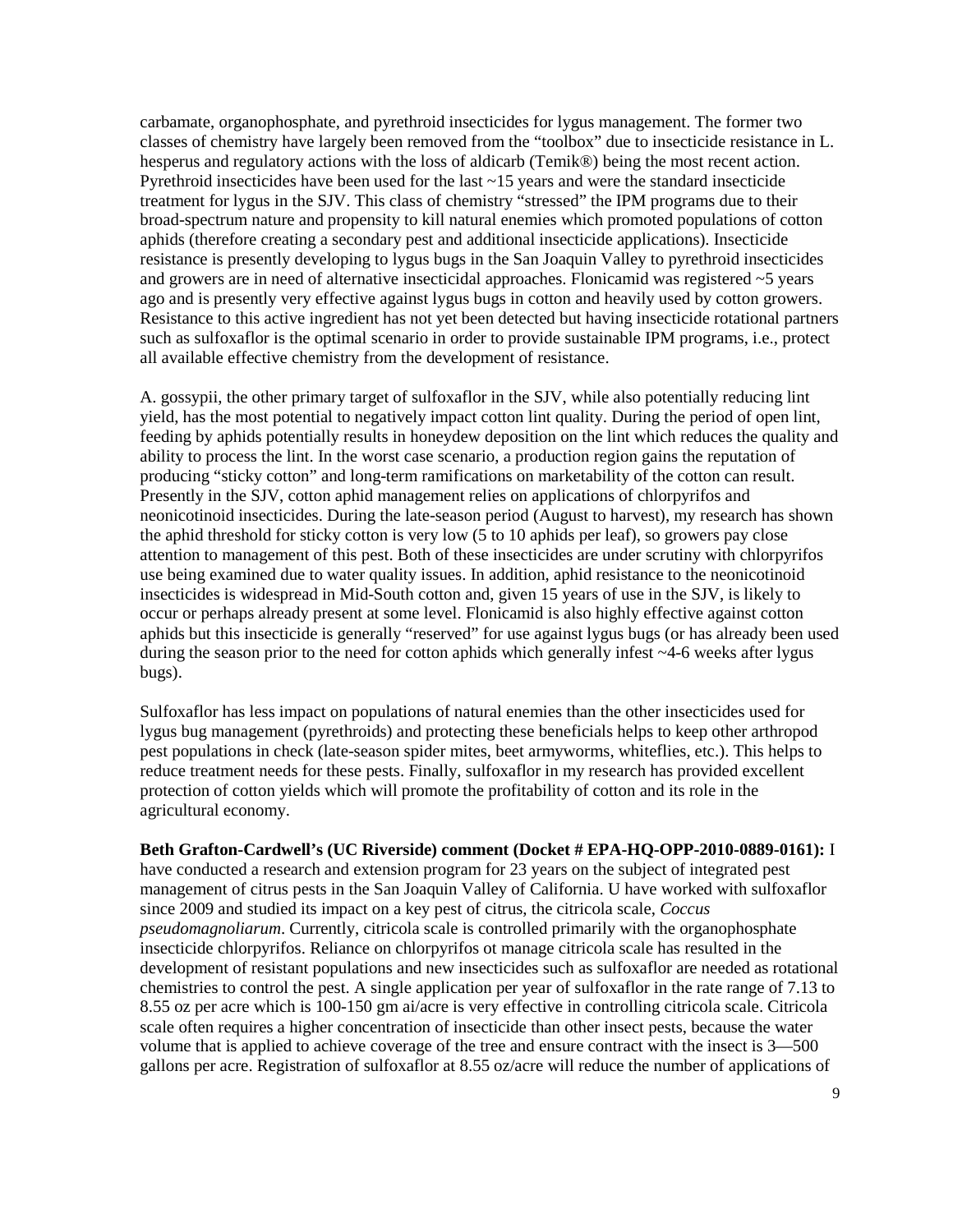chlorpyrifos used for this pest in the San Joaquin valley. Lower concentrations of sulfoxaflor are likely to require more frequent applications of this or other pesticides to control citricola scale.

**Jeffrey Gore (Mississippi State Univ) comment (Docket ID No. EPA-HQ-OPP-2010-0889- 0308):**The purpose of this letter is to support the registration of sulfoxaflor, a new insecticidal active ingredient. I am an assistant professor at the Mississippi State University, Delta Research and Extension Center in Stoneville, MS. I am an Entomologist with responsibilities for insect control in row crops grown in Mississippi. Currently, producers in the midsouthern U.S. face numerous challenges in crop production. Weed and insect species that have developed resistance to numerous pesticides have created a unique challenge that threatens the economic viability of many growers. In relation to sulfoxaflor, cotton producers in Mississippi have two important insect pest species that are resistant to most of the insecticides currently labeled for their control. The tarnished plant bug, *Lygus lineolaris,* has become the most important insect pest of cotton in the Mid-South. Growers in my region of Mississippi generally make 5-12 applications annually targeting this insect. The development of resistance to pyrethroids, organophosphates, and carbamates in the tarnished plant bug is the most important cause for the increased numbers of applications targeting this insect. Currently, the neonicotinoid class of insecticides and the insect growth regulator, novaluron, are the only effective insecticides for which resistance has not been documented in tarnished plant bug. As a result, cotton growers in Mississippi have had to rely heavily on insecticides in the neonicotinoid class and the frequency of applications with neonicotinoids has increased in recent years. Coincidentally, the increased frequency of neonicotinoid applications targeting tarnished plant bug has inadvertently selected for cotton aphid population with high levels of resistance to this insecticide class. The only effective insecticide labeled for cotton aphid control is the pyridine carboxamide, flonicamid.

Another consequence of the increased applications needed to manage insecticide resistant tarnished plant bug is outbreaks of spider mites. Twospotted spider mite has become a season long pest of cotton in Mississippi. The increased incidence of acaricide applications targeting spider mites has coincided with the occurrence of insecticide resistance in tarnished plant bug and there is a strong correlation between the numbers of applications for spider mites and the numbers of applications for tarnished plant bug. Increased applications with high rates of broad spectrum insecticides such as pyrethroids, organophosphates, and neonicotinoids eliminate natural enemy complexes in cotton and create an ideal environment for outbreaks of spider mites. Research by a recent graduate student in Mississippi showed that foliar applications of neonicotinoids, pyrethroids, and organophosphates can flare spider mites in cotton. This has created an additional input cost for growers in the Delta regions of the Mid-South.

I have been testing sulfoxaflor for the last six years in cotton. My research has involved field experiments evaluating the control of both tarnished plant bug and cotton aphid with sulfoxaflor in cotton and comparing it to currently labeled insecticides. Sulfoxaflor has performed well in all of those experiments and is comparable to our current standards. In Mississippi, the current standard for control of tarnished plant bug is 1.0 lbs ai/A of acephate tank mixed with a pyrethroid or 0.05 lbs ai/A of thiamethoxam mixed with a pyrethroid. Sulfoxaflor applied at 0.047 lbs al/A alone has performed as good, or better than these treatments. Similarly, sulfoxaflor applied at 0.023 to 0.047 lbs ai/A has performed better than the currently labeled insecticides against cotton aphid.

The Delta counties of Mississippi were fortunate to be granted a Section 18 for the use of sulfoxaflor in 2012. I was able to view the performance of sulfoxaflor in large field situations and it performed similarly to what I previously observed in small plot replicated trials. Consultants and growers were generally happy with how sulfoxaflor performed on their fields in Mississippi.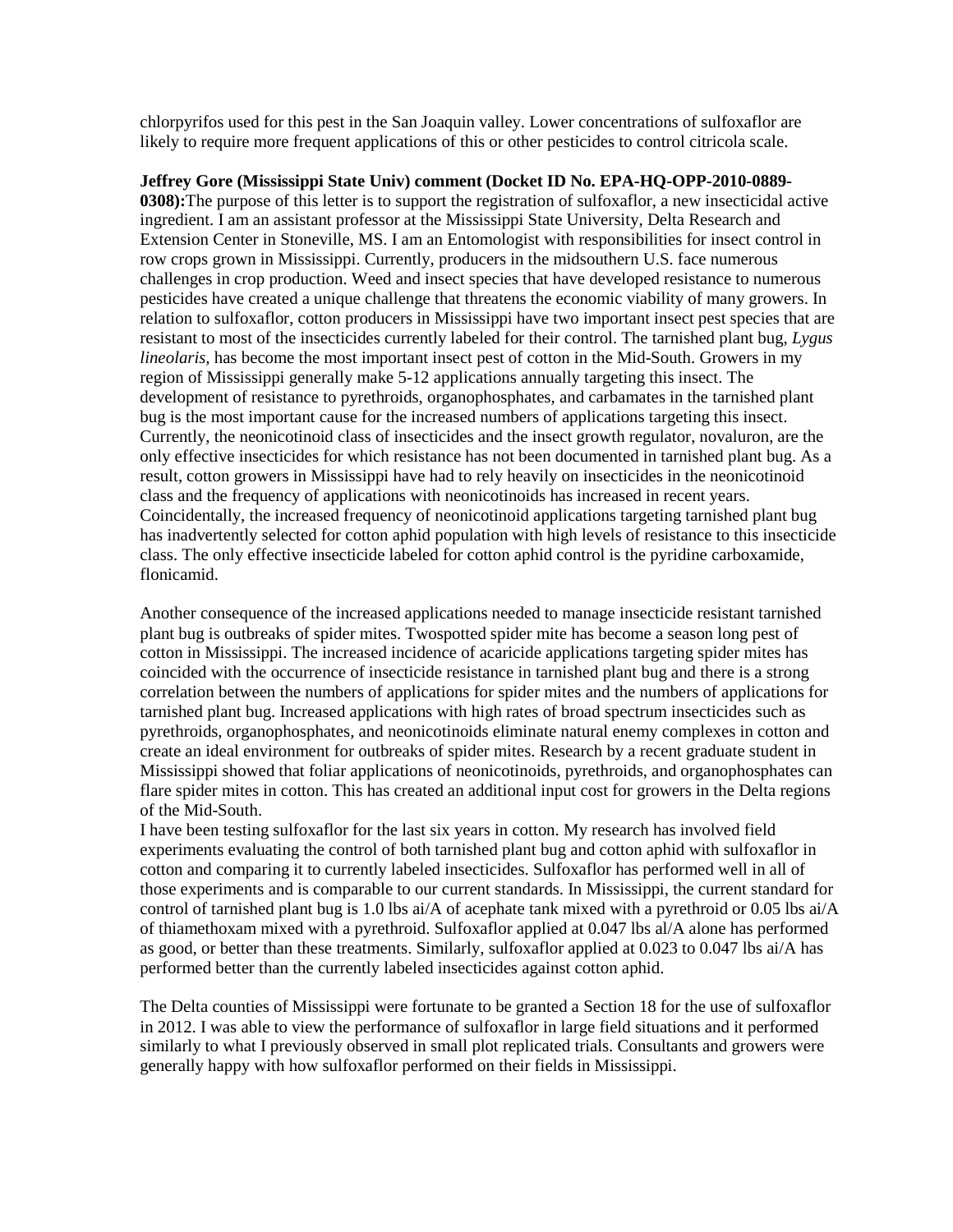In addition to good control of target pests with sulfoxaflor, there are minimal, if any, non-target effects with this insecticide. In research plots, we have not seen an increased incidence of twospotted spider mite following sulfoxaflor applications. Also, because sulfoxaflor has good activity against both tarnished plant bug and cotton aphid, it will be the only insecticide that will effectively control both species in cotton. Because of these factors, sulfoxaflor is an important insecticide for the future sustainability of cotton production in many areas of the Mid-South. Sulfoxaflor will likely replace 1-2 applications of neonicotinoids during the early season and 1-2 applications of organophosphate/pyrethroid tank mixtures later in the season. Also, because it his little non-target effect and controls cotton aphids, the numbers of applications targeting other arthropod pests may also be reduced. Finally, the selective nature of sulfoxaflor, high level of control against target pests, and low use rates will provide a valuable tool for cotton growers in Mississippi. Sulfoxaflor will allow us to design a more effective insecticide rotation strategy that will minimize the economic impacts of multiple pest species and reduce the selection pressure on other classes of insecticides.

### **EPA's response:**

During the public comment period for this proposed registration decision, EPA received comments supporting the Agency's determination that the benefits of sulfoxaflor outweigh the risks. These comments were from organizations representing numerous growers of a wide variety of crops, including minor use crops. The groups included the California League of Food Processors (0250), Washington State Potato Commission (0275), US Canola Association (0279), the American Soybean Association (0305), the National Sunflower Association (0307), the California Grape and Fruit Trade (0312), the California Specialty Crops Council (0313), the National Cotton Council (0317), the California Strawberry Commission and the United Fresh Product Association (0379). Individual growers also commented, as did a number of researchers who have long studied insecticide resistance management. These researchers not only have expertise in this area but indicated that their careers and livelihood are based on years of studying insecticide resistance management and have personal knowledge of product performance based on their experiences leading research in the field.

As stated by David Kerns (comment #059, above), cotton growers have developed various strategies for combating plant bugs but have had to rely heavily on organophosphates and neonicotinoids, with as many as 10 insecticide applications per year. As stated in his comment, these older chemistries can flare up other target pests resulting in even more pesticide applications. These additional applications would be expected to be harmful to pollinators.

Both Elizabeth Beers (comment #0266) and Roy Parker (comment #0210) believe that sulfoxaflor would be of benefit to growers in targeting pests that have developed resistance to neonicotinoids. Their comments regarding research in this area support the position that sulfoxaflor will fit into IPM programs. This is further supported by the comment from Mississippi State University (#0062) that sulfoxaflor's new mode of action will replace neonicotinoid and organophosphate applications as well as reduce the number of applications of insecticides to cotton.

These comments from researchers, who are actively engaged in pest management research, provide further evidence to EPA's conclusion that sulfoxaflor is different from the registered neonicotinoids. Not all chemicals in the Insecticide Resistance Action Committee (IRAC) Group 4 classification have comparable efficacy on target pests and/or comparable risk to non-target organisms. The primary site of action for Group 4 compounds is the nicotinic acetylcholine receptor. Subclass 4A are the neonicotinoids. Even between this subclass, there are differences. The nitroguanidine subclass is highly toxic to honey bees while the cyanoamidine subclass is relatively nontoxic to honey bees. Group 4C is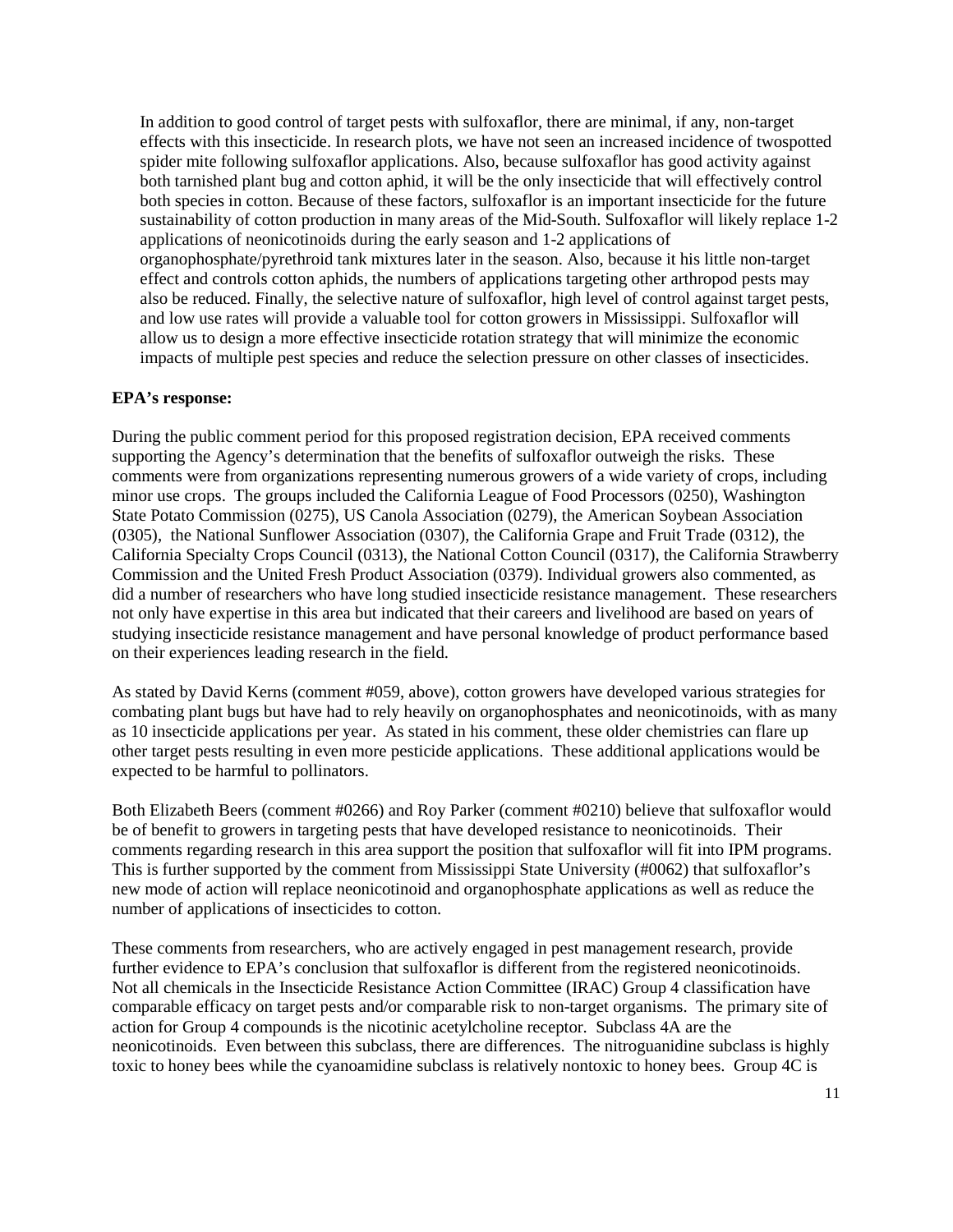assigned to sulfoxaflor which presents a different mode of action to the target site and thus appears to be efficacious against some resistant pests. Further, according to commenters # 0059, 0266, 0062, 0278 and 0308, they have seen evidence that sulfoxaflor is softer on beneficial insects than other available pesticides.

The commenter #0363 noted that, while sulfoxaflor activity was not affected by enhanced monooxygenase metabolism, the most common resistance mechanism in insects, there are other resistance mechanisms that can affect the activity of sulfoxaflor. EPA acknowledges that other mechanisms of resistance exist and may affect field performance of sulfoxaflor in the future. Currently, however, these resistance mechanisms are rare in field populations of insect pests and are not responsible for the vast majority of current cases of resistance. Therefore, in the short term, EPA believes that sulfoxaflor's lack of cross resistance will be useful for resistance management purposes. In the longer term, EPA acknowledges that other mechanisms of resistance may impact the performance of sulfoxaflor in the field and may necessitate continued vigilance in resistance management efforts. The Agency does not evaluate compounds based on potential mutations of the target site and future resistance. However, the labels include language regarding Integrated Pest Management (IPM) and Insecticide Resistance Management (IRM), to prevent the potential development of resistance to sulfoxaflor.

### **3) Sulfoxaflor degradates**

**Center for Food Safety's comment (Docket # EPA-HQ-OPP-2010-0889-0363)**: While sulfoxaflor may biodegrade rapidly in aerobic conditions, its soil degradates are mobile and "expected to be highly persistent in aerobic soil/aquatic systems."<sup>[24](#page-11-0) [25](#page-11-1)</sup> Sulfoxaflor and all of its degradates should be included in all of the risk assessment calculations. The major degradate (X11719474 [X-474]) has a different mode of action and is less toxic than sulfoxaflor, but is also systemic and could be absorbed from the soil by target crops, or successive crops in the same fields because of its long half-life.<sup>[26](#page-11-2)</sup> This would be of greater concern and would need to be revisited if a soil-applied use was approved, but is still an issue with the proposed application methods. One of the minor degradates (X11519540 [X-540]) is more toxic than sulfoxaflor but it forms at low concentrations so was mostly excluded from the risk assessments. For aquatic organisms, the RA only evaluated sulfoxaflor and X-540. While EPA asserts that "available evidence indicates that the X-474 degradate does not share the same MOA as the parent and is much less toxic based on measures of effect relevant to ecological risk assessment," this dismissal still represents a significant release of a compound into the environment about which little is known.<sup>[27](#page-11-3)</sup> EPA goes on to state that "X-474 is expected to dominate the exposure resulting from use of sulfoxaflor," suggesting that it is irresponsible to exclude X-474 from both the aquatic and terrestrial RA.<sup>[28](#page-11-4)</sup> The current RA is inadequate to assess the potential risks from the stable X-474 in the aquatic environment. For terrestrial organisms, the RA evaluates parent sulfoxaflor only. Given the rapid biodegradation of sulfoxaflor, and its metabolism into degradates in plant tissue, this is inadequate to protect terrestrial species that may be exposed to residues. The combination of water solubility, persistence, and toxicity (especially to bees and other insect pollinators) is particularly concerning because compounds with these same characteristics have shown adverse effects to non-target species. Sulfoxaflor and its degradates' persistence in the environment is concerning because of the numerous detrimental impacts to non-target organisms that

<span id="page-11-0"></span><sup>&</sup>lt;sup>24</sup> EPA. Environmental Fate and Ecological Risk Assessment for Sulfoxaflor Registration. Page 10.<br><sup>25</sup> EPA. Environmental Fate and Ecological Risk Assessment for Sulfoxaflor Registration. Page 37.<br><sup>26</sup> EPA. Environmental

<span id="page-11-2"></span><span id="page-11-1"></span>

<span id="page-11-4"></span><span id="page-11-3"></span>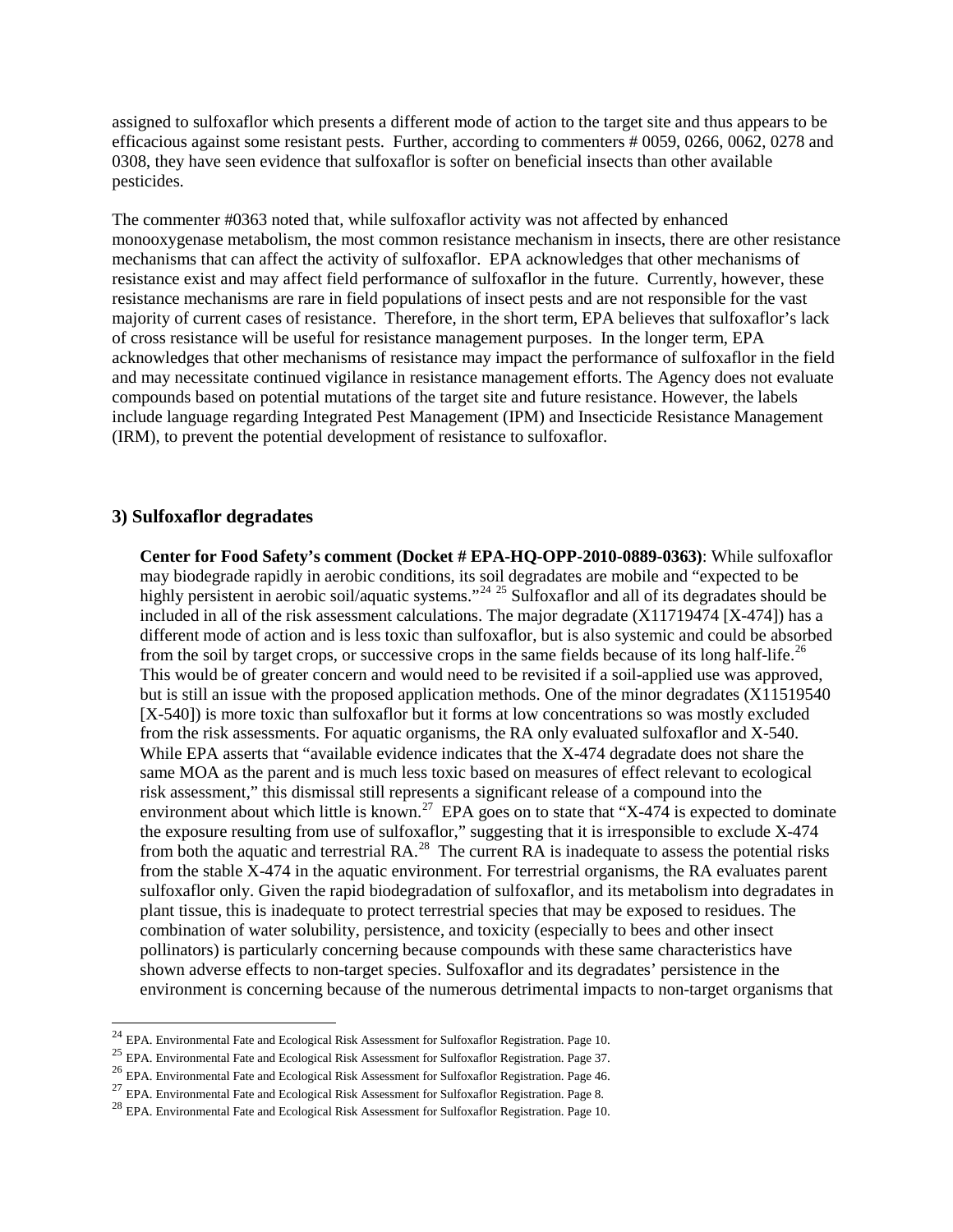have not been fully assessed.

### **EPA's response:**

For sulfoxaflor and other pesticides, identifying residues of concern for ecological risk requires consideration of exposure *and* ecotoxicological effects. As explained on page 17 of the Environmental Fate and Effects Division's assessment, the degradate X-474 is expected to be a "major" degradate (i.e., > 10% formation relative to the parent) in the aquatic and terrestrial ecosystems. However, multiple lines of evidence indicate that the X-474 does not possess the same ecotoxicological concerns as parent sulfoxaflor.

One important line of evidence is available toxicity data which indicates X-474 is "practically non-toxic" to multiple taxa including fish (rainbow trout), aquatic invertebrates (water flea), terrestrial invertebrates (honey bee), birds (bobwhite quail) and mammals (rat).

In addition to the low hazard the X-474 degradate poses to non-target animals, available information indicates the X-474 degradate does not share the same mode of action as parent sulfoxaflor. Empirically, this is demonstrated by the lack of acute toxicity of the X-474 degradate to the honey bee (oral acute  $LD_{50}$ )  $> 100$  ug a.i./bee) as compared to parent sulfoxaflor (oral acute  $LD_{50} = 0.13$  to 0.38 ug a.i/bee). The minor degradate X-061 is similarly not acutely toxic to honey bee  $(LD_{50} > 104$  ug a.i./bee).

In addition to empirical information, QSAR modeling for X-474 based on ECOSAR v 1.00 confirms its lack of acute toxicity to fish and aquatic invertebrates with predicted acute  $LC_{50}$  values of 740 and 240 mg /L respectively, based on the amide ECOSAR chemical class. QSAR modeling also indicates the chronic toxicity of X-474 to fish and aquatic invertebrates is relatively low, with predicted chronic values of 4.4 and 3.1 mg/L, respectively using ECOSAR and the amide chemical class. Chronic estimated environmental concentrations (EECs) for total sulfoxaflor residues (including X-474) are more than 100X below these predicted chronic values, thus indicating a large margin of safety with respect to chronic risk of the X-474 degradate to aquatic animals. Predicted 96-h  $EC_{50}$  and long-term toxicity values for green algae using ECOSAR are 1.8 and 0.5 mg/L, respectively, which are an order of magnitude above EECs for sulfoxaflor and all its degradates combined.

Lastly, the Agency notes that in its aquatic ecological risk assessment, it initially conducted a screening assessment by including all degradates of interest for sulfoxaflor in the aquatic EECs (parent + X-474+X-540) for efficiency purposes. As indicated in the Agency's ecological risk assessment document, risk quotients (RQ) based on these degradates of interest were well below acute and chronic levels of concern for fish, freshwater invertebrates and aquatic plants. Therefore, inclusion of the X-474 degradate would not alter the risk conclusions for these taxa. For two taxonomic groups, marginal exceedences of the listed species acute risk LOC of 0.05 and chronic LOC of 1.0 were observed using all of the residues of interest. Further refinement was conducted by including only those degradates of toxicological concern (parent chemical and X-540) which indicated no acute or chronic risk LOC was exceeded. Excluding the X-474 degradate was considered appropriate because of the low hazard it poses, as described above.

Therefore, based on multiple lines of evidence, the Agency believes the X-474 degradate should not be included as part of the toxic residues of concern for assessing ecological risks with sulfoxaflor.

# **4) Section 18 Exemptions**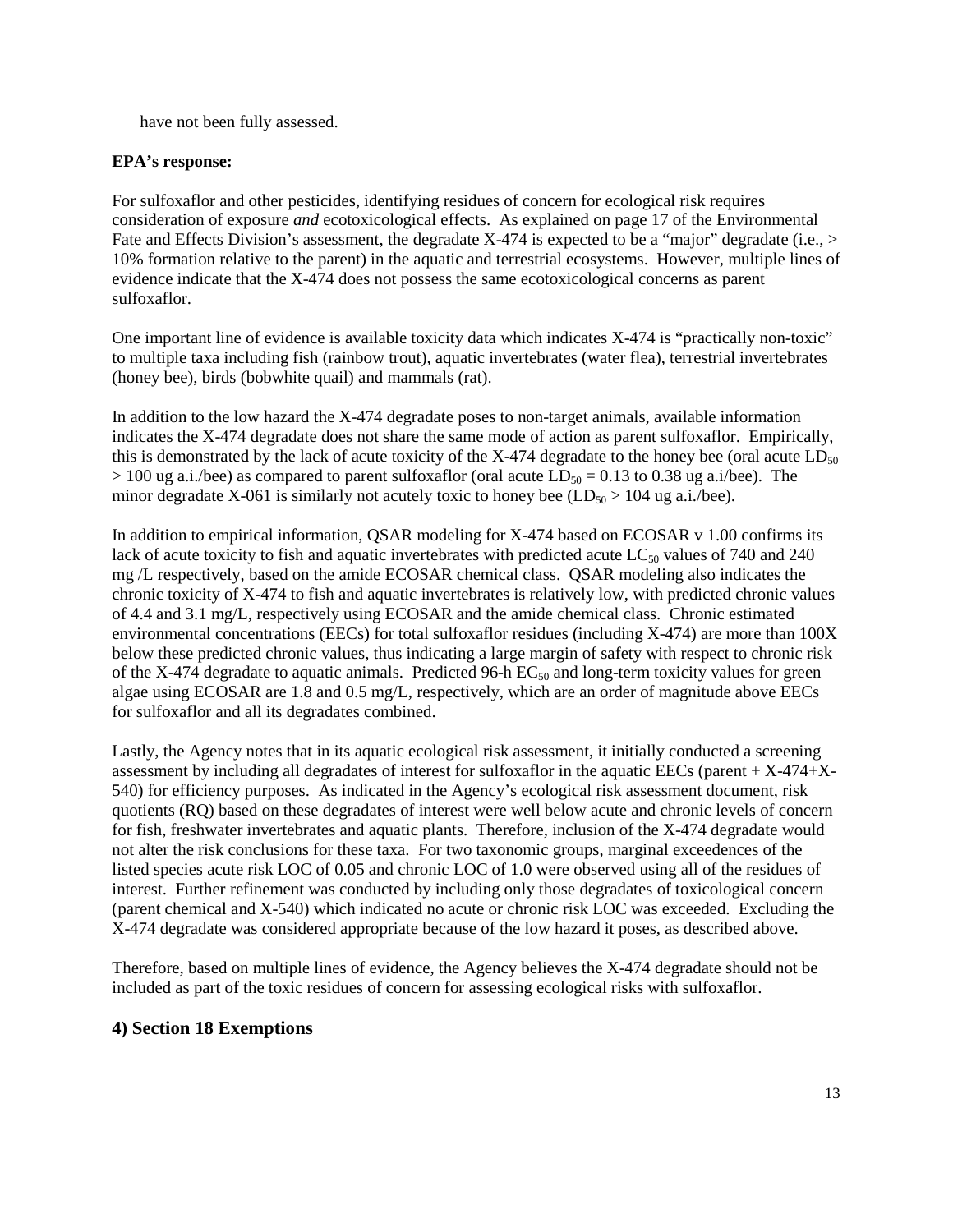**Beyond Pesticides' comment (Docket # EPA-HQ-OPP-2010-0889-0384):** The registrant first submitted sulfoxaflor for registration in 2010. Since then several section 18 exemptions have been granted for sulfoxaflor for use in Louisiana (Dec 17, 2012), Mississippi (June 1, 2012), and Tennessee (June 1, 2012) for cotton to control for tarnished plant bugs (*Lygus lineolaris*) due to resistance issues. While FIFRA's section 18 allows for pesticides undergoing registration consideration to be candidates for exemption, it is still highly irresponsible for EPA to allow unregistered, unevaluated chemicals into the environment without fully understanding and assessing risks. Time-limited tolerances for sulfoxaflor residues were not published until September 2012. At this time, EPA issued tolerances for various cotton products, the lowest of which was 0.2ppm - in or on cotton and undelinted seed.<sup>[29](#page-13-0)</sup> Tolerances of 6.0ppm and 0.35ppm were issued for other cotton commodities. Given that honey bees do visit cotton, mostly for nectar, and the agency has since established that residues higher than 0.07 ppm will pose a risk to bees, the section 18 exemption and tolerances undoubtedly created environmental risks to honey bees that the agency did not take into account at that time. It is not apparent whether EPA conducted an ecological assessment for these Section 18 exemptions. This is clearly a regulatory failure that has plagued section 18 exemptions for many years.

Section 18 of FIFRA authorizes the agency to allow a new use of a registered pesticide or the use of a pesticide whose registration is pending (and making progress toward registration) for a limited time if the agency determines that an emergency condition exists. EPA must perform a multi-disciplinary evaluation of the request including an ecological and environmental risk assessment. The agency must deny an exemption request if the pesticide does not meet safety standards, or if emergency criteria are not met. Without strict adherence to Section 18 criteria, allowance of unregistered pesticide uses and unregistered pesticides risks an environmental and public health problem. Similar to conditional registration, allowing a pesticide like sulfoxaflor into the environmental with unknown ecological hazards is a recipe for disaster.

### **EPA's response:**

Section 18 of FIFRA authorizes EPA to exempt State and Federal agencies from any provision of FIFRA, if EPA determines that emergency conditions exist which require an exemption. EPA can exercise this authority through the procedures in 40 CFR Part 166 to allow the emergency use of pesticides. Whether a section 18 was properly granted in the past is irrelevant to the determination of whether to grant a registration now. In 2012, EPA granted emergency exemption use under section 18 to the states of Arkansas, Louisiana, Mississippi and Tennessee to control tarnished plant bug in cotton. At the time of the authorizations, EPA had reviewed over 400 sulfoxaflor studies with the goal of ensuring public health and ecological protections and determined that the use would not cause unreasonable adverse effects on the environment. In addition, EPA reviewed the applications and supporting documentation for the section 18 requests and concurred with the governments of AR, LA, MS and TN, that emergency conditions existed for a number of growers in these states and that their cotton crops were facing significant economic loss. Thus it is not correct to state that sulfoxaflor was "unevaluated" before the emergency exemptions were issued.

EPA is unaware of any adverse incidents associated with the section 18 use in 2012. A University of Tennessee Professor of Entomology and Plant Pathology commented that he "received no reports of performance failures, secondary pest outbreaks, bee kills or other negative effects." (see #2 above, comment 0160). The Louisiana Department of Agriculture and Forestry and the Mississippi Department

<span id="page-13-0"></span><sup>&</sup>lt;sup>29</sup> USEPA. 2012. Sulfoxaflor; Pesticides Tolerances for Emergency Exemptions. EPA-HQ-OPP-2012-0493; FRL-9361-4. Federal Register/Vol 77 No. 189.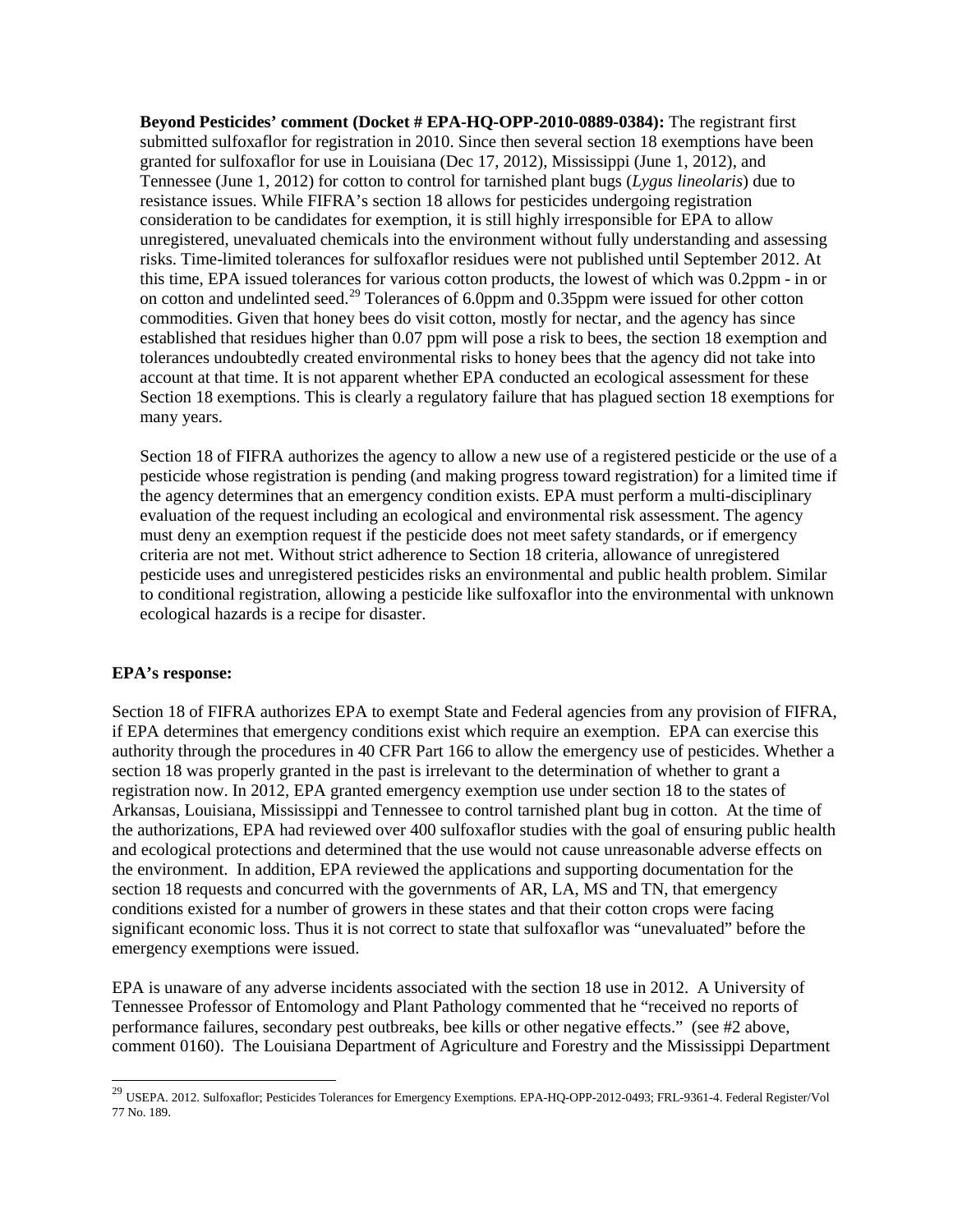of Agriculture and Commerce informed the Agency that they received no calls, heard no complaints, and were not requested to conduct any investigations.

Regarding the comment that EPA issued tolerances for sulfoxaflor residues in cotton commodities associated with the section 18 use and that these tolerances create environmental risks to bees, EPA notes that the matrices related to bees are completely different from matrices for cotton related to human consumption (e.g. through use of cotton forage for livestock). Residue trials conducted to establish tolerances for residues on fruit and vegetables, etc., follow the use pattern of the proposed label – which includes a pre-harvest interval (PHI). The PHI is the amount of time a pesticide may be applied to a crop prior to harvest. PHIs are used to ensure that residues are at or below tolerance levels by the time a commodity is distributed in commerce. The PHIs for sulfoxaflor range from 1 day to 14 days. Application of a pesticide to a crop within as little as one day of harvest would be expected to result in higher residues than what would be seen in nectar and pollen from the bloom period of that crop. Additionally, the derivation of these two residue thresholds (tolerance and bee residue in nectar) are completely different in terms of the exposure and toxicological basis and are not expected to be similar. Further, the residue in (on) a fruit may have very little relationship to that nectar. The mitigation measures taken should ensure exposure below this value for indeterminate blooming crops. The human health tolerances have no direct bearing on pollinator protection.

The FIFRA Emergency Exemption program has long supported the beekeeping industry. More section 18 authorizations have been issued to help beekeepers than have been issued to any other group. In fact, section 18 exemptions for the use of the unregistered chemical "Hop beta acids" have been authorized to help beekeepers in at least 34 states for the past 3 years. Without EPA's ability to authorize emergency use of unregistered pesticides, beekeepers themselves would be denied access to a tool to control varroatosis or to any other proposed new active ingredient that may assist in combating this pest.

#### **5) Threats to bees and submitted pollinator study issues**

**Beyond Pesticides' comment (Docket # EPA-HQ-OPP-2010-0889-0384):** Neonicotinoids affect the nervous system of insects, causing irreversible blockage of the postsynaptic nicotinergic acetylcholine receptors (nAChRs) (via a selective agonistic mechanism).<sup>[30](#page-14-0)</sup> Chemicals that disrupt the nAChRs - which play roles in many cognitive processes - lead to disruptions in the nervous system. In honey bees this includes disruptions in mobility, navigation, and feeding behavior.<sup>[31](#page-14-1)</sup> Lethal and sublethal exposures have been shown to decrease foraging activity, along with olfactory learning performance and decreased hive activity.<sup>[32](#page-14-2)</sup> Sulfoxaflor also disrupts the functioning of the nAChRs and symptoms in honey bees will be the same as seen with neonicotinoids, i.e. disruption in mobility, feeding and learning behavior.

Sulfoxaflor induces high mortality among honey bees from zero to three days post application. According to EPA's Honey Bee Risk Assessment, on average the mortality rate was as high as seven to 20 times that of controls during the first three days after application (at 3-67% of US maximum application rate). Declines in flight intensity were also observed. While recognizing the high acute toxicity of sulfoxaflor, EPA rationalizes that these effects, which include behavioral abnormalities, are "short-lived." Incredibly, it seems EPA believes that the high incidence of bee death following short-term exposure from sulfoxaflor does not factor in the long-term effects on brood and colony

<span id="page-14-0"></span> <sup>30</sup> USEPA. 2011. BEAD Chemical Profile for Registration Review: Clothianidin (044309). Federal Register Docket Id. No.: EPA–HQ–OPP– 2011–0865<br>
<sup>31</sup> Desneaux, N. et al., 2007. Sublethal Effects of Pesticides on Benefical Anthropods. Annual Review of Entomology, 52:81-106<br>
<sup>32</sup> Decourtye, A. et al., 2004. Effects of imidacloprid and deltamethrin on asso

<span id="page-14-1"></span>

<span id="page-14-2"></span>conditions. Ecotoxicology and Environmental Safety.57: 410-419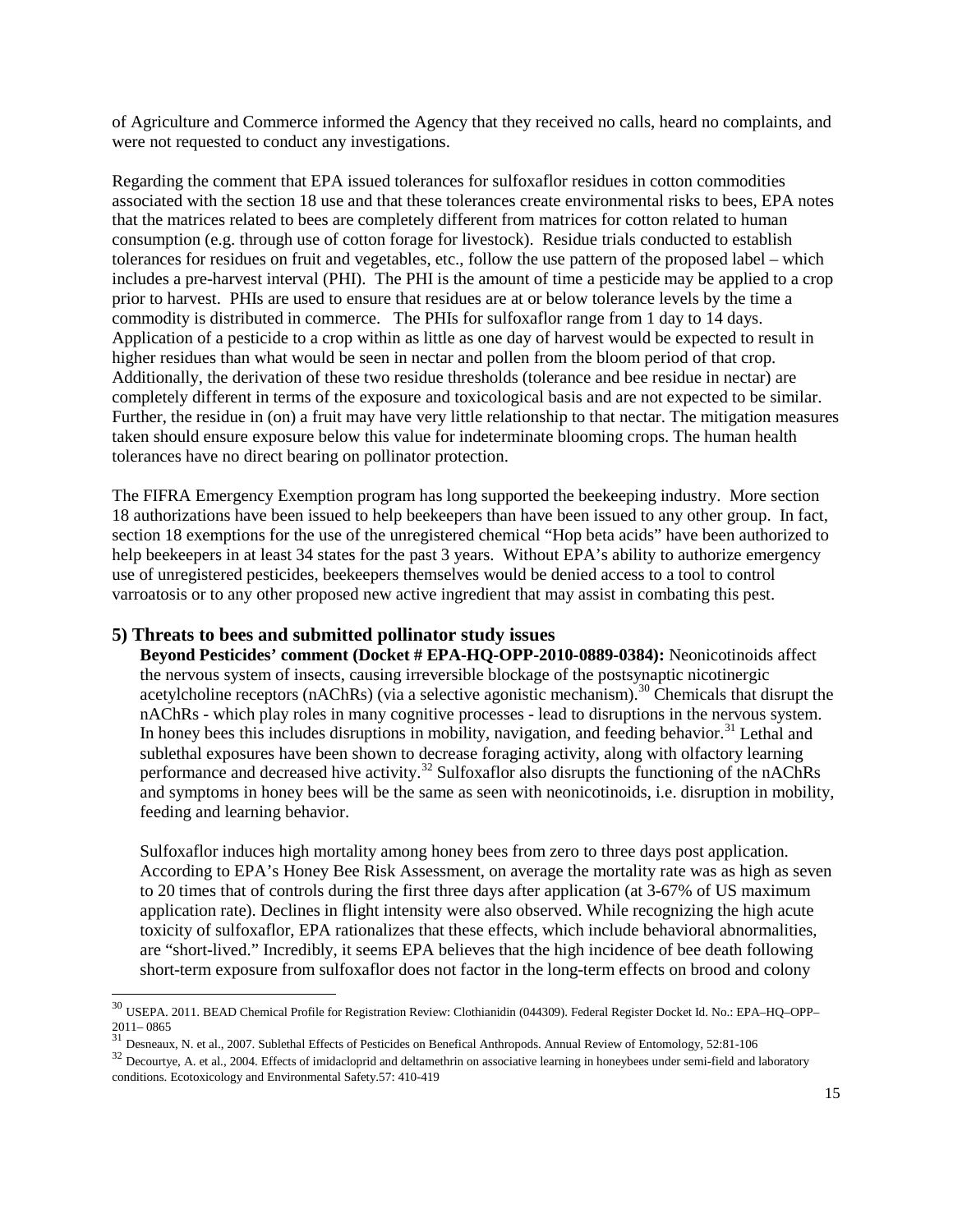health. However, when all or most of foraging bees are dead within three days of sulfoxaflor exposures, a long-term threat to bee colonies becomes significant, not to mention economic impacts on beekeepers who have lost the viability of hundreds of hives within a three day period.

Similarly, EPA states that "the effect of sulfoxaflor on honey bee colony strength when applied at 3- 32% of the US maximum proposed rate was not apparent in most cases." However, an evaluation of effects at higher rates, but within the U.S. maximum (e.g. 75% US max. proposed rate) does not seem to be known and presents a data gap. Additionally, many of the industry studies EPA reviewed for its honey bee risk assessment contained limitations, with some results being interpreted "with caution" due to statistical weaknesses, inconsistencies with controls and design, resulting in many results being considered "inconclusive." This is especially apparent for studies examining brood development. These inadequate, "flawed" studies that lack definitive data are the basis of EPA's decision for granting registration to sulfoxaflor. Clearly, the information from these studies cannot support a sulfoxaflor registration.

Honey bee acute oral and contact LD50 values for sulfoxaflor are 0.05 and 0.13 μg a.i./bee, respectively, as determined by the agency. In many of the industry residue studies reviewed by EPA, sulfoxaflor residues in nectar were on average less than 0.07ppm. EPA states that this is the threshold value for oral and contact exposures that would not exceed levels of concern, based on the agency's calculations. Given that there is little independent data available that measures real-world sulfoxaflor residue levels, the agency does not have meaningful data to support that residues would occur less than 0.07ppm in nectar. To address this uncertainty, EPA has proposed to reduce the application rate of sulfoxaflor from the requested 0.133lbs a.i./acre to 0.09lbs a.i./acre and increase the minimum spray interval, in order to mitigate pollinator risks. EPA believes in doing so, residues in nectar would not exceed 0.07ppm. The agency also believes applications of sulfoxaflor at this 'reduced' rate would not result in brood loses or impact long-term colony health during the time period required for the conditional studies to be performed and assessed.

The agency's attempts to mitigate risks to honey bees highlight the real deficiencies in the agency's risk assessment process. Risk assessment approaches have historically underestimated real-world risks and attempts to mitigate adverse impacts with measures that prove insufficient and impractical. These risk assessment approaches make determinations that the risks are "reasonable," while failing to take into account numerous circumstances and realities that make honey bees vulnerable to chemical exposures including user failure to adhere to application rate guidelines, and local environmental conditions that may predispose crops, and other plants, to accumulate higher chemical residues, especially in nectar and pollen. In fact, EPA is just now requesting a residue study to assess the nature and magnitude on residues in a pollinator-attractive crop, further illustrating that risk estimates considered in making conclusions in this honey bee risk assessment are unreliable, and most likely will not reflect real-world scenarios, putting bees at risk. The agency must instead utilize a *precautionary approach* and wait until all the relevant data can be evaluated with respect to honey bees and other organisms before considering a sulfoxaflor registration and allowing this chemical into the environment.

#### **National Pollinator Defense Fund's comment (Docket # EPA-HQ-OPP-2010-0889-0369):**

Although honey bee losses can be caused by a number of factors, pesticide exposure is a common theme that is both central to and integrally related to colony failures. There is no question that acute poisonings regularly kill colonies. Persistent insecticides with extended residual times applied to blooming crops continue to cause acute poisonings for pollinators for several weeks after application.

Acute kills where piles of dead bees are found are immediately obvious, but we also notice major colony declines after exposure to pesticides. Sometimes these losses appear a week after the spray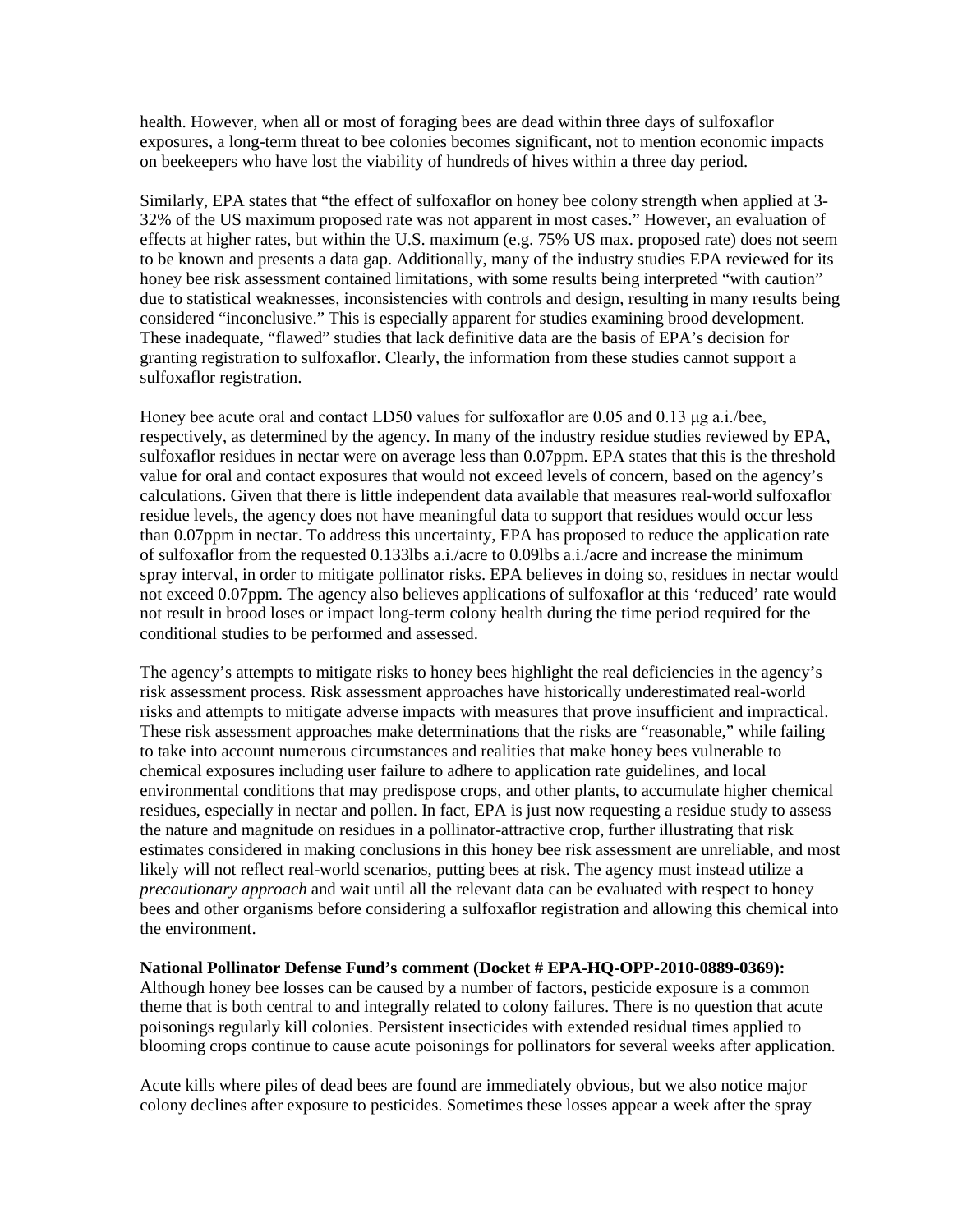event or even several months later. It is more difficult to document the precise fraction of losses that may be attributable to these sublethal effects of pesticides, but there is strong evidence of a connection. Even at the relatively low concentrations of systemic pesticides that honey bees are typically exposed to in pollen and nectar through normal foraging, research has shown that these pesticides can cause impaired reproduction and reduced queen survival (making it difficult for colonies to thrive and reproduce),<sup>[33](#page-16-0)</sup> impaired immune function (making the bees more susceptible to pathogens),  $34$  disruption of hive communications (reducing the efficiency of the hive),  $35$  and decreased homing abilities that result in loss of foragers.<sup>[36](#page-16-3)</sup>

The use of systemic insecticides has increased over time, as registered uses have expanded. In some parts of the country (the Midwest in particular), there is no safe place for a bee to be, with little available forage that is not contaminated with these systemic pesticides. Sulfoxaflor is a similar systemic insecticide that would further compromise the availability of clean bee forage.

The conditional registration of sulfoxaflor would add another highly acutely toxic insecticide that would be applied to blooming crops that are attractive to honey bees, like cotton, citrus and fruiting vegetables. The toxicity data clearly show that sulfoxaflor is highly acutely toxic to bees, but information on the sublethal effects is lacking. Without sufficient information on these effects that have been shown to be problematic for other systemic pesticides, US EPA should not conditionally register sulfoxaflor.

**National Pollinator Defense Fund's comment (Docket # EPA-HQ-OPP-2010-0889-0369):** BEAD concludes that simply waiting to spray until bees are not present will prevent losses and assumes that only acute poisonings will cause losses; however, the studies that are available in the docket suggest that sublethal exposures can adversely affect colony health over the long term. The BEAD analysis does not address the fact that sulfoxaflor will be taken up systemically by the plant and be expressed in the nectar, leading to longer-term exposure to the chemical. An assessment of the amount of pesticide to which pollinators would be exposed over time and the risk it poses to colony survival is unaddressed.

**Thomas R. Smith's comment (Docket # EPA-HQ-OPP-2010-0889-0342)**: My evaluation of the toxicity studies leads me to conclude that the conditional registration of Sulfoxaflor will result unacceptable damage to honeybee colonies. My conclusions are based on the following:

1. The Semi Field Tunnel Study No.1 indicates the mortality of bees exposed to direct contact of Sulfoxaflor at the rate of 99 g ai/ha experienced a 7X mortality rate compared to controls. The tested 99 g ai/ha. This 7X mortality is quite close to the 10X mortality rate for Dimethoate.

2. The label recommendation for cotton of 150 g ai/ha is 33% higher than the 99 g ai/ha tested in the Semi Tunnel Study. In addition, the label will allow for two (2) treatments of 150 g ai/ha. This will expose pollinators to 133% the tested rate twice within a relative short period of time thereby compounding the effects upon the hive.

3. Residues levels exceeding 2,000 ppm in pollen and nectar were observed after two, (2),

<span id="page-16-0"></span> <sup>33</sup> Tasei JN. 2001. Effects of insect growth regulators on honey bees and non-Apis bees. A review. *Apidologie* 32:527–546.

<span id="page-16-1"></span><sup>&</sup>lt;sup>34</sup> Desneux N, Decourtye A, Delpuech J-M. 2007. The sublethal effects of pesticides on beneficial arthropods. Annu. Rev. Entomol. 52:81-106.<br><sup>35</sup> Medrzycki P, Montanari R, Bortolotti L, Sabatini AG, Maini S, Porrini C. 20

<span id="page-16-3"></span><span id="page-16-2"></span>administered in sub-lethal doses on honey bee behaviour. Laboratory tests. *Bulletin of Insectology* 56: 59–62.<br><sup>36</sup> Henry M, Béguin, M, Requier F et al. 2012. A common pesticide decreases foraging success and survival in 350.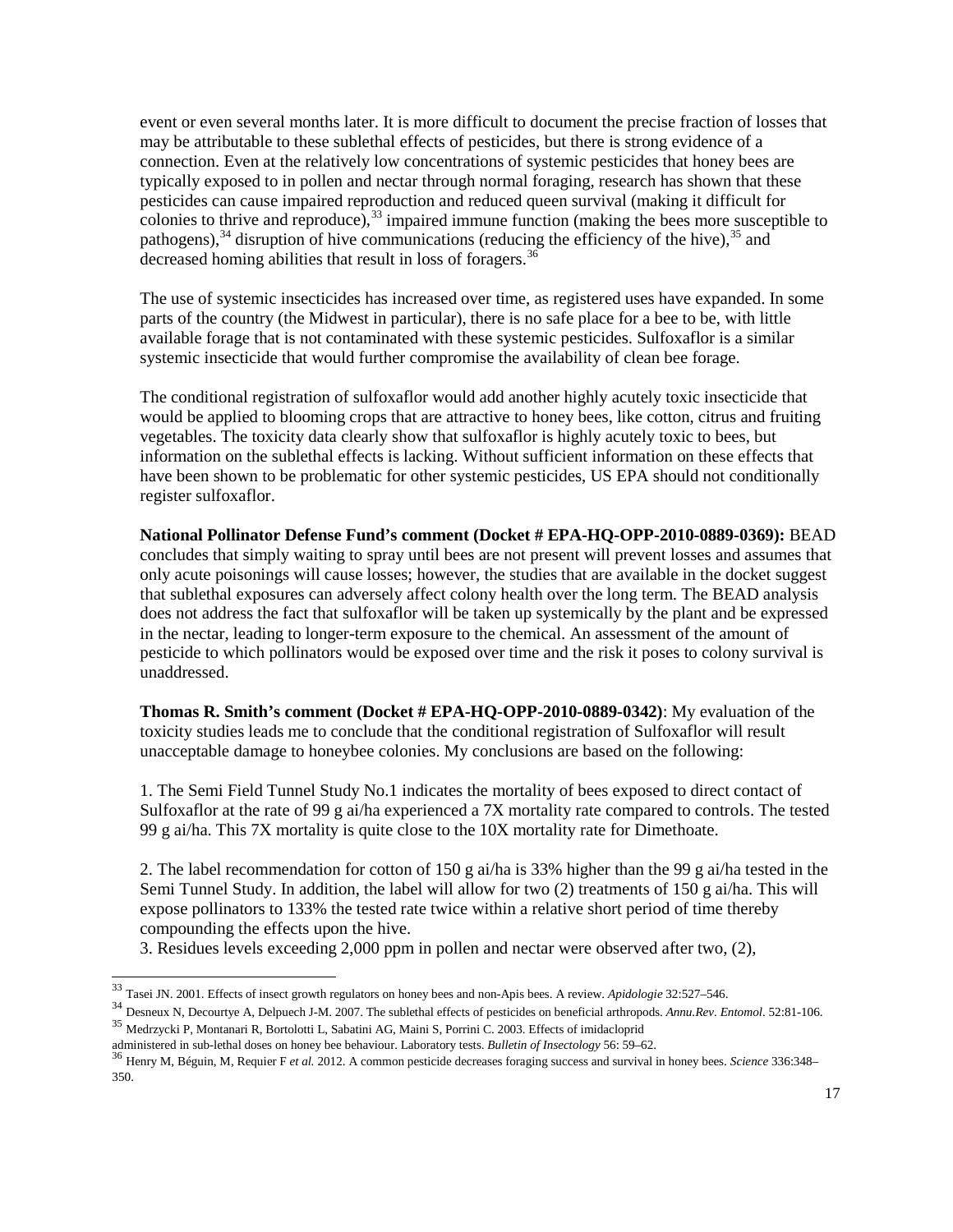treatments at 0.134 lb ai/ha up to 10 days after treatment. This indicates a long period of exposure to adult bees and brood will occur at the recommended rate for cotton.

4. Studies do not indicate how these levels may affect the life span of the adult bee or the brood reared under continuous pressure of Sulfoxaflor. Studies also do not indicate how exposure affects the natural immunity to diseases and pests of the adult bee or brood raised under this condition. Recent studies have concluded that pesticide exposure has resulted in reduced honey bee fitness. The studies don't document adequately how the colony as an organism itself will be affected in its ability to communicate and achieve the necessary functions of effectively gathering pollen and nectar. Studies do not measure the ability of bees to produce royal jelly with adequate nutritional value and over the accepted period of life span to maintain the colony population dynamics. Studies do not measure the effects from Sulfoxaflor exposure to maintain hive temperatures in the short term or delayed long abilities. The colony viability can completely fail simply by its inability to precisely regulate temperature and humidity within the hive.

**Center for Food Safety's comment (Docket # EPA-HQ-OPP-2010-0889-0363)**: A major issue with the proposed conditional registration of sulfoxaflor is that the pollinator studies submitted were incomplete and inconclusive. The current commercial neonicotinoids have been shown to have severe adverse impacts on honey bees and other non-target insects, which furthers concerns about the use of sulfoxaflor. Over the past decade, honey bee colonies nationwide have suffered record annual losses of typically about 30% to upwards of 90% in worst case situations. Pesticides have recently been identified as a primary contributing factor in these alarming population losses. Introducing yet another systemic, highly toxic insecticide to bee populations will only exacerbate these problems, contribute to the loss of beekeeper livelihoods, damage the agricultural economy, and threaten the diversity of our nation's food supply. Synergistic effects of sulfoxaflor and other stressors (additional pesticides, parasites, etc.) have also not been addressed. It is crucial to examine the realistic uses of sulfoxaflor and assess its impacts in light of the environmental stressors already faced by pollinator populations. Given the uncertainties and initial results that point to significant acute hazards, sulfoxaflor presents unreasonable adverse effects to bee species.

Studies on individual bees (Tier I) showed that sulfoxaflor is highly acutely toxic to honey bees, but further Tier II studies were incomplete or methodologically flawed. This lack of information about honey bee toxicity is an unacceptable data gap that should prevent the registration of sulfoxaflor. EPA notes several concerns with the reliability of the Tier 1 data, including:

- use of maximum residue reported in pollen and nectar to represent exposure to all bee castes and all crops
- lack of chronic toxicity data for adult and larval bees (and longer-term exposure to pupae)
- selection of the toxicity endpoint from the larval toxicity test
- accuracy of consumption rate estimates used for various bee castes
- variation in pesticide residues in pollen and nectar
- conservation of pesticide dose from plant tissue to the hive<sup>[37](#page-17-0)</sup>

The formulated material was three times more toxic to adult bees than the technical material and the oral toxicity was even higher.<sup>[38](#page-17-1)</sup> Measured residues of sulfoxaflor in pollen at field-application rates are three orders of magnitude (1,000-times) higher than that for imidacloprid (up to 7ppm SFX versus

<span id="page-17-1"></span><span id="page-17-0"></span> $^{37}$  EPA. Environmental Fate and Ecological Risk Assessment for Sulfoxaflor Registration. Page 91.<br><sup>38</sup> EPA. Environmental Fate and Ecological Risk Assessment for Sulfoxaflor Registration: Appendix D, Supporting Informa Risk Assessment. Docket ID: EPA-HQ-OPP-2010-0889-0026.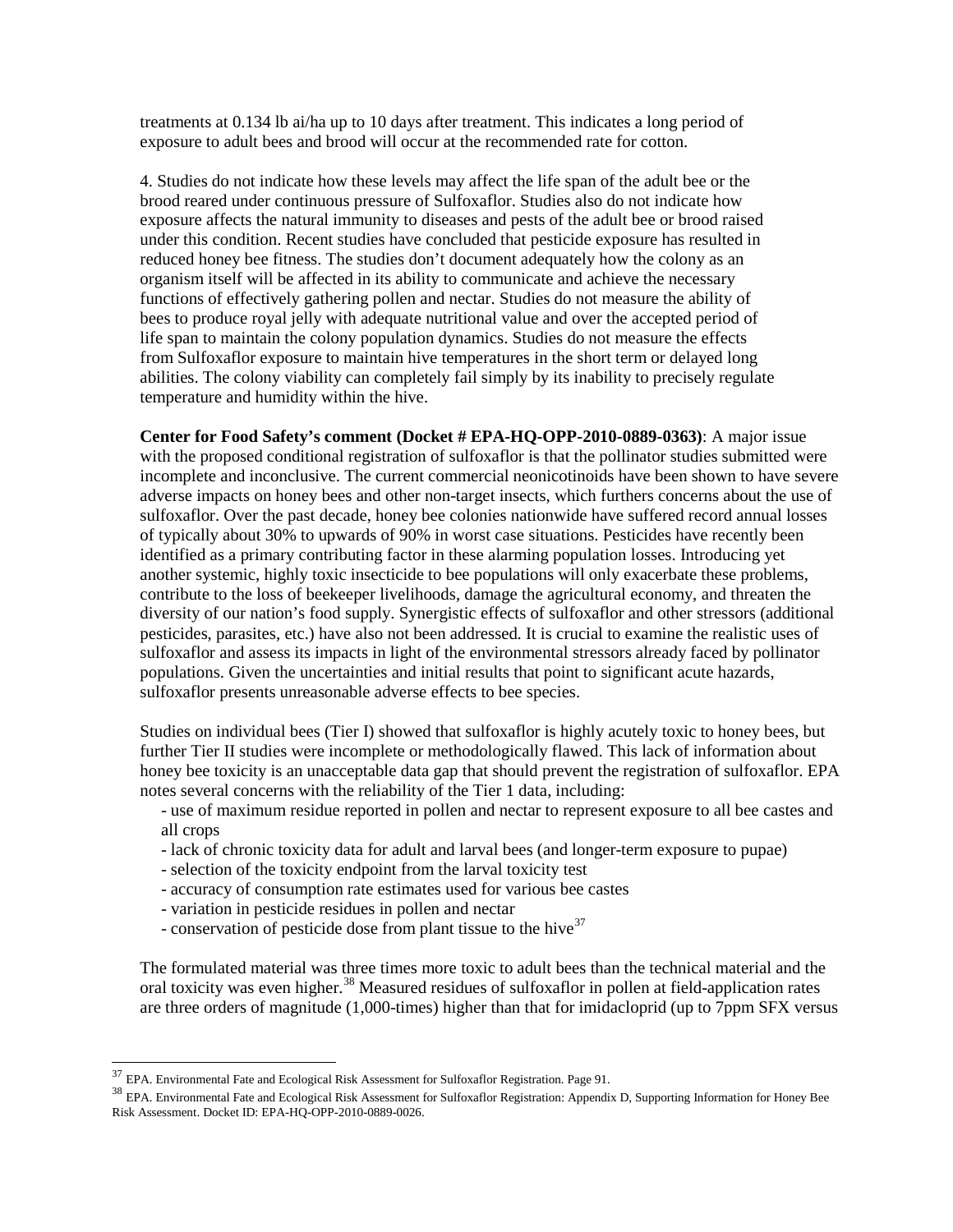5ppb for IMD), resulting in a high adult acute risk quotient that is unacceptable.<sup>[39](#page-18-0) [40](#page-18-1)</sup> Presence in pollen and nectar ensures that developing bees will be orally exposed, yet no clear evaluation of this toxicity has been done to date. Larval toxicity was slightly lower than for adults, yet real impacts on honey bee individuals and colonies under field conditions remain unknown. The chronic toxicity endpoints for adult and larval bees are missing because of limitations in the study design that precluded the use of results beyond day seven.<sup>[41](#page-18-2)</sup> This list of uncertainties and deficiencies associated with the Tier 1 studies should be cause enough to preclude EPA from approving sulfoxaflor, but there are additional problems with the submitted semi-field studies.

EPA does not have an approved field study protocol; thus the agency has no valid field studies on which to evaluate SXF toxicity to honey bee colonies. Of the semi-field studies that were submitted, five of the six were conducted with less between 3% and 67% of the proposed maximum label rate for the US.<sup>[42](#page-18-3)</sup> Without trials conducted at field-realistic exposure levels, EPA has no data to determine how bees, both individuals and colonies, will be affected by sulfoxaflor use. Even at the low doses that were evaluated, significant adult mortality on the day of spray application was observed, so while it is certain that higher doses will produce greater mortality, the extent of this toxicity has never been evaluated. Thus, EPA has no data on the maximal field exposure rate impacts on honey bees or any other pollinator on which to base a conditional registration. Brood and long-term colony health studies were not included or were unacceptable methodologically, compounding the unknown potential long-term chronic effects of sulfoxaflor. The long term stability and persistence of the compound indicates that chronic effects on hive populations will occur. Without information on realistic exposures, the risks associated with field usage cannot be dismissed or deemed acceptable. The evidence from the pollinator studies points to unreasonable adverse effects to honey bees, which precludes EPA from approving the conditional registration.

#### **EPA's response:**

**A. Beyond Pesticides.** *Sulfoxaflor results in high incident of bee death, with all or most of forager bees dead after three days. This will result in a long-term threat to bee colonies*

**Agency Response.** Additional information is provided here to clarify the observed mortality pattern resulting from sulfoxaflor exposure in the submitted semi-field studies. For example, the following graph shows the daily mortality pattern observed from one of the tunnel studies that evaluated the highest application rate currently proposed (0.086 lb a.i./A), the negative control, and the positive control (dimethoate). In this and other tunnel studies, bees are forced to feed on only treated crop inside the tunnel enclosures and product is applied when bees are actively foraging. Daily mortality in the sulfoxaflor treatment (red bars) spikes on the day of application and returns to control levels by day 3. Relative to control mortality, 488 additional bees died in the highest sulfoxaflor treatment, which represents 7% of the total hive strength in this treatment. Contrary to the comment, this magnitude of mortality does not represent all or the majority of forager bees present in the hive. Rather, it is considered to be well within the assimilative capacity of the hive due to the compensatory mechanisms that exist in honey bee colonies. This general pattern of short-term increases in mortality followed by a return to control mortality rates within 1-3 days was consistent across the other tunnel studies conducted with sulfoxaflor. In

<span id="page-18-1"></span><span id="page-18-0"></span><sup>&</sup>lt;sup>39</sup> EPA. Environmental Fate and Ecological Risk Assessment for Sulfoxaflor Registration. Page 84.<br><sup>40</sup> Chauzat MP, et al. 2011. An assessment of honeybee colony matrices, *Apis mellifera* (Hymenoptera: Apidae) to monitor continental France. *Environ Toxicol Chem.* 30(1): 103-111.<br><sup>41</sup> EPA. Environmental Fate and Ecological Risk Assessment for Sulfoxaflor Registration. Page 92.<br><sup>42</sup> EPA. Environmental Fate and Ecological Risk Assessment for

<span id="page-18-3"></span><span id="page-18-2"></span>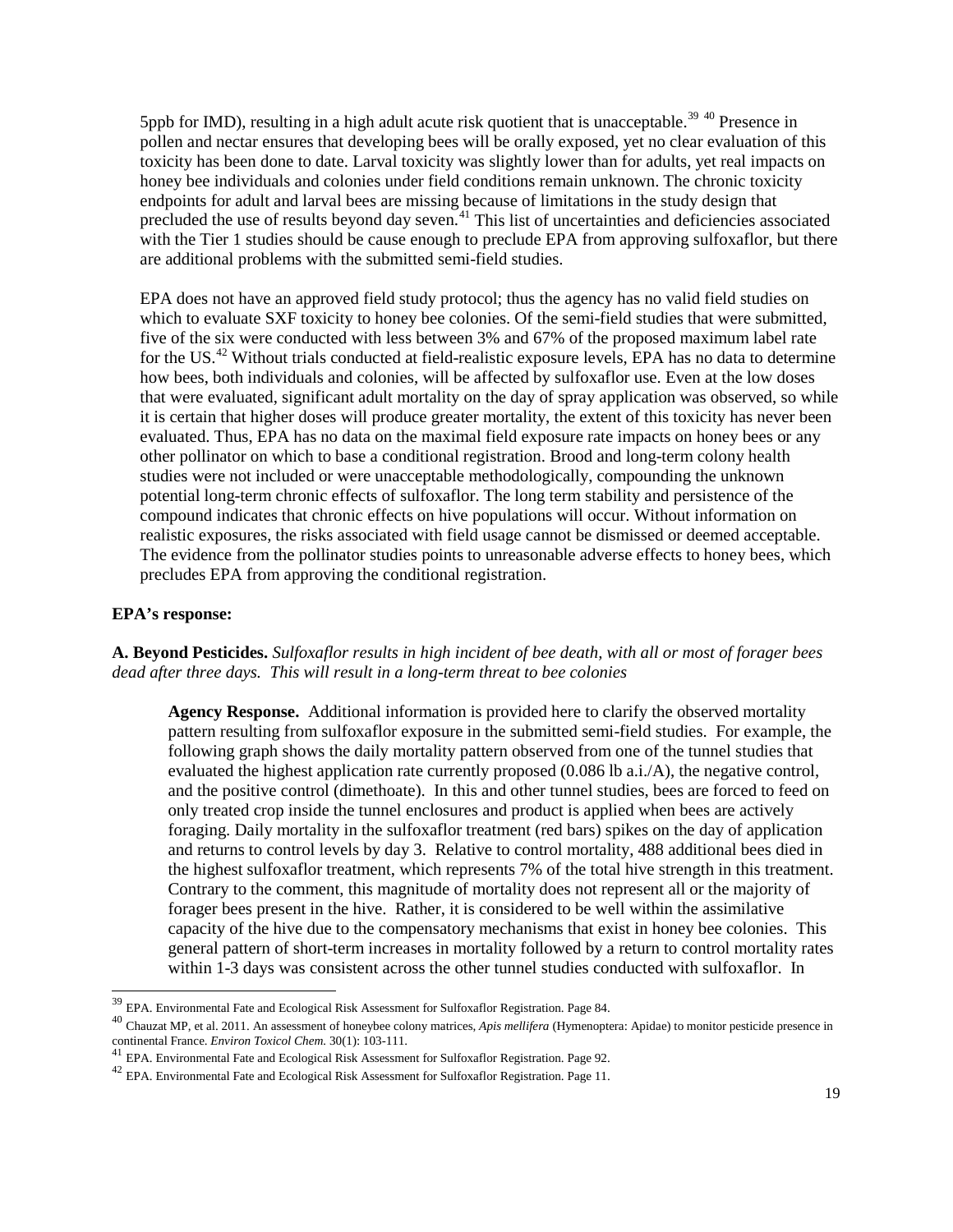contrast, the mortality pattern observed from the reference toxicant (dimethoate) is much larger in magnitude and in duration compared to sulfoxaflor. Notably, the reference toxicant is added in order to document that the pesticide application results in exposure to bees and that adverse effects can be detected in the study.



**B. Beyond Pesticides.** *Information on sulfoxaflor effects at maximum application rate represents a data gap. This data gap and the limitations in tunnel studies (statistical weaknesses, control and design inconsistencies, many inconclusive results) are insufficient to support the registration of sulfoxaflor.*

**Agency Response.** The Agency's ecological risk assessment was based on an assumed maximum single application rate of 0.133 lb ai/A. However, this maximum allowable rate was subsequently lowered to 0.086 lb ai/A in order to reduce potential exposure to bees and other insect pollinators. At this lower rate, only 2 of the 66 measurements of sulfoxaflor residues in forager-collected nectar from the cotton semi-field study (MRID 48755606) exceeded 0.07 ppm, which is the residue value that corresponds to the acute risk level of concern (LOC=0.4) for adult forager bees (see **Figure A** below). Forager bees represent the caste of bees that is most exposed via nectar. These two values of sulfoxaflor in forager-collected nectar (0.073 and 0.127 ppm) both occurred within the first day after application and correspond to acute risk quotients of 0.4 and 0.7, respectively. These risk quotients are very close to the Agency's acute risk level of concern of 0.4. Similar to the residue findings for sulfoxaflor in nectar, results of sulfoxaflor measurements in forager-collected pollen show that all but 1 of the 66 samples are below 2.5 ppm, which is the residue value that corresponds to the acute risk LOC of 0.4 for adult nurse bees (**Figure B,**  below). Nurse bees represent the caste of bees that is most exposed via pollen. Thus, 97% of the sulfoxaflor residues measured in forager-collected nectar and 98% of the residues measured in forager-collected pollen from the cotton semi-field study are below the Agency's acute risk level of concern. No exceedance of this residue-based LOC threshold in pollen occurred in the other three studies which quantified sulfoxaflor residues in pollen and nectar (MRID 48476601; 48445806; 48755601). Only one exceedance of the residue-based LOC threshold in nectar occurred in these same three studies, and this value (0.09 ppm) was very close to the residuebased threshold of 0.07 ppm.

In considering these results from the Tier 1 risk assessment for bees included in the ecological risk assessment document, it is important to recognize that conservative measures of exposure were used. Specifically, the highest recorded residues of sulfoxaflor in pollen and nectar are the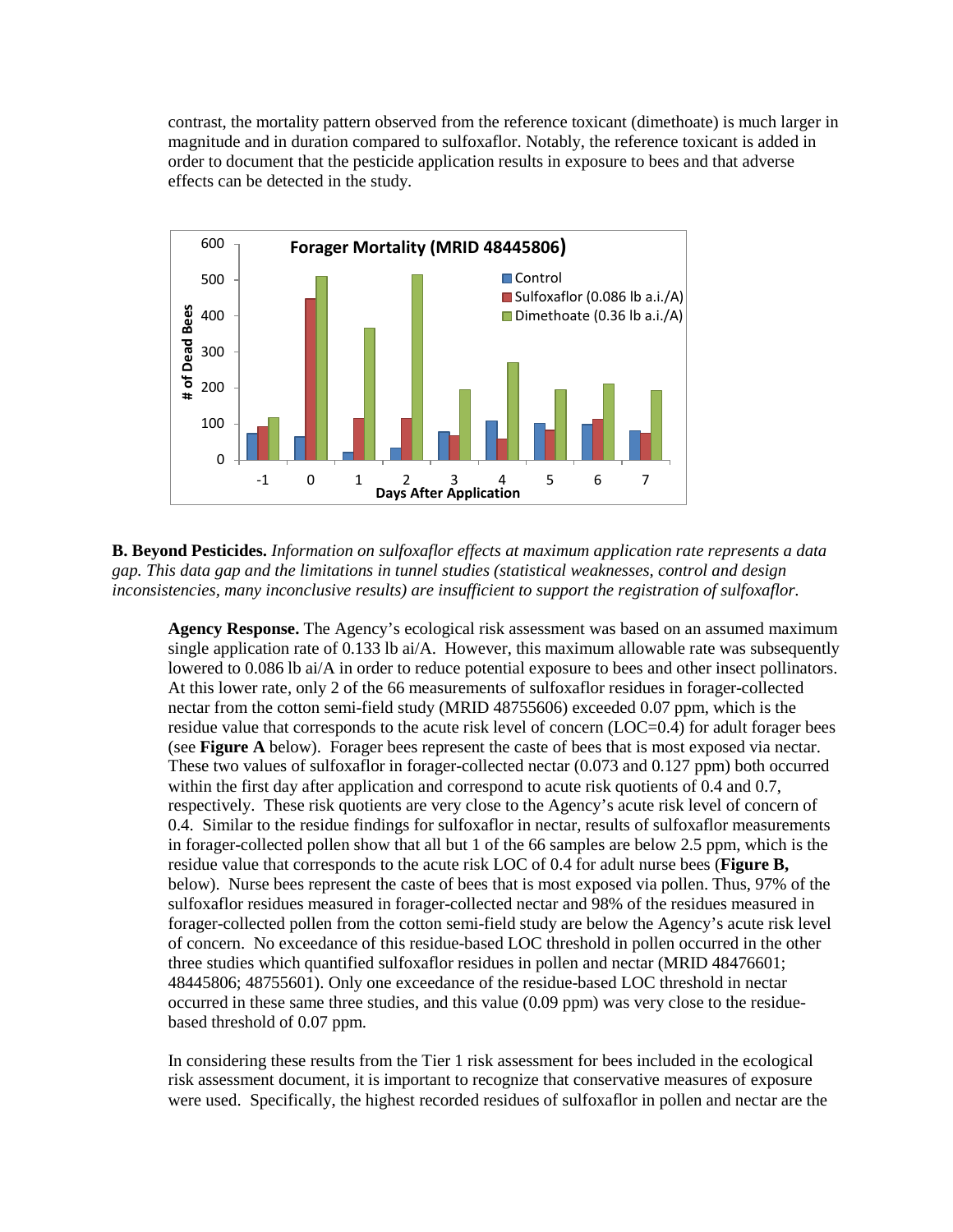bases of its Tier 1 risk assessment. Further conservatism was introduced by assuming that foragers would be exposed to a continuous dose at these maximum residue concentrations and no reduction in pesticide dose would occur based on its transport and processing over time and its storage within the hive. It is also important to note that the potential risk to other castes of bees is even lower due to their much lower consumption rates of pollen and nectar. In summary, the Tier 1 risk assessment for bees indicates that nearly all of the sulfoxaflor residues measured in pollen and nectar are below the acute risk LOC and those few measurements that exceed the LOC do so by a small margin. Given the level of conservatism associated with the acute risk LOC recently identified by the FIFRA SAP<sup>[43](#page-20-0)</sup>, the Agency considers the results of the Tier 1 risk assessment to indicate overall low acute risk to bees via consumption of contaminated pollen and nectar. It is further noted that the Tier 1 risk assessment does not incorporate any of the mitigation measures put forth on the sulfoxaflor label. These include restrictions that the product must not be applied 3 days prior to bloom, during bloom, or until petal fall for the majority of crops. For the remaining bee-attractive crops, advisory language to notify known beekeepers of scheduled application and to conduct those applications in early morning or late evening has also been added to the labels. These risk mitigation measures will further reduce exposure of bees to contaminated pollen and nectar in addition to avoiding exposure from direct contact with pesticide spray droplets. The Agency recognizes, however, that the studies supporting the Tier 1 risk assessment do not include effects from chronic exposures. This reflects a limitation in Tier 1 toxicity studies for bees that is common to all pesticides. Chronic effects are therefore included in the Tier 2 studies.

Regarding the limitations associated with the submitted Tier 2 studies in its risk assessment for sulfoxaflor, the Agency notes that these limitations were articulated in the sulfoxaflor ecological risk assessment document. Importantly, however, results from the Tier 2 semi-field (tunnel) studies represent 'worst case' exposure conditions for bees from both contact and oral exposure routes. Even with these worst case conditions, impacts on forager bee survival, flight activity and bee behavior were shown to be short lived (lasting 1-3 days). Such impacts in the natural environment are likely to be less than those observed in the semi-field tunnel studies due to bees obtaining pollen and nectar from sources other than the treated field.

Although statistical weaknesses were documented for these studies, the Agency did not rely exclusively on statistical interpretation of results in its risk findings. Rather, it relied on its best professional judgement in evaluating the magnitude and duration of effects from these studies. Therefore, the Agency believes that the statistical weaknesses did not materially compromise its interpretation of the study results. Furthermore, the statistical weaknesses noted in the sulfoxaflor Tier 2 studies are common to all semi-field studies due to practical constraints on the number of replicates that can be incorporated into the study design.

Finally, the Agency notes that the inconclusive findings from the submitted Tier 2 studies were limited to evaluation of brood development in three studies. Evaluation of brood development was considered acceptable in one tunnel study, although this was at a lower application rate (0.043 lb a.i./A). Furthermore, measures of colony strength did not demonstrate a treatmentrelated affect with sulfoxaflor in the Tier 2 semi-field studies. Although results from longer-term tunnel studies conducted at the current maximum single application rate of 0.086 lb a.i./A are desirable for confirming the results of the Tier 1 risk assessment, the Agency believes that when results of Tier 1 and the proposed mitigation measures are considered, the existing limitations in

<span id="page-20-0"></span> <sup>43</sup> <http://www.regulations.gov/#!documentDetail;D=EPA-HQ-OPP-2012-0543-0047>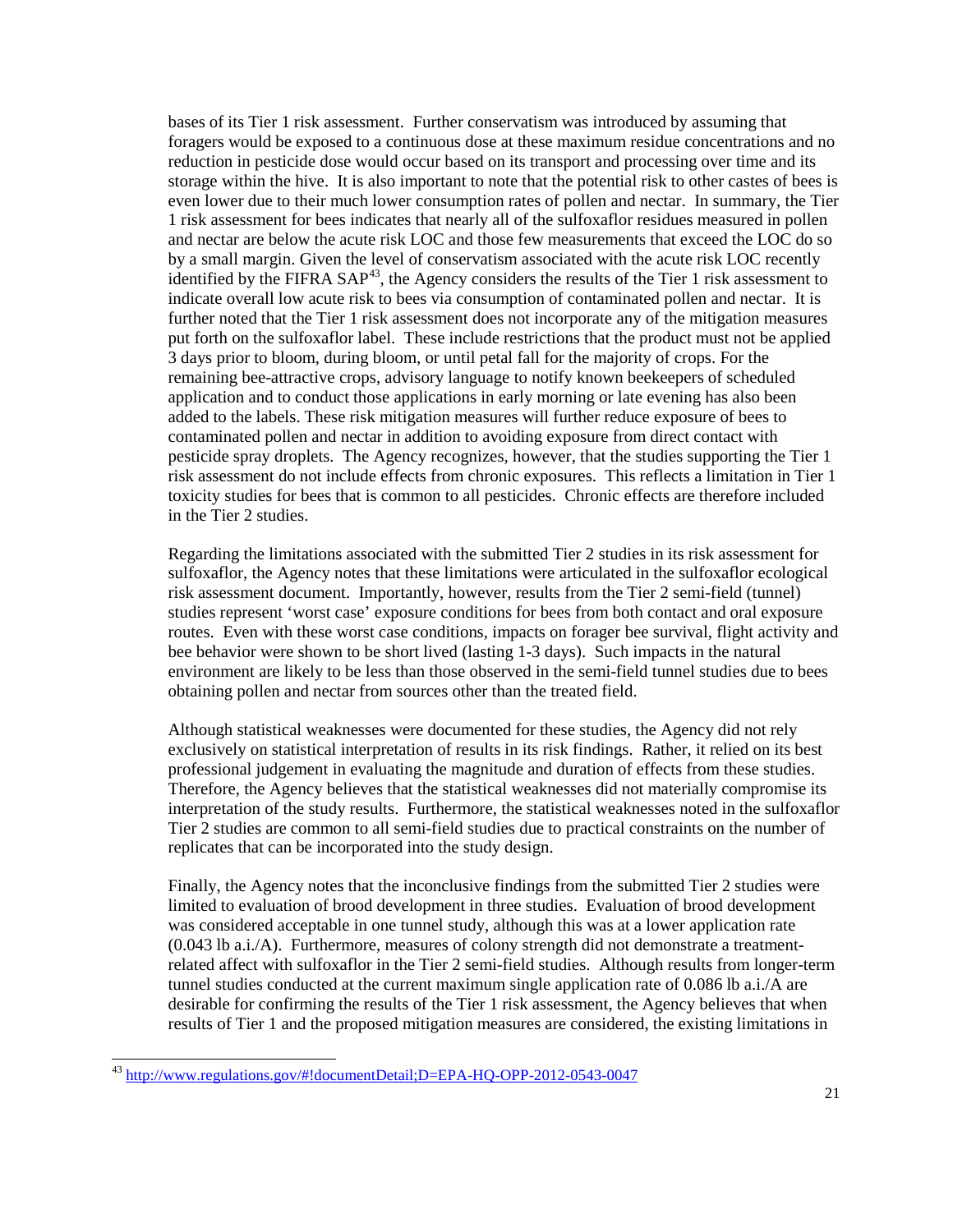the Tier 2 studies do not preclude registration of sulfoxaflor given the mitigation measures (such as reduced application rates and increased minimum spray intervals) that are included on the label and the benefits provided by sulfoxaflor. Sulfoxaflor targets pests of significant of economic importance, including the tarnished plant bug threat to cotton which resulted in emergency situations in several states, as well as the Asian citrus psyllid which vectors Huanglongbing disease, the citrus greening disease, which presents an extremely serious threat to the entire Florida citrus industry. Additional pests such as the wooly apple aphid and whiteflies that have rapidly developed resistance to other insecticides will be vulnerable to the new mode of action provided by sulfoxaflor.



**C. Beyond Pesticides**. *The Agency has not taken into account that risk assessments historically have under estimated real world risks and that mitigation measures have proven insufficient or impractical. Further, the Agency fails to take into account numerous circumstances and realities that make honey bees vulnerable to chemical exposures including user failure to adhere to application rate guidelines, and local environmental conditions that may predispose crops, and other plants, to accumulate higher chemical residues, especially in nectar and pollen.*

**Agency Response.** The Agency notes that the submitted semi-field studies do take into account a number of environmental factors which may affect exposure and effects of sulfoxaflor to bees.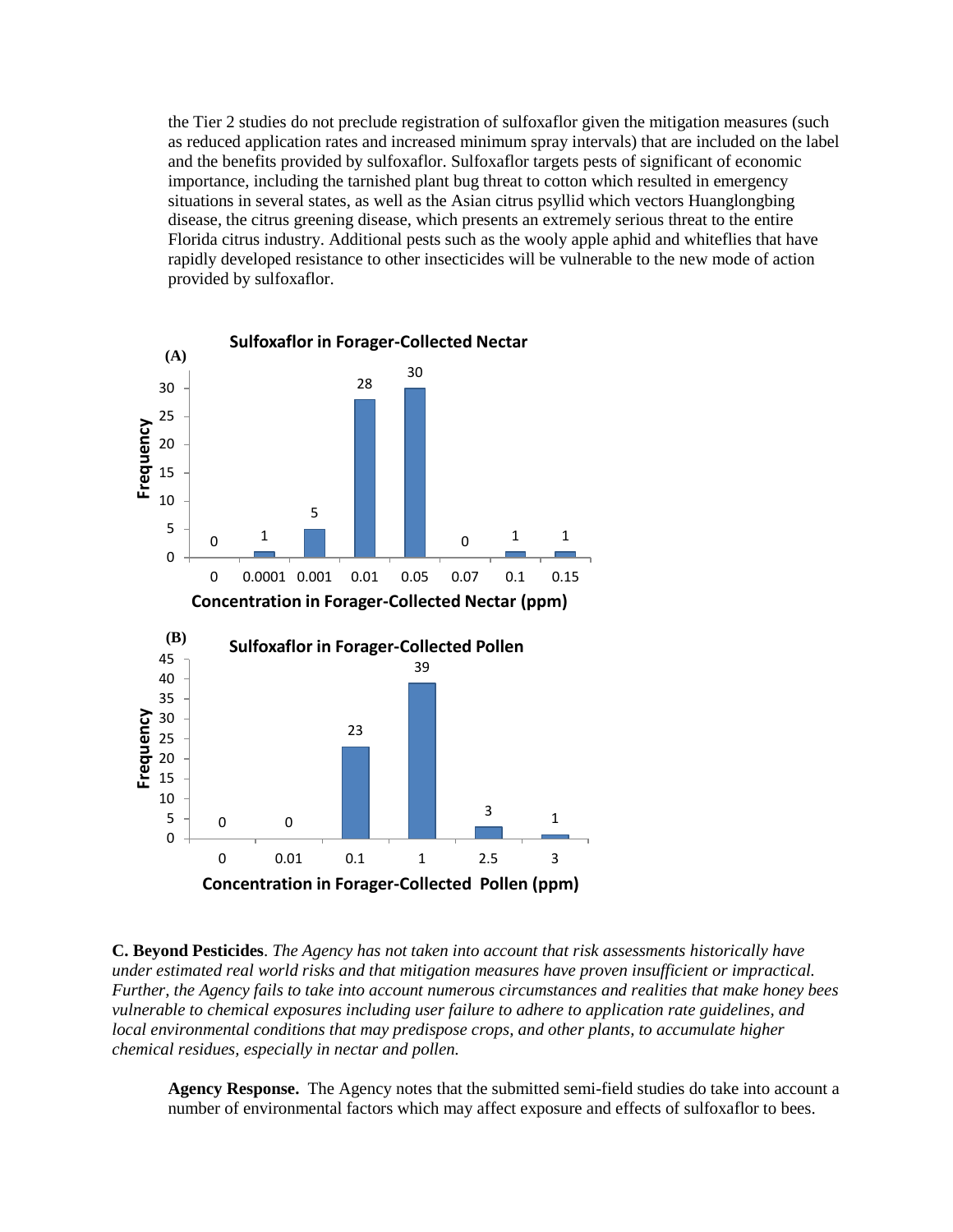Such factors include temperature, humidity, precipitation, and characteristics of the treated crop and soils that all may affect exposure of bees to pesticides and subsequent effects. Furthermore, the semi-field studies confine hives and bees in tunnels during pesticide application. Therefore, they are considered to represent a reasonable 'worst case' exposure scenario in terms of maximizing the potential exposure of bees to pesticides via contact and oral routes. Regarding the overall nature of EPA risk assessment, the Agency believes that its ecological risk assessment process (and in particular that recently developed for bees) is appropriately conservative and reflects the current state of the science. Furthermore, risk mitigation measures such as preventing pesticide application during bloom are considered effective measures at reducing exposure and overall risk to bees from pesticide application. . For the recent Section 18 Emergency Use of sulfoxaflor on cotton, the Agency notes that no incidents involving bees (or other taxa) were reported to the Agency. The Agency notes that the commenter did not provide any evidence or examples to support their claims regarding EPA's risk assessment process and risk mitigation measures. This prevents the Agency from responding in more detail.

**D. Beyond Pesticides***. The Agency is just now requesting a residue study to assess the nature and magnitude on residues in a pollinator-attractive crop, further illustrating that risk estimates considered in making conclusions in this honey bee risk assessment are unreliable.*

**Agency Response.** The comment that the Agency is just now requesting a study on the nature and magnitude of sulfoxaflor residues in a pollinator-attractive crop is not accurate. Two such studies were required as part of the application for registration for sulfoxaflor (Cotton MRID 48755606 and Pumpkin MRID 48755601). Results from these two studies supported the Tier 1 risk assessment for bees. In addition, residue data were also available from two studies with *Phacelia* (MRID 48445806 & 48476601). Notably, all three crops included in these residue studies are considered pollinator attractive.

Specifically, over 600 samples of pollen, nectar, plant tissue and bees were collected and measured for sulfoxaflor among four studies and three species of plants (Cotton, Pumpkin, *Phacelia*). A breakdown of this information is provided below. OPP acknowledges that variation in residues can be expected for different crops and use patterns. To account for this variation, OPP selected the *highest* sulfoxaflor residues measured in pollen and nectar among all the available residue data as the basis of its Tier 1 risk assessment, rather than selecting an average value or a  $90<sup>th</sup>$  percentile.

| <b>Species</b> | <b>Matrix</b>        | <b>No. of Samples</b><br><b>Analyzed</b> | <b>Application Rates in lb</b><br>a.i.A<br>(No. different rates) | Reference |
|----------------|----------------------|------------------------------------------|------------------------------------------------------------------|-----------|
| Cotton         | Plant pollen         | 52                                       |                                                                  |           |
|                | Forager pollen       | 102                                      |                                                                  |           |
|                | Forager nectar       | 104                                      | $0.045 - 0.134(4)$                                               | 48755606  |
|                | Comb pollen          | 83                                       |                                                                  |           |
|                | Comb larvae          | 112                                      |                                                                  |           |
| Pumpkin        | Plant pollen         | 24                                       |                                                                  |           |
|                | Plant nectar         | 13                                       |                                                                  |           |
|                | Plant leaf           | 24                                       | $0.022$ $0.089$ $(2)$                                            | 48755601  |
|                | Plant nectary tissue | 24                                       |                                                                  |           |
|                | Plant stem           | 24                                       |                                                                  |           |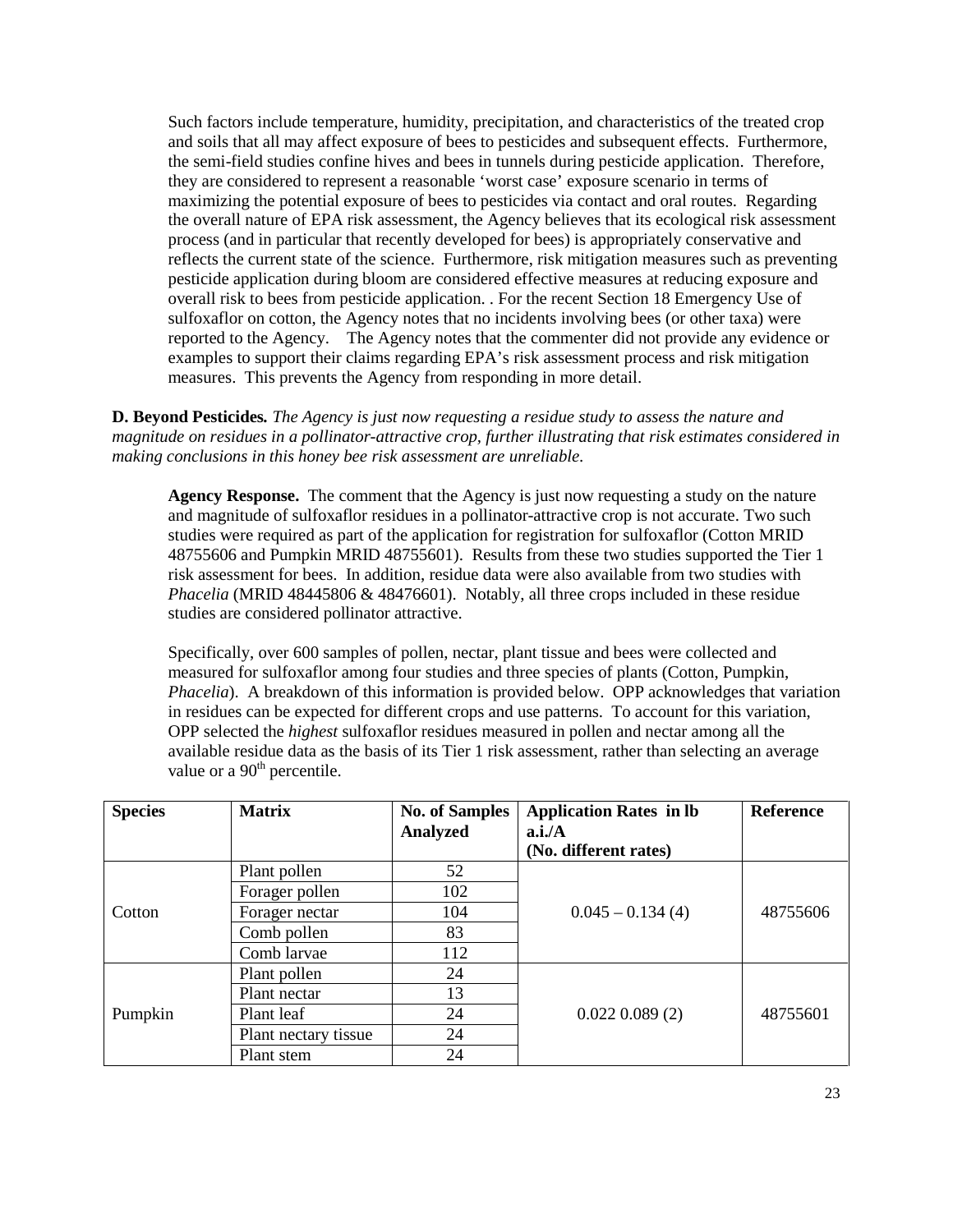| Phacelia             | Comb pollen   |     | $0.006 - 0.088(5)$ | 48445806 |
|----------------------|---------------|-----|--------------------|----------|
|                      | Plant flowers |     |                    |          |
| Phacelia             | Plant pollen  |     | $0.021 - 0.043(2)$ | 48476601 |
|                      | Plant (whole) |     |                    |          |
| <b>Total Samples</b> |               | 603 |                    |          |

The Agency's proposed request for one additional residue study was intended as confirmatory data with respect to the findings from the residue studies for the other three crops (cotton, pumpkin and *Phacelia*). After reconsidering the overall weight of the evidence and the statutory requirements with conditional pesticide registrations, the Agency believes the existing data for sulfoxaflor are sufficient to support its registration decision in accordance with the FIFRA standard, despite some uncertainty in the currently available residue data for sulfoxaflor.

**E. Beyond Pesticides.** *Sulfoxaflor is a similar systemic insecticide that would further compromise the availability of clean bee forage.*

**Agency Response.** The Agency agrees that sulfoxaflor is a systemic insecticide; however the Agency disagrees that available information indicates its use in accordance with the proposed label will result in unacceptable adverse effects on bees for reasons stated in response to comment #5.B above. Furthermore, the available information on sulfoxaflor residues in pollen and nectar indicates it dissipates relatively rapidly, with the vast majority of pollen and nectar  $DT_{50}$  values determined to be 3 days or less. Therefore, the Agency believes that the available information indicates the proposed uses of sulfoxaflor, in combination with its specified risk mitigation measures, would not compromise the quality of forage sources to bees.

**F. Beyond Pesticides.** *The toxicity data clearly show that sulfoxaflor is highly acutely toxic to bees, but information on the sublethal effects is lacking. Without sufficient information on these effects that have been shown to be problematic for other systemic pesticides, US EPA should not conditionally register sulfoxaflor.*

**Agency Response.** As indicated in its ecological risk assessment, sulfoxaflor is classified as highly acutely toxic to bees. At the Tier 1 level, the Agency and its FIFRA Scientific Advisory Panel both recognize that existing laboratory toxicity tests with bees do not include a rigorous quantification of sublethal effects and that additional research is needed in order to identify and incorporate appropriate sublethal endpoints into standard test guidelines<sup>[44](#page-23-0)</sup>. However, the Agency notes that the Tier 2 studies submitted for sulfoxaflor include measurement of sublethal effects (forager flight activity and abnormal behavior). In these studies, the effect of sulfoxaflor on these sublethal endpoints was limited to brief time periods after application and returned to levels comparable with controls within 3 days. The Agency also notes that the effects quantified in the submitted Tier 2 tunnel studies (e.g., colony strength) incorporate the combined impact of sublethal and lethal effects experienced by bees. Thus, while sublethal effects other than flight activity and abnormal behavior are not explicitly quantified in the Tier 2 studies, the overall impact of sublethal effects is reflected in the overall measures of colony health quantified in these studies. Therefore, the Agency believes that the Tier 1 and Tier 2 studies submitted for sulfoxaflor with respect to bees reflect the current state of the science regarding standard toxicity test guidelines for bees and are adequate to support a registration decision in accordance with the FIFRA regulatory standard.

<span id="page-23-0"></span><sup>&</sup>lt;sup>44</sup> available at:<http://www.regulations.gov/#!documentDetail;D=EPA-HQ-OPP-2012-0543-0004> and <http://www.regulations.gov/#!documentDetail;D=EPA-HQ-OPP-2012-0543-0047>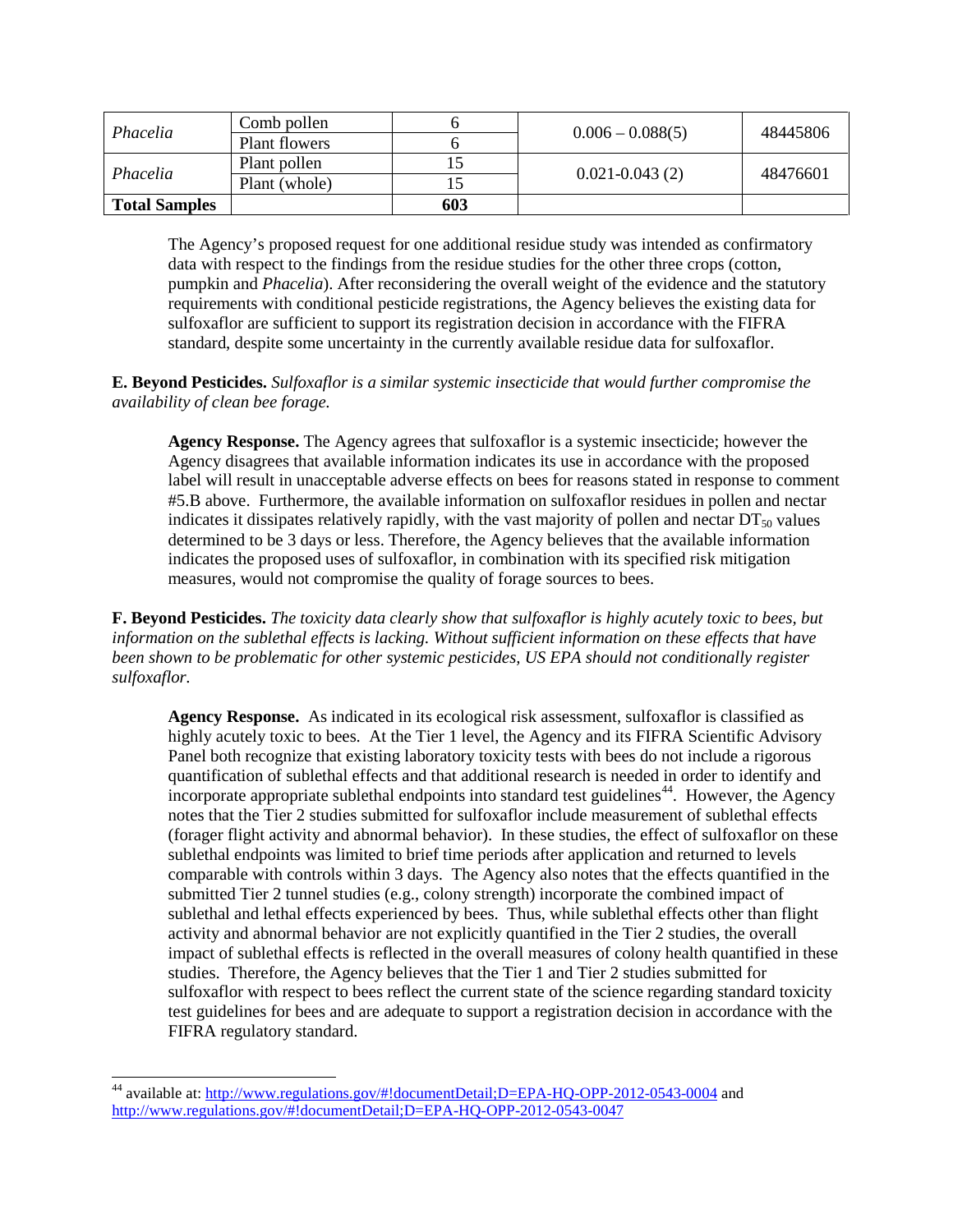**G. National Pollinator Defense Fund.** *Persistent insecticides with extended residual times applied to blooming crops continue to cause acute poisonings for pollinators for several weeks after application.*

**Agency Response.** The Agency notes that no specific information was provided to support this comment. Generally, however, the Agency notes that sulfoxaflor does not have an extended residual time for toxicity (foliar residual toxicity is  $<$  3 hrs). In addition, the available information indicates sulfoxaflor residues are expected to dissipate relatively rapidly in pollen and nectar based on the vast majority of  $DT_{50}$  values determined to be 3 days or less.

**H. Thomas R. Smith:** *My evaluation of the toxicity studies leads me to conclude that the conditional registration of Sulfoxaflor will result unacceptable damage to honeybee colonies. Specifically:*

*(1) The Semi Field Tunnel Study No.1 indicates the mortality of bees exposed to direct contact of Sulfoxaflor at the rate of 99 g ai/ha experienced a 7X mortality rate compared to controls. The tested 99 g ai/ha. This 7X mortality is quite close to the 10X mortality rate for Dimethoate.*

**Agency Response.** As addressed in the response to comment #5.A. above, the increase in forager bee mortality from exposure to sulfoxaflor is short-term in duration (< 3 days relative to controls) across all the available tunnel studies. This is in contrast to the prolonged increase in mortality observed for the dimethoate reference toxicant. The increase in mortality from the 99 g a.i./ha (0.086 lb a.i./A) represents 488 bees or 7% of the total hive strength. Given the worst case exposure conditions of this and other tunnel study, the low overall mortality rate observed with sulfoxaflor at the current maximum rate, and the risk mitigation measures put forth for most of the crops, the Agency believes that results from this study do not pose an unreasonable risk to bees.

(2*) The label recommendation for cotton of 150 g ai/ha is 33% higher than the 99 g ai/ha tested in the Semi Tunnel Study. In addition, the label will allow for two (2) treatments of 150 g ai/ha. This will expose pollinators to 133% the tested rate twice within a relative short period of time thereby compounding the effects upon the hive*.

**Agency Response.** The maximum label rate of sulfoxaflor on cotton was reduced to 0.07 lb a.i./A. As indicated in the response to comment #5.B above, available information indicates the Agency low overall risk to bees from exposure to residues in pollen and nectar resulting from this application rate. Furthermore, the shortest reapplication interval is 5 days, for cotton; the reapplication intervals of the remaining crops have been increased and range from 7-14 days.

(3*) Residues levels exceeding 2,000 ppm in pollen and nectar were observed after two treatments at 0.134 lb ai/ha up to 10 days after treatment. This indicates a long period of exposure to adult bees and brood will occur at the recommended rate for cotton.*

**Agency Response.** The Agency notes that on occasion, residues in pollen exceed 2 ppm (not 2000 ppm as indicated). As indicated in the response to comment #5.B above, only two of the 66 residue samples in forager collected pollen exceeded 2.5 ppm which is the acute risk LOC of 0.4 at application rates up to the current maximum of 0.086 lb a.i./A. Furthermore, available information indicates the sulfoxaflor residues are expected to dissipate relatively rapidly in pollen and nectar based on the vast majority of  $DT_{50}$  values determined to be 3 days or less at or below the current maximum application rate.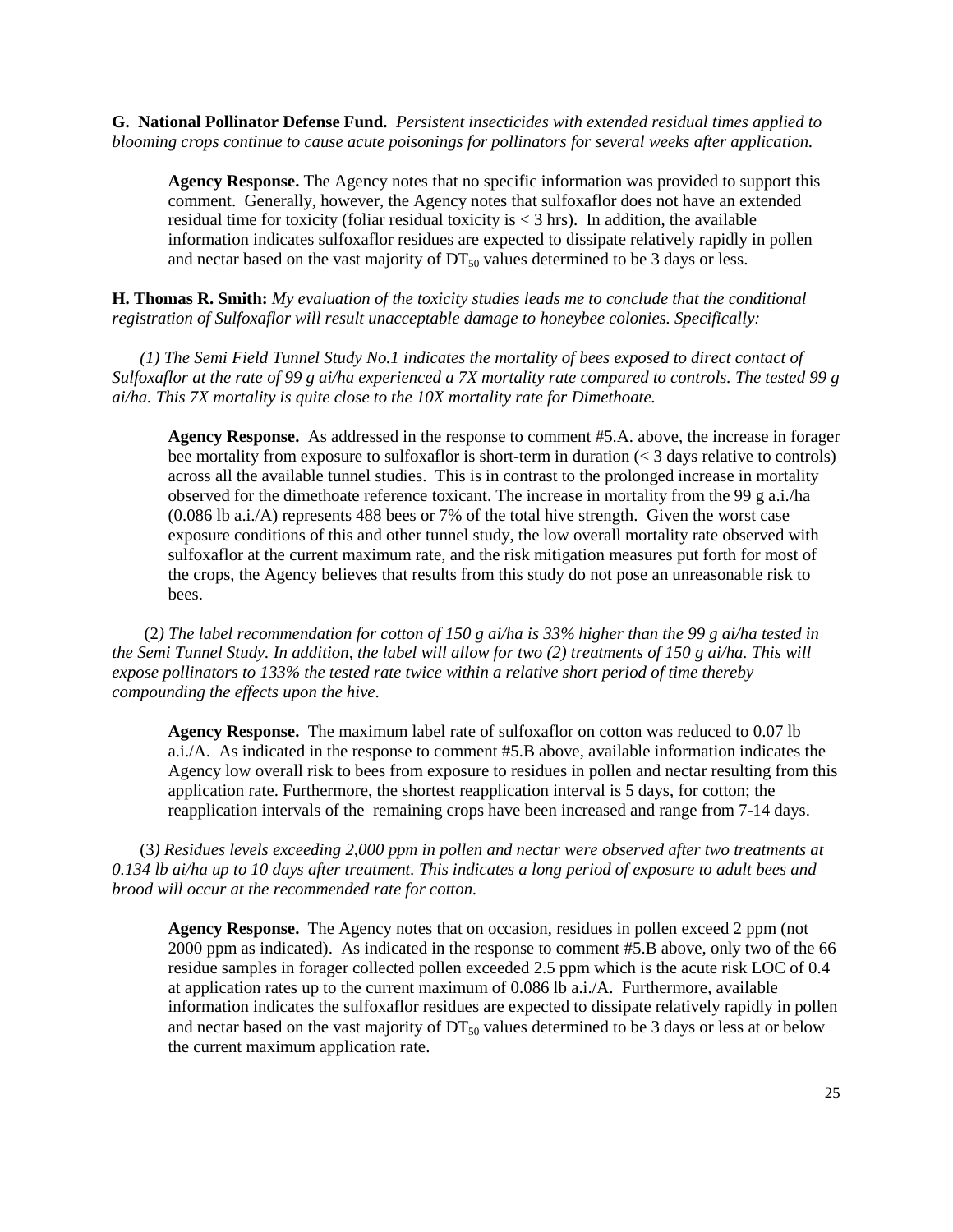(4) *Studies do not indicate how these levels may affect the life span of the adult bee or the brood reared under continuous pressure of Sulfoxaflor in addition to other effects related to hive condition, pollen and nectar gathering, bee immune function, behavior, communication*.

**Agency Response.** The Agency believes that bees will not be faced with continuous pressure of sulfoxaflor due to the risk mitigation measures being implemented which avoid periods of bloom for most crops and daily time periods when bees tend to forage most actively. Additionally, retreatment intervals have been lengthened for many crops. Furthermore, available data indicates that residues are not likely to persist for long periods in pollen and nectar at levels of concern for bees. Regarding the other colony-level endpoints suggested for consideration, the Agency notes that most of these are integrated into measures of overall colony health (e.g., hive strength and brood development). Furthermore, the Tier 2 tunnel studies are designed to maximize exposure to bees from contact and oral exposure routes. The Agency notes, however, that long-term observations of colonies following sulfoxaflor application in tunnels were not available at the current maximum application rate of 0.086 lb a.i./A.

I. **Center for Food Safety.** *The current commercial neonicotinoids have been shown to have severe adverse impacts on honey bees and other non-target insects, which furthers concerns about the use of sulfoxaflor.* 

**Agency Response.** Sulfoxaflor will have no greater impact than other insecticides currently used for pest control. It must be considered that sulfoxaflor is not classified as a neonicotinoid and as such comparison solely to neonicotinoids is inappropriate. Sulfoxaflor use will primarily displace use of existing less effective insecticides which have an activity profile which is similar to or worse than sulfoxaflor against honey bees and non-targets. These include not only neonicotinoids but also synthetic pyrethroids, organophosphates, and carbamates (carbaryl and oxamyl). As shown in UC Pest Management Guidelines for cucurbits

 $(\text{http://www.ipm.ucdavis.edu/PMG/r116900311.html})$ , the generality that neonicotinoids have inherently greater adverse impact on non-targets is not correct. For honey bees alone, neonicotinoid impact is both a function of formulation and application rate. However, other insecticides have similar impacts to neonicotinoids to both honey bees and non-targets. Furthermore, use of a more effective insecticide, such as sulfoxaflor, can provide longer pest control at levels which are not conducive to economic loss economic threshold level and decrease the number of insecticide applications necessary for crop production. Fewer applications of insecticides could potentially have a positive impact on both honey bees and non-targets. Finally, the EPA agrees that the number of managed colonies in the US has declined over time, but this decline cannot be specifically linked to the registration of the neonicotinoids. Occurrence of adverse incidents is low and include acute incidents from fugitive dust from planting of treated seed. Sulfoxaflor is not being registered as a seed treatment, and there were no incident reports from the use of sulfoxaflor on cotton for the Section 18 Emergency Use

J. **Center for Food Safety.** *Synergistic effects of sulfoxaflor and other stressors (additional pesticides, parasites, etc.) have also not been addressed.*

Exemption.

**Agency Response.** Regarding the assessment of honey bee exposure to multiple pesticide mixtures, evaluation of pesticide environmental mixtures to any taxa is considered beyond the scope of the ecological assessment because a myriad factors can affect exposure and effects of environmental mixtures which cannot be quantified based on the available data (USEPA,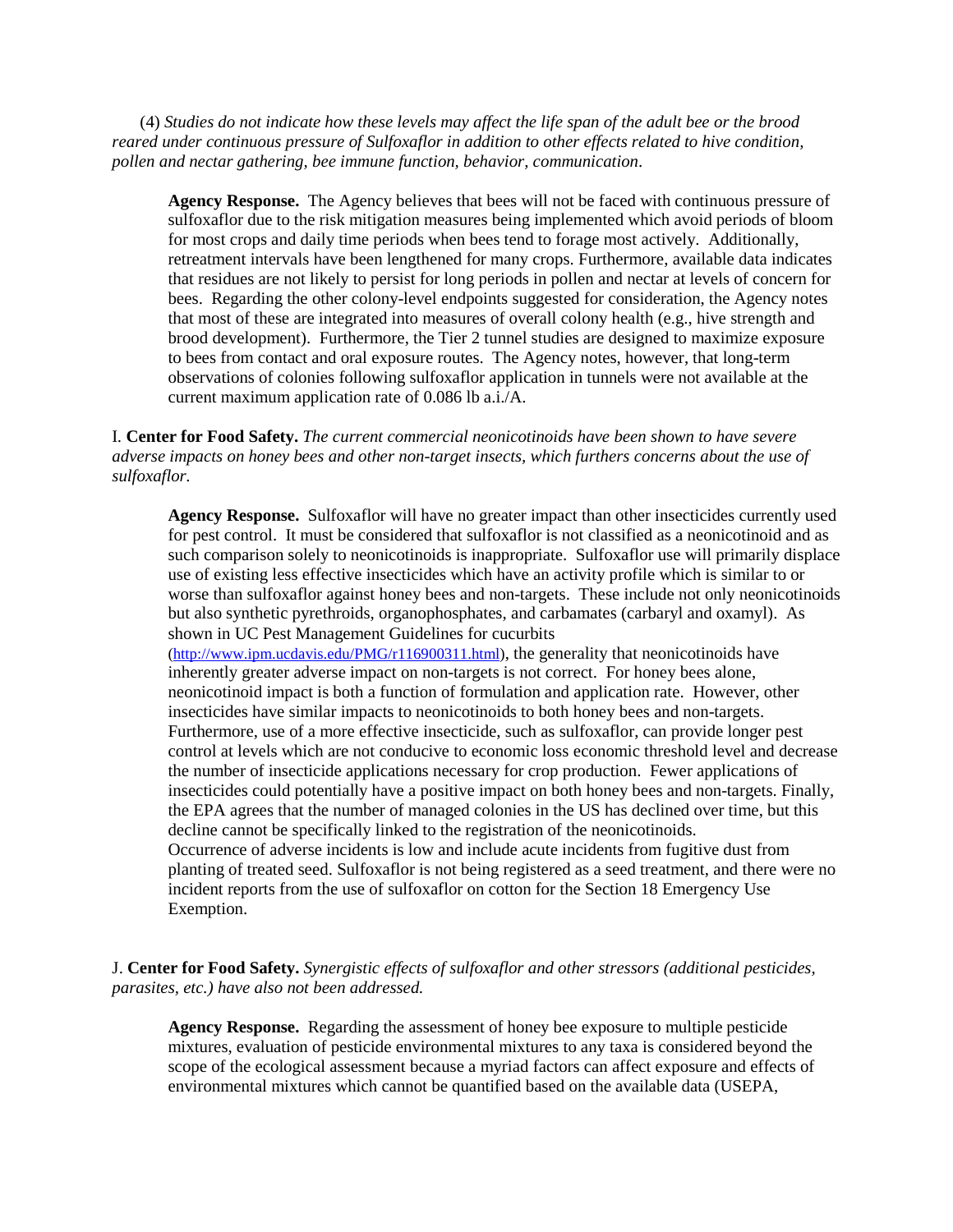$2004<sup>45</sup>$ ). Those factors include identification of other possible co-contaminants and their concentrations, differences in the pattern and duration of exposure among contaminants, and the differential effects of other physical/chemical characteristics on the exposure and effects of chemical mixtures. Evaluation of factors that could influence additivity/synergism is beyond the scope of this assessment and the capabilities of the available data to allow for a quantitative evaluation of these factors. However, it is acknowledged that not considering mixtures could over- or under-estimate risks depending on the type of interaction and factors discussed above. The pollinator assessment, however, does evaluate the risk associated with sulfoxaflor formulated products (including the inert ingredients such as surfactants that are used in formulating the active ingredient).

K. **Center for Food Safety.** *The formulated material was three times more toxic to adult bees than the technical material and the oral toxicity was even higher.*

**Agency Response.** The Agency's Tier 1 risk assessment for sulfoxaflor was based on the formulated product for the reasons identified in the comment.

**L. Center for Food Safety.** *Sulfoxaflor's presence in pollen and nectar ensures that developing bees will be orally exposed, yet no clear evaluation of this toxicity has been done to date*

**Agency Response.** The Agency disagrees with the commenter's assertion that it did not consider the oral route of exposure to developing bees. The Agency's risk assessment for bees considered an extensive database on the oral exposure of developing bees to sulfoxaflor, both in Tier 1 (laboratory) and Tier 2 (semi-field) studies. These studies included larval acute oral toxicity, semi-field tunnel studies, and residue studies quantifying the amount of sulfoxaflor in pollen and nectar.

**M. Center for Food Safety.** *The chronic toxicity endpoints for adult and larval bees are missing because of limitations in the study design that precluded the use of results beyond day seven.*

**Agency Response.** The lack of chronic toxicity data for adults and larvae (beyond day 7) from laboratory toxicity tests reflects the limitation in the current state of the science for bee toxicity testing. No standard protocols are available for evaluating chronic exposure to these life stages which have been validated for regulatory use. Therefore, this limitation is applicable to all chemicals, not just sulfoxaflor. Importantly, however, chronic effects on adults and larvae are evaluated using the Tier 2 semi-field studies with sulfoxaflor. Thus, in consideration of the weight of evidence concerning the magnitude and duration of sulfoxaflor residues in pollen and nectar (Tier 1) combined with the aforementioned mitigation measures and results from Tier 2, the Agency considers the available data adequate to support a registration decision in accordance with the FIFRA regulatory standard.

**N. Center for Food Safety.** *EPA has no data on the maximal field exposure rate impacts on honey bees or any other pollinator on which to base a conditional registration for sulfoxaflor.*

<span id="page-26-0"></span><sup>&</sup>lt;sup>45</sup> USEPA. 2004. Overview of the Ecological Risk Assessment Process in the Office of Pesticide Programs, U.S. Environmental Protection Agency: Endangered and Threatened Species Effects Determinations. Office of Prevention, Pesticides and Toxic Substances, Office of Pesticide Programs, Washington, D.C. January 23.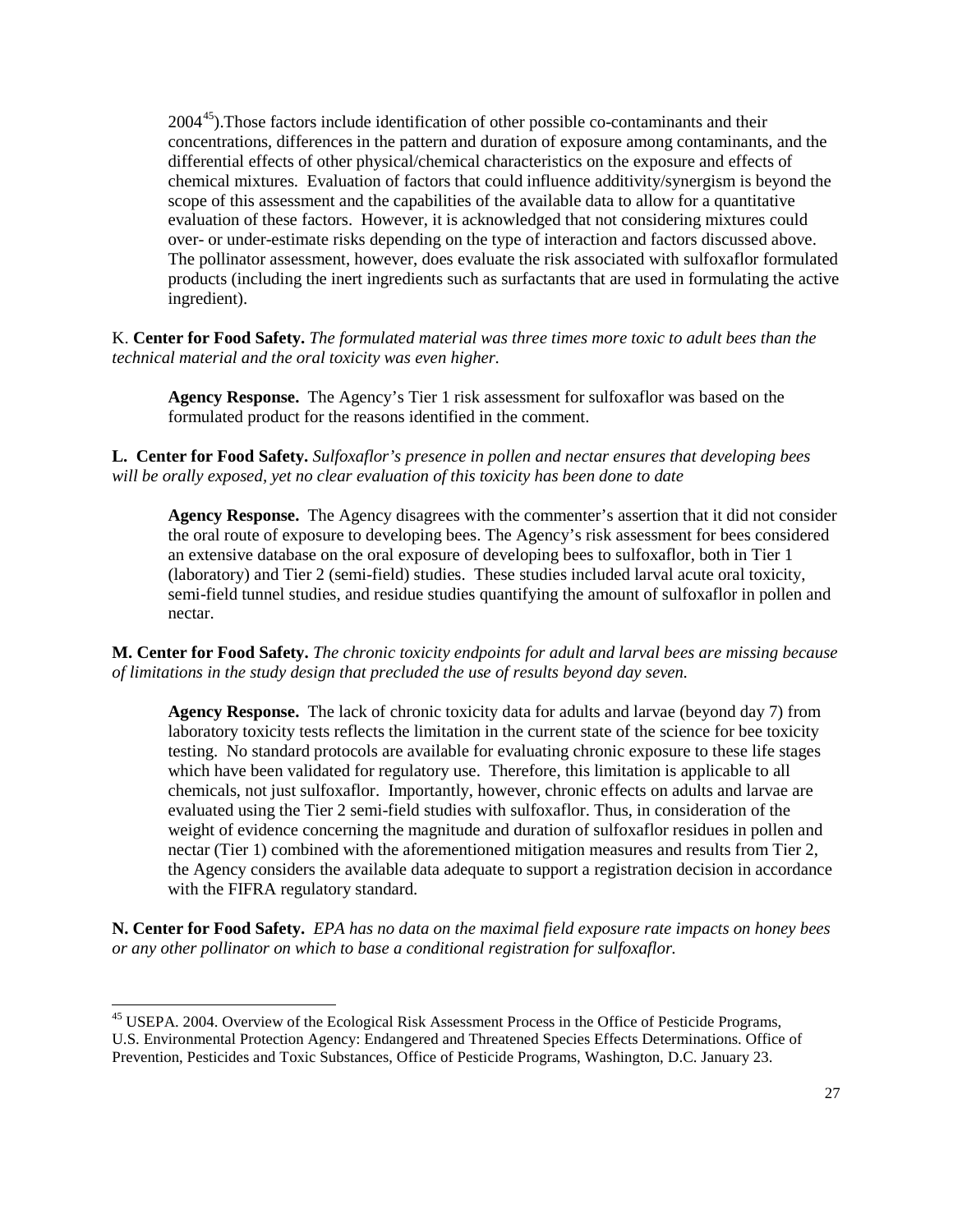**Agency Response.** As explained in the response to comment # 5.B., the maximum allowable rate was subsequently lowered to 0.086 lb ai/A in order to reduce potential exposure to bees and other insect pollinators. The agency has two Tier 2 tunnel studies that include this application rate and both indicate no treatment level effect on hive strength over the duration of these studies. The Agency notes, however, that long-term observations of colonies following sulfoxaflor application in tunnels were not available at the current maximum application rate of 0.086 lb a.i./A. However, given the weight of information concerning the magnitude and duration of sulfoxaflor residues in pollen and nectar combined with the aforementioned mitigation measures, the Agency considers the available data adequate to support a registration decision in accordance with the FIFRA regulatory standard. Regarding the adequacy of existing data, OPP notes that the available information on sulfoxaflor residues in bee-related matrices is actually quite extensive.

### **6) Bee assessment in economic analysis**

### **National Pollinator Defense Fund's comment (Docket # EPA-HQ-OPP-2010-0889-0369):**

Attempting to limit the time of application (both seasonal and time of day) with label statements is not effective for protecting honey bees for all pesticides and crops, and some inaccurate assumptions were made about bee behavior on specific crops. In particular:

Cucurbits: The assumptions that bees do not work the plants all day long is incorrect. Foraging activity and other honey bee activity near a treated field is dependent upon many factors including:

1) *Varietal differences in nectar production.* For example, Honey Dews and squash produce more nectar than other cucurbits, which the bees will forage on the entire day, until dark if temperatures permit.

2) *Hive placement.* The BEAD study states that the bees are at little risk because they are not working the plants in the afternoon. But the analysis does not assess the risk to the hives placed at the field edge and inside the field, which is common practice to accommodate the preferred stated 200 yard effective foraging habit. It is true that the greatest number of visits occur very near to hive. Those same bees, even if not foraging in the crop, are flying within the treatment area to access water or to forage on other nearby flowering weeds and plants. Blooming weeds are very problematic to growers in cucurbit fields because of the crop's sensitivity to most herbicides. Hand weeding costs can be as high as \$100 per acre. Hand weeding culturally only occurs when the crop is young. Yet no risk was assigned to pollinators foraging in the blooming weeds in the field.

3) *Temperature.* The BEAD analysis states that bees stop working the crop in the afternoon. That is not true in areas of the west. The bees return to forage for nectar once the temperature drops and the plant begins to accumulate nectar in the blooms.

Night application of current pesticides is the most common recognized practice in cucurbits to reduce pollinator kills. It is not clear if this method will work to reduce kills from sulfoxaflor, since the data on sublethal effects are inadequate to make this determination. The data that do exist indicate that sulfoxaflor residues contaminate pollen and nectar for many days.

The results of a survey conducted in service to the EPA Pesticide Program Dialog Committee Pollinator Workgroup<sup>[46](#page-27-0)</sup> indicated that cucurbits were responsible for some of the highest losses observed by beekeepers through acute poisonings (Figure 2). It is important for BEAD to get the facts correct in the interest of avoiding further losses. With the inadequate mitigations proposed

<span id="page-27-0"></span> <sup>46</sup> PRI, 2012. *Survey on Acute Pesticide-Related Bee Kills.* Pesticide Research Institute. http://www.pesticideresearch.com/site/?page\_id=24.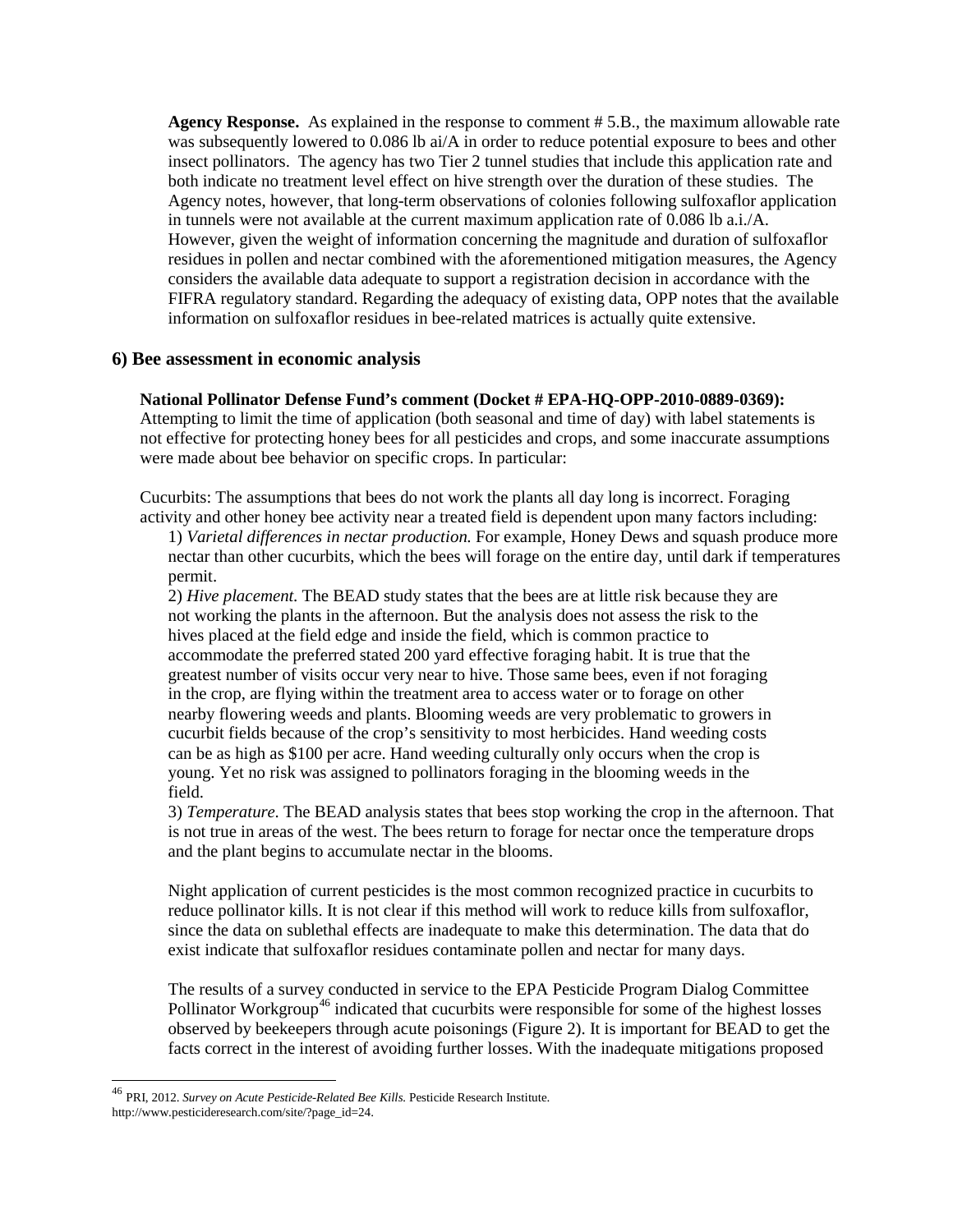



planted. For a detailed description of the index, see [http://www.pesticideresearch.com/site/?page\\_id=2360/.](http://www.pesticideresearch.com/site/?page_id=2360/)

Cotton: The assumption that bees have only limited contact with cotton is incorrect.

1. Bees readily work cotton for nectar. This information is well documented by USDA and during the years of the Indemnity program, the cotton honey price was quoted monthly in the *American Bee Journal* and *Gleanings In Bee Culture* trade magazines up until the honey grading system changed in the late 1980's.

2. Bees are exposed to copious amounts of pollen as they enter the cotton flower to collect nectar. They return to the hive with pollen, which will remain on the body hairs. The house bees clean the worker bees of the remaining pollen on their bodies with their mouth parts. The pesticide will enter the food chain of the hive via the cleaning process that takes place inside the hive.

3. Bees do work the cotton flower and plant nectaries during late afternoon hours until dark. Bees do stop working cotton during the typical high daytime temperatures that occur in the cotton belt. However, the bees return after their afternoon Siesta and forage heavily in the late afternoons many times and areas until dark. Late daylight afternoon applications will result in exposure to the application and the highest pesticide concentrations.

4. The effective weed control of "Roundup Ready" technology has drastically reduced blooming weeds within the field. The common use of Roundup around cotton field edges, ditches and waterways reduces the availability of forage for pollinators. This results in more intense foraging within the cotton field itself.

5. Cotton areas in which Roundup-resistant weeds have evolved present a risk from blooming weeds. Palmer Amaranth, being the most common weed to develop resistance to Roundup, is highly attractive to pollinators as a source of both nectar and pollen. These plants require pollen to be moved from the male plant to the female plant. A pollinator must do that. Fields with these Roundup-resistant blooming weeds will be VERY problematic for pollinators unless near 100% weed control is achieved. If achieved, the risk returns to the number 4 scenario.

A major flaw in the BEAD risk assessment is that it assumes that if pollination is not beneficial to the plant, the risk is low. It does not assess the risk from use of the plant by pollinators. This is clearly stated in cotton. For citrus, the assessment takes into account the use of the citrus flower by the pollinator. The practice of only allowing pesticide applications to citrus during periods of no bloom should protect pollinators if no blooming weeds are present in the field and if sulfoxaflor is not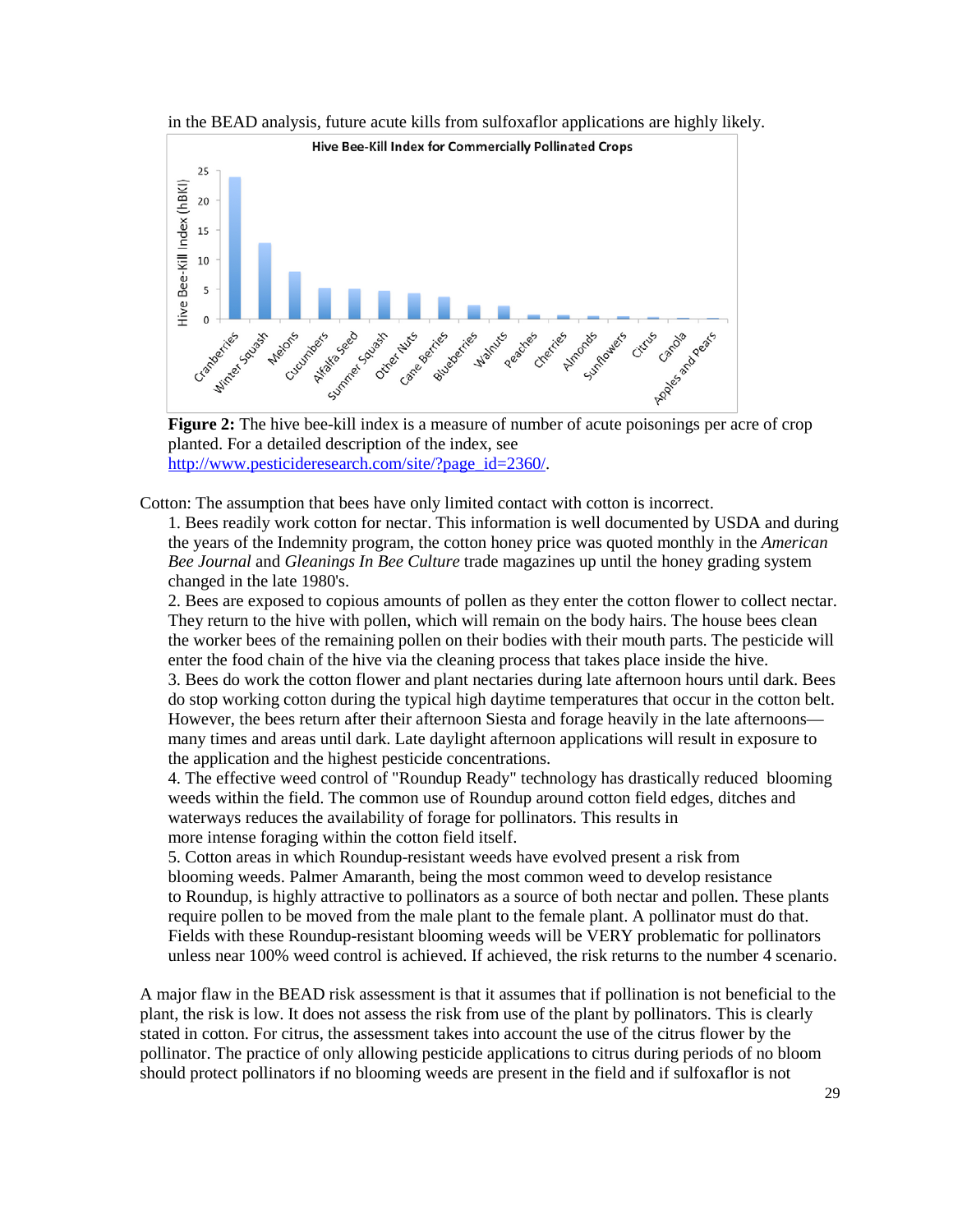persistent in plant tissue. However, EPA has no data that would demonstrate that either of these conditions holds true. The conditional registration of sulfoxaflor would result in managed honey bee colonies becoming the unwitting test subjects, and the beekeepers who own them would be made to pay the price if sulfoxaflor proves to be highly toxic on a sublethal basis as well.

**Thomas R. Smith's comment (Docket # EPA-HQ-OPP-2010-0889-0342):** The economic assessment published by EPA is unacceptable from the standpoint of establishing the benefit of managed honeybees. The assessment myopically assesses the pollinator worth solely based of the pollination benefit to the individual treated crop. The colonies exposed in the cotton field are the same colonies which will be exposed in all the other pollinated dependent crops. The assessment lacks the understanding of the relationship between managed honeybees and production agriculture. Managed honeybee colonies are moved thought the nation to meet the demands of crops requiring pollination. This fact will result in multiple exposures where crops in bloom, which has not been acknowledged nor the potential economic damage properly assessed. If a colony is damaged due to exposure on cotton to the level where it cannot be utilized to commercially pollinate crops, those crops are at risk of an inadequate supply of available pollinators and/or the additional costs of supply and demand. Simply put, it externalizes the costs onto other persons, the beekeeper and the farmer of pollination dependent crops. The growing need for pollinators in the United States is clearly establish by the RaboBank report on pollinators and should be carefully reviewed.

The economic assessment description of how honey bees are managed during the commercial pollination of crops indicates complete lack of knowledge of the actual physical and biological facts. It describes field conditions and plant physiology which are not representative. For example: Colonies are commonly placed within the field borders of most fields in order to achieve maximum pollination. The assessment states colonies are placed on field border giving justice to the recommendation for "late afternoon" application. (Whatever "late afternoon" actually is) The assessment states that nectar production ceases around mid-day in melon fields. This is incorrect and, when in fact, nectar production is dependent upon many variables including varietal type, cultural practice, weather conditions, soils and, location. In my experience, melon plants cease producing nectar during mid-day heat and begin to produce nectar again as temperatures cool later during afternoon. Bees begin to forage the flowers for nectar in the late afternoon until dark if temperature permit. Colonies can utilize the field for collection of water throughout the day. Weeds are always problematic to melon fields because of their sensitivity to herbicides. Blooming weeds are present almost without exception in melon fields. Pollinators will forage blooming weeds for pollen and nectar throughout the day until light fades or temperatures prohibit foraging. The colonies located within the field are vulnerable to exposure as the fly to forage or collect water.

I describe these short comings in the assessment to point out the fact that the assessment is focused on avoiding the obvious risk mitigation measure, which is to APPLY AFTER DARK. The assessment is unaware, based on its discussion, that SPRAYING AFTER DARK IS THE MOST ACCEPTED AND OBSERVED CUTURAL PRACTICE FOR PROTECTING POLLINATORS WHEN COMMERCIALY POLLINATING CROPS.

Several assumptions made about cotton and bees are incorrect. The assessment states that bees do not readily enter the cotton flower to collect pollen or nectar. Also stated is that cotton pollination can be improved by 3-30% based on studies. My point is: How can pollination be improved if bees do not readily enter the flower? I observe bees readily entering open cotton flowers to collect nectar. These nectaries are located at the base of the flower where the highest viability pollen also occurs. This requires the bee to press itself between the anthers and the pedals to gain access to the nectar. When the bee exits the flower, the bee is covered with copious amounts of pollen on its body. Pictures were provided to Environmental Fate and Effects Division in 2012. The bee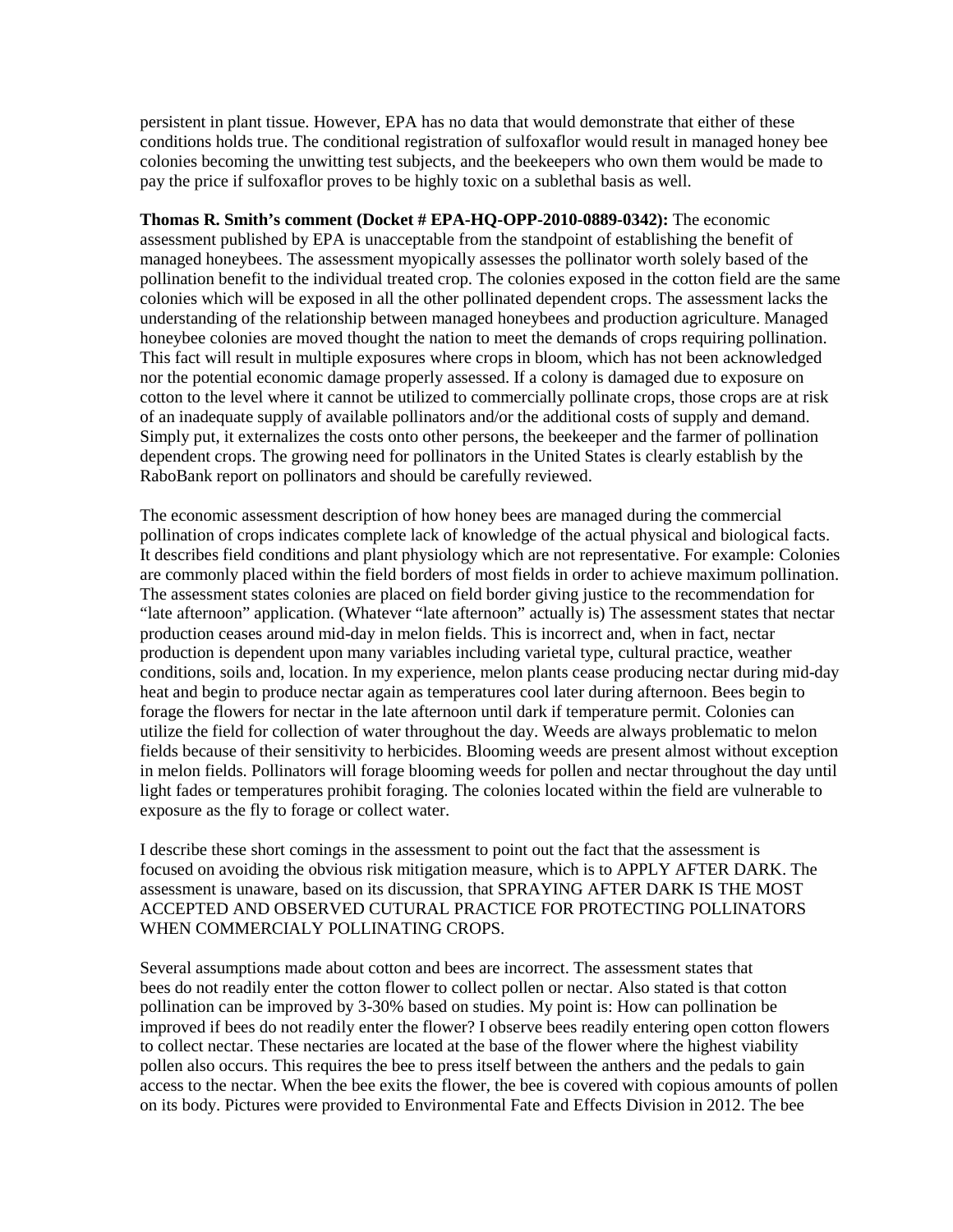returns to the hive where the house bees clean the remaining pollen off the forager with their mouth parts thus providing the entry point to the hive food chain. The assessment states that bees do not work cotton for nectar or pollen in the afternoon. That is completely false for the western U. S. Bees readily reenter the cotton field in late afternoon until dark to gather nectar. Bees enter the cotton fields at first light and forage until about mid-day. As in the case for melons, the assessment goes to great extent to justify spraying in the "late afternoon" as opposed to at night when the bees are certain not to be present and exposed to direct contact or the highest toxicity levels.

Toxic levels of Sulfoxaflor on cotton will most certainly result in a great threat all pollinator due to its attractiveness to pollinators. Cotton produces much nectar and bees will fly up to 2 miles to gain access to that nectar source. The Cotton Council has promoted studies as factual stating bees don't prefer to forage on cotton "very much". Historically cotton is one of the top two problematic crops for pesticide related damage to pollinators, along with citrus. A price for cotton honey was quoted monthly in the American Bee Journal and Bee Culture trade magazines in the 1970's and 1980's. A California price and a Southern US price were quoted for cotton honey. In the 1990's the U.S. honey pricing changed from a floral/color source system to a standardized color grade system. Original copies of these trade magazines for reference.

The assessment states that applications on citrus would be best when no bloom was present because of its attractiveness to honeybees. The glaring admission of this statement is that bees are at great risk when they are "visiting", or "actively visiting" any plant in bloom. If the risk exists for citrus, the risk exists for all blooming crops. Pollinators must not be deemed expendable in one crop and not the other. They are either expendable or not expendable. NOT EXPENDABLE!

### **EPA's response:**

The EPA's impact assessment was only intended to evaluate the potential role that sulfoxaflor may play in production of the various crops for which registration is being sought and to provide supplemental information regarding the importance of honey bees for production of these crops. BEAD's role in the assessment process is to examine whether the new pesticide meets a need that is not being met by currently registered pesticides or non-chemical alternatives and determines if the benefits from the new pesticide are greater than those from currently registered pesticides or non-chemical pest control measures. As such, BEAD only assesses the benefits of registration.

EPA agrees with the commenters that foraging activity and other honey bee activity near a treated field is dependent upon many factors. These factors will vary according to crop, variety, meteorological conditions, hive placement, etc., and therefore it is not plausible to evaluate all potential bee activity for all situations. When commercial beekeepers place hives in the field borders or directly in fields (as noted in the comments), protection of the hives is best established through the formal agreement of responsibilities between the bee keeper and the farmer. This agreement should include water availability, weed management, and other factors which the parties determine are relevant to the individual situation. It must also be pointed out, that not all weeds are attractive to honey bees. It is implausible to evaluate every weed which may be encountered in the assessed crops as their attractiveness to honey bees may vary both spatially and temporally and as a function of weed diversity in a given area. EPA does note that, in contrast to the comments regarding honey bee activity in melons until dark, collection of pollen usually ends before noon and nectar collection may continue into late afternoon (Mussen and Thorpe, University of California, publication 7224).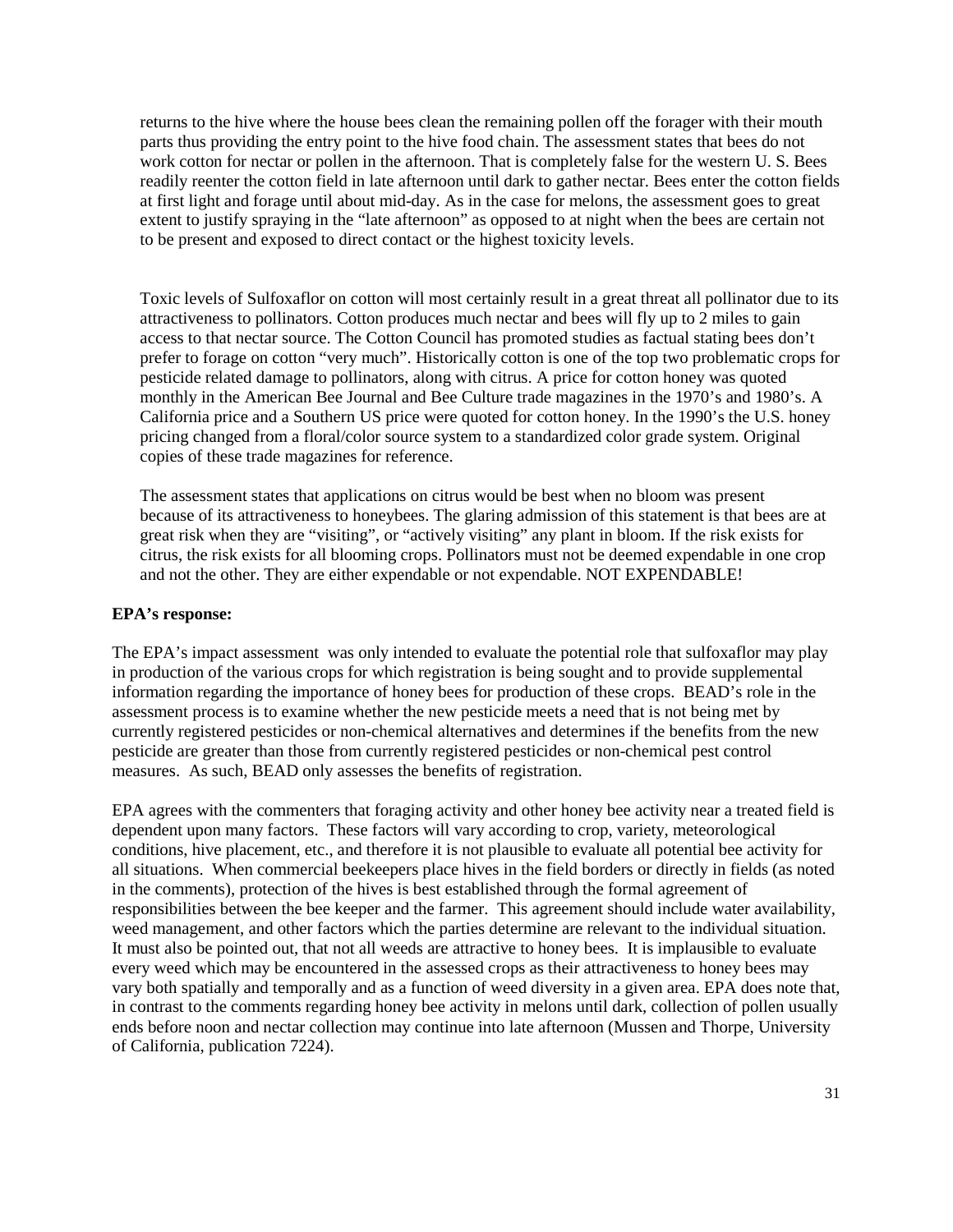EPA acknowledges that honey bees do enter cotton fields. The impact assessment provides information relative to the importance of honey bees to cotton production. Based solely on the reproductive biology of cotton, EPA concluded that honey bee pollination can increase yields but is not essential for cotton production. EPA has seen no data which would indicate that use of sulfoxaflor would result in a greater detrimental impact on honey bees than the currently registered alternative insecticides. EPA also believes the additional labeling mitigation will reduce exposure to bees and therefore the potential for downstream effects would be minimized. Furthermore, availability of sulfoxaflor as an efficacious alternative insecticide could potentially reduce the impact on honey bees through a reduction in overall number of insecticide applications when based on the economic threshold component of IPM programs.

A recent review by EPA of a Section 18 Emergency Exemption for the use of sulfoxaflor on cotton, indicates that some farms in mid-south cotton production are currently applying up to 16 insecticide applications to control the tarnished plant bug. These insecticide applications include organophosphate, pyrethroids, and neonicotinoids, all of which are capable of honey bee mortality. The increase in number of applications over previous years is largely a result of increased insecticide resistance and lack of efficacy of currently registered insecticides. In order to control tarnished plant bug, producers have been forced to apply insecticides in combination cocktails, which in turn further limits insecticide availability for complete season control of the pest. Furthermore, application of many of these insecticides results in outbreaks of secondary pests which in turn must be controlled by insecticide application. Data reviewed by EPA indicates that sulfoxaflor provides superior efficacy to most of the currently registered alternatives for key pests in cotton production. The use of sulfoxaflor would result in fewer pesticide applications overall (see commenter #s 0062, 0308, and 0059).

EPA agrees that effective weed control could be assumed to increase bee foraging directly on cotton. However, EPA has seen no data, nor did the commenter provided data other than anecdotal, which would either confirm or dispel this assumption. EPA is aware that Palmer amaranth has developed resistance to Roundup. However, EPA believes that a substantial stand of Palmer amaranth in a cotton field would trigger additional weed control measures by the farmer to ensure maximum yield and to prevent the weed from spreading to a wider area or greater density. Typically, farmers aim to control Palmer amaranth in the vegetative stage before flowering which would preclude its use by pollinators. In fields with high Palmer amaranth populations, farmers will often mow their fields to prevent the spread of this weed.

BEAD did note that cucurbits are one of the most dependent crops for honey bee pollination. This does seemingly concur with the comments identifying cucurbits as being responsible for some of the highest losses observed by beekeepers through acute poisonings cucurbits. Based on the Agency's Ecological Incident Information System (EIIS), no incidents have been reported for bees and cucurbits. Based on available information and the need to provide effective pest control in these crops, EPA has no basis to determine that the registration of sulfoxaflor would increase the number of acute poisonings over that of currently registered insecticides. Rather, as sulfoxaflor has greater efficacy than many of the currently registered insecticides, it is more likely that sulfoxaflor will be used in place of numerous applications of less effective insecticides and could reduce overall honey bee insecticide exposure.

EPA did not indicate that late evening sulfoxaflor would eliminate honey bee exposure but only indicated that "honey bee exposure to sulfoxaflor can be greatly reduced by limiting applications to late afternoon". While night time applications of sulfoxaflor may provide the greatest safety to honey bees in unique situations, this application timing is not realistic across all crops and regions. Due to regional differences in topography and infrastructure, night time application could potentially jeopardize worker safety, whether ground or aerial application. However, for those unique situations where insecticide applications can be safely applied at night (e.g. application by tractor with lights), this would still be an option based on best professional judgement.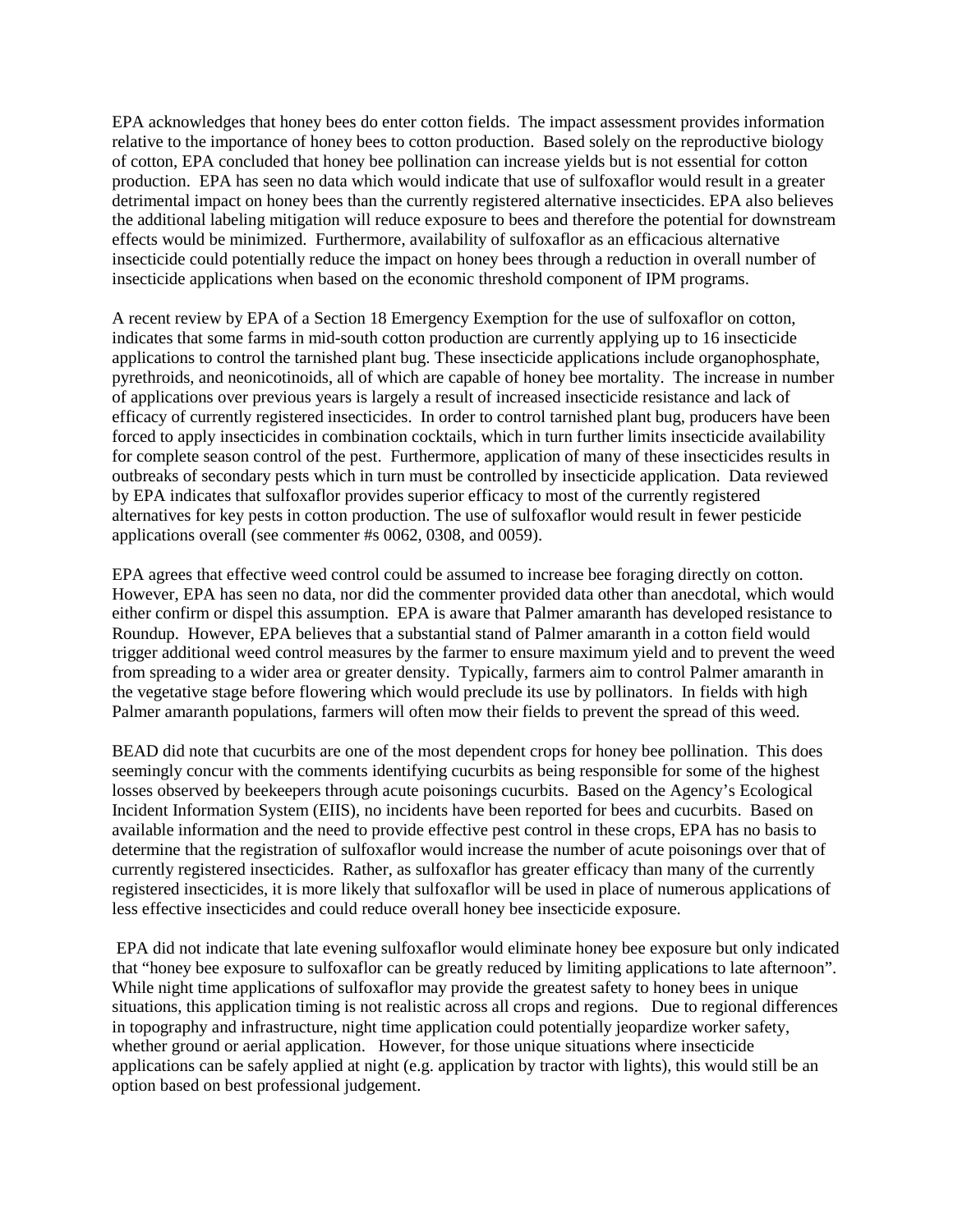Regarding the persistence of sulfoxaflor in plant tissue, available data from the cotton residue study indicate that residues in cotton nectar tend to decline steadily to levels approaching analytical detection limits within 3-4 days following application (see Figure 1A-1D below). Nectar is considered the dominant exposure route for forager bees based on their high nectar estimated consumption relative to pollen. The one exception occurred with the highest proposed application rate evaluated  $(2 \times 0.134$  lb ai/A; Figure 1D), in which one sample with 1 ppm sulfoxaflor occurred on day 8 (3 days following the second application). The Agency notes that the maximum proposed rate of sulfoxaflor  $(2 \times 0.134 \text{ lb} \text{ ai/A})$ was reduced to (0.086 lb ai/A) in an effort to reduce exposure to bees. It is further noted in the ecological risk assessment for sulfoxaflor that foliar dissipation half lives are generally 10 days or less and approximately half are 3 days or less.

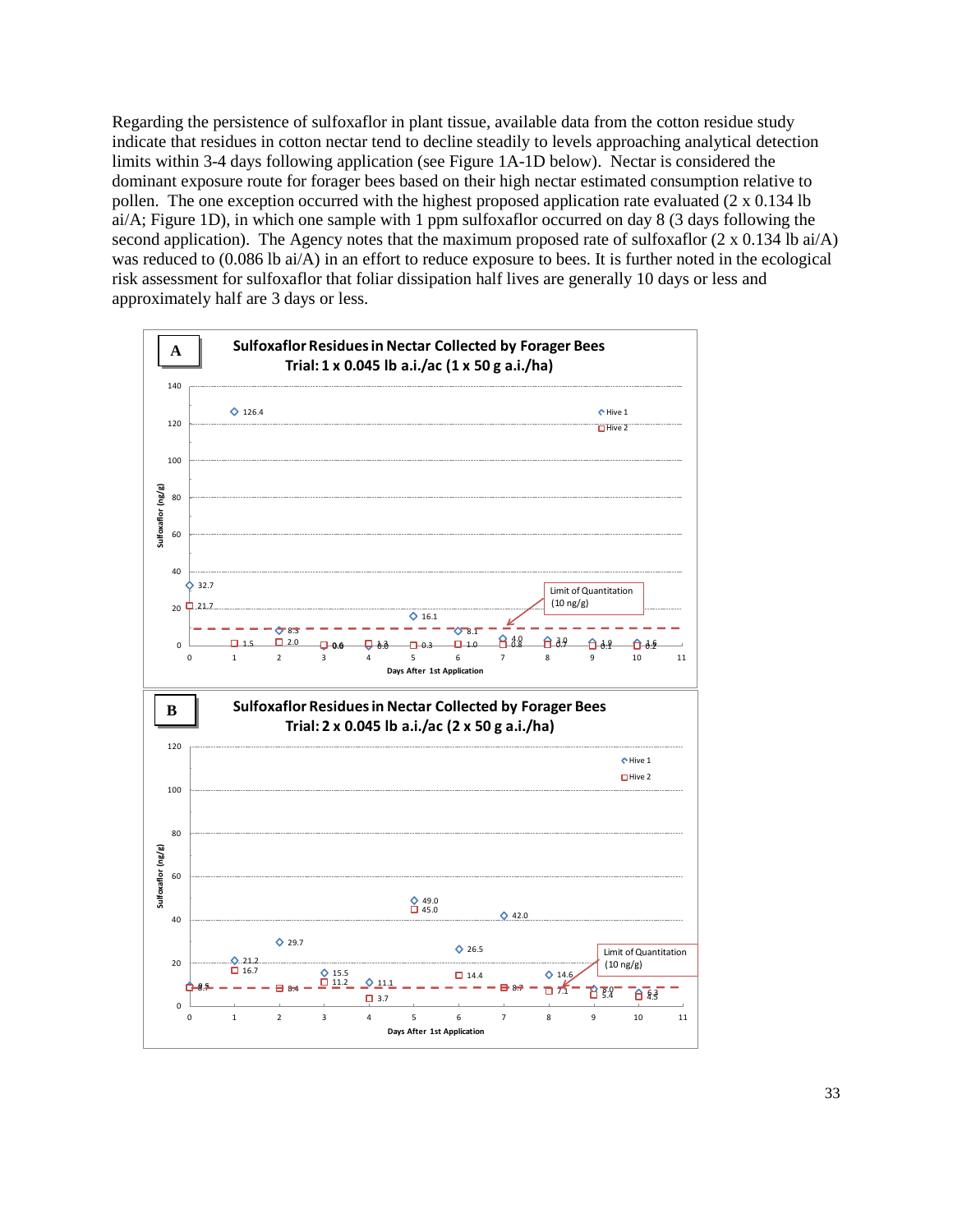

**Figure 1. Profile of sulfoxaflor residues in cotton nectar following applications on Day 0 (A-D) and 5 (B-D); MRID 48755606**

Regarding the assessment of honey bee exposure to multiple pesticide mixtures, evaluation of pesticide environmental mixtures to any taxa is considered beyond the scope of the EFED assessment because a myriad factors can affect exposure and effects of environmental mixtures which cannot be quantified based on the available data (USEPA, 2004). Those factors include identification of other possible cocontaminants and their concentrations, differences in the pattern and duration of exposure among contaminants, and the differential effects of other physical/chemical characteristics on the exposure and effects of chemical mixtures. Evaluation of factors that could influence additivity/synergism is beyond the scope of this assessment and the capabilities of the available data to allow for a quantitative evaluation of these factors. However, it is acknowledged that not considering mixtures could over- or underestimate risks depending on the type of interaction and factors discussed above. The pollinator assessment, however, does evaluate the risk associated with sulfoxaflor formulated products (including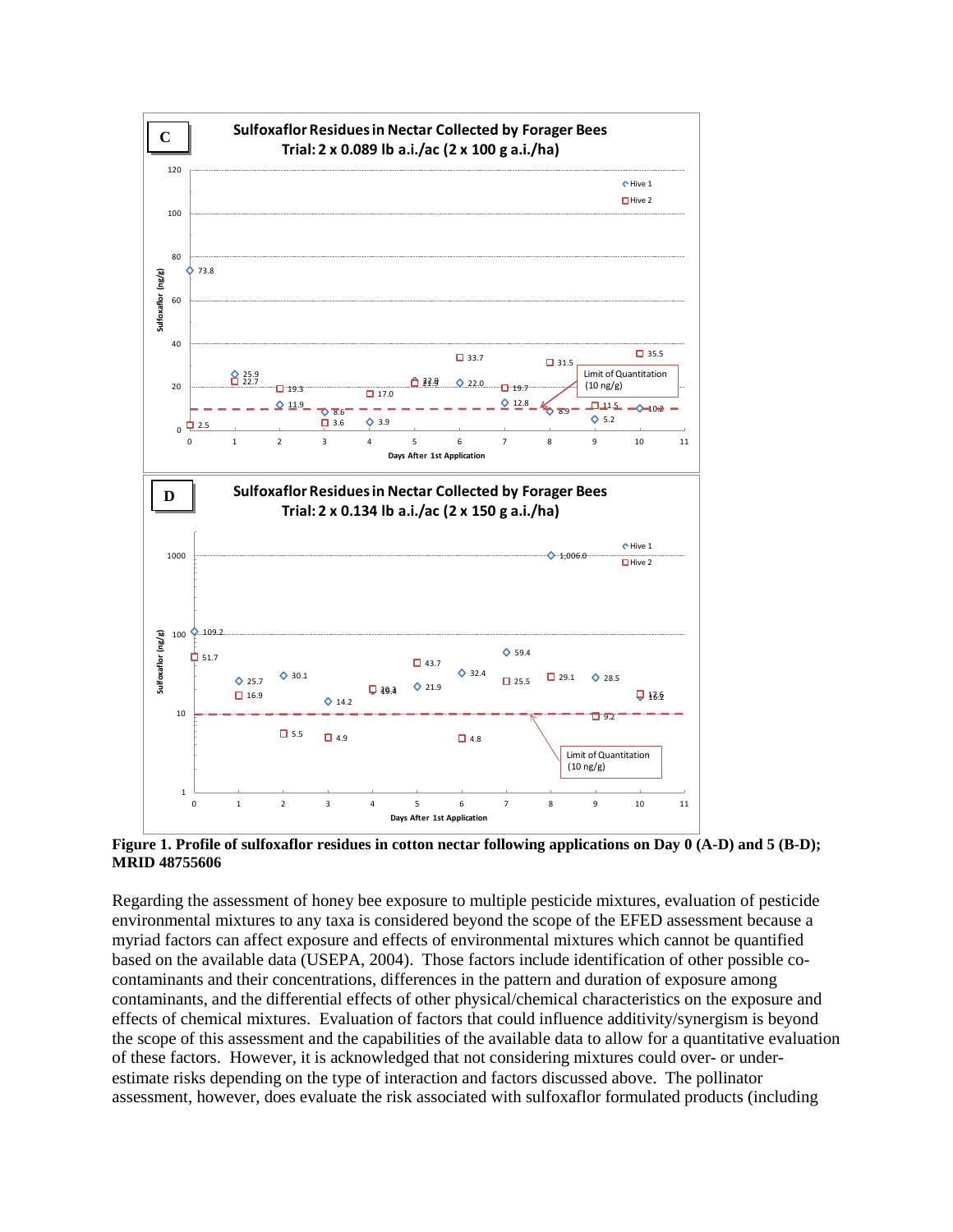the inert ingredients such as surfactants that are used in formulating the active ingredient).

# **7) Impacts on commercial beekeepers**

**Beyond Pesticides' comment (Docket # EPA-HQ-OPP-2010-0889-0384):** Commercial beekeepers from across the U.S. have been reporting honey bee kills that coincide with the planting of neonicotinoid-treated corn. Beekeepers, Beyond Pesticides, the Center for Food Safety, Pesticide Action Network, and others have already voiced concern to the agency over its continued lack of definitive action on the prevalence of bee-toxic pesticides in the environment. To that end, a petition requesting the agency to suspend the neonicotinoid, clothianidin, was submitted to the agency in 2012 and was supported by over one million signatures. Commercial beekeeping adds between \$15 and \$20 billion in economic value to agriculture each year. Without the yield increases made possible by commercial pollination services, food prices would rise, our farm sector would become less competitive globally, and the security and variety of our food supply would diminish.

Beekeepers across the U.S. are still losing hundreds of thousands of hives, and this is only expected to continue with spring plantings. The agency has not considered the synergistic impacts honey bees may experience with aggregate exposures to neonicotinoids and sulfoxaflor. Beekeepers have routinely identified multiple chemicals in their hives, most of which were encountered by their bees foraging on treated crops. Given that both sulfoxaflor and neonicotinoids share a similar mode of action, with sulfoxaflor being more potent in toxicity, would honey bees experience an enhanced, additive toxicological response? Would sub-lethal and chronic impacts to honey bee be more devastating? Even though sulfoxaflor is not currently registered for corn, it is to be used on other beeattractive crops that are also currently treated with neonicotinoids. Would honey bee losses increase when using both neonicotinoids and sulfoxaflor? These questions have not been considered by the agency, but are being asked by concerned beekeepers.

**Center for Food Safety's comment (Docket # EPA-HQ-OPP-2010-0889-0363)**: The risk assessment also fails to take into account the impacts on the livelihoods of beekeepers, the national agricultural economy, and localized rural economies. Honey bees are the most economically valuable pollinator worldwide, and many high-value crops such as almonds and broccoli are entirely reliant upon pollination services by commercial beekeepers. Of the 100 crops that provide 90 percent of the world's food, over 70 are pollinated by bees. The value of crops pollinated by bees in the U.S. alone was estimated at \$19.2 billion in 2010 – that figure has since grown.<sup>[47](#page-34-0)</sup> This clearly multiplies the economic impacts of past EPA decisions on conditional registrations that have taken a major toll on beekeeper livelihoods, and counsels strongly against any more conditional registrations for additional neonicotinoids such as sulfoxaflor.

#### **National Pollinator Defense Fund's comment (Docket # EPA-HQ-OPP-2010-0889-0369):**

Consideration of the livelihood of the many small business owners who are commercial beekeepers is only a part of the economic analysis. In fact, according to the USDA, the pollination services provided by our bees are worth \$15 billion in crop value in the U.S. alone.

### **EPA's response:**

<span id="page-34-0"></span><sup>&</sup>lt;sup>47</sup> Calderone NW. 2012. Insect Pollinated Crops, Insect Pollinators and US Agriculture: Trend Analysis of Aggregate Data for the Period 1992– 2009. *PLoS ONE* 7(5): e37235.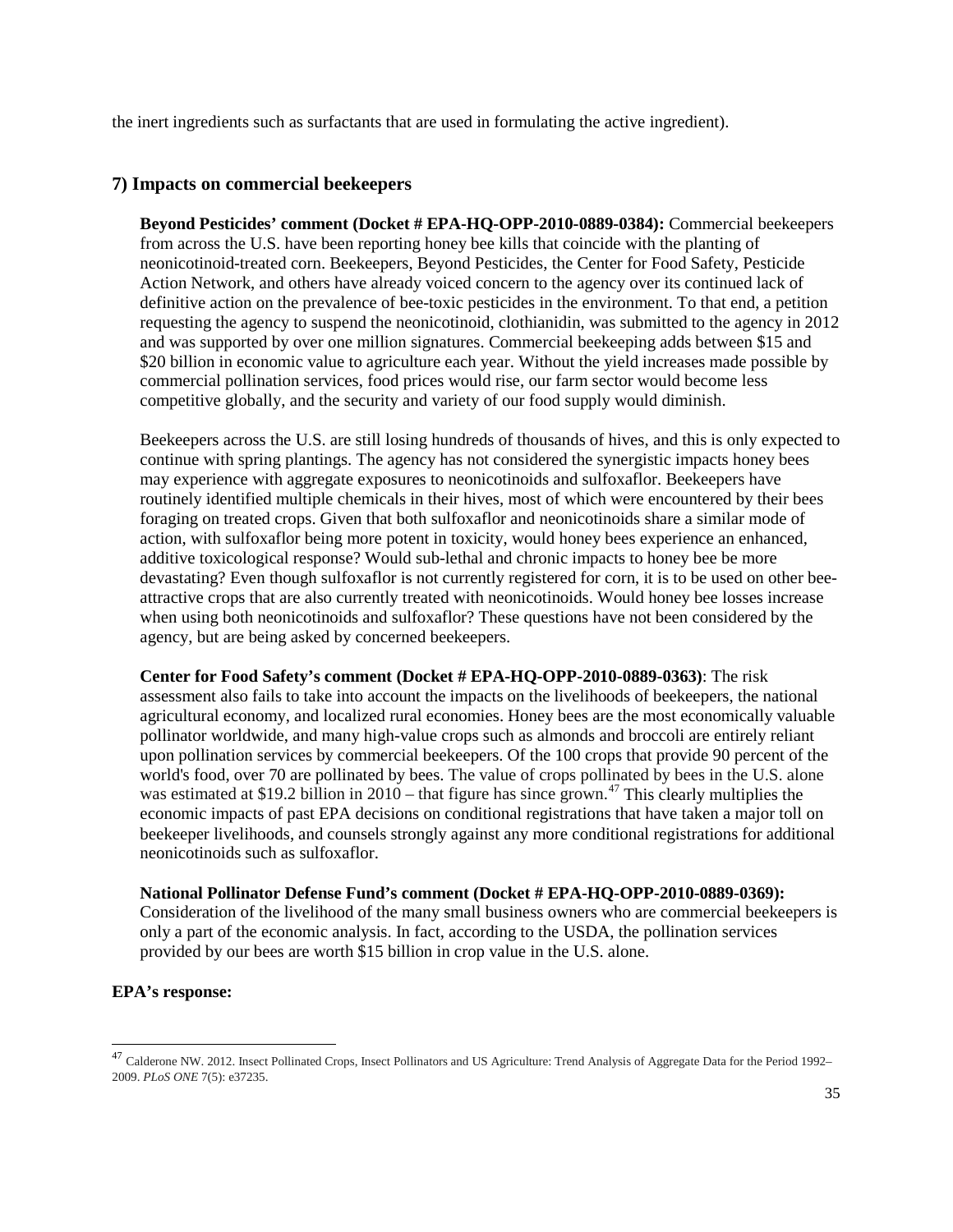The impact assessment was developed to evaluate benefits which would be associated with the registration of sulfoxaflor. Economics were not a component of this impact assessment. EPA appreciates the concerns expressed as to potential impact on beekeepers and the overall agricultural economy. EPA believes the additional labeling mitigation will reduce exposure to bees and therefore the potential for downstream effects would be minimized. Further, EPA would like to point out that while the commenters believe that there is a cascade effect for migratory beekeepers and pollinator dependent crops, there is also an impact on crops which do not rely on pollinators. While it is important to protect the pollinators to ensure the economic viability of pollinator dependent crops and commercial beekeeping, it is likewise important to ensure the economic viability of non-pollinator dependent crops by ensuring the availability of pesticidal tools to control pests which cause serious economic impact. The proposed label language as well as continued collaboration between beekeepers and growers, both by formal agreement and as common courtesy, should provide a balance and provide economic benefits to both.

Growers believe that without obtaining use of a chemical with a new mode of action such as sulfoxaflor, they may experience significant economic impacts and failure of their IPM programs. They state they would be forced to continue to rely on older chemistries, of which most pose risk to bees. Many growers familiar with field trials of sulfoxaflor said it is more effective on specific target pests and less injurious to beneficials. The use of sulfoxaflor can reduce the potential adverse effects from multiple applications of other pesticides. An IPM specialist from UC Riverside reported that registration of sulfoxaflor will reduce the number of applications of chlorpyrifos used to control citricola scale infesting citrus (comment 0161). If bees are foraging in or near citrus, this will lower their exposure to this organophosphate. Furthermore, a commenter from Louisiana State University AgCenter stated that the insecticides used for managing plant bugs in cotton rely heavily on organophosphates and neonicotinoids (see #2 above, comment 0059). He wrote that due to resistance issues they have seen a shift to the OP, acephate, synergized with pyrethroids, and neonicotinoid/pyrethroid mixtures. The commenter noted that unfortunately these insecticides have detrimental effects on arthropod natural enemies leading to outbreaks of secondary pests. Acephate is notorious for flaring spider mites, and pyrethroids are notorious for flaring spider mites and aphids. Thus, follow up applications of miticides or aphicides are often necessary following insecticide applications targeting plant bugs. Reducing the number of applications of insecticides would lessen the exposure of bees to these products.

The Agency conducted an extensive analysis of sulfoxaflor, encompassing all aspects of the pesticide, and focusing exhaustively on the pesticide's potential effects on animals, plants, soil, and water. EPA believes its analysis with respect to sulfoxaflor was consistent with the requirements of FIFRA.

Regarding the assessment of honey bee exposure to multiple pesticide mixtures, evaluation of pesticide environmental mixtures is considered beyond the scope of the ecological assessment for any taxa because a myriad factors can affect exposure and effects of environmental mixtures which cannot be quantified based on the available data (USEPA, 2004<sup>48</sup>). Those factors include identification of other possible cocontaminants and their concentrations, differences in the pattern and duration of exposure among contaminants, and the differential effects of other physical/chemical characteristics on the exposure and effects of chemical mixtures. Evaluation of factors that could influence additivity/synergism is beyond the scope of this assessment and the capabilities of the available data to allow for a quantitative evaluation of these factors. However, it is acknowledged that not considering mixtures could over- or underestimate risks depending on the type of interaction and factors discussed above. The pollinator assessment, however, does evaluate the risk associated with sulfoxaflor formulated products (including

<span id="page-35-0"></span><sup>&</sup>lt;sup>48</sup> USEPA. 2004. Overview of the Ecological Risk Assessment Process in the Office of Pesticide Programs, U.S. Environmental Protection Agency: Endangered and Threatened Species Effects Determinations. Office of Prevention, Pesticides and Toxic Substances, Office of Pesticide Programs, Washington, D.C. January 23.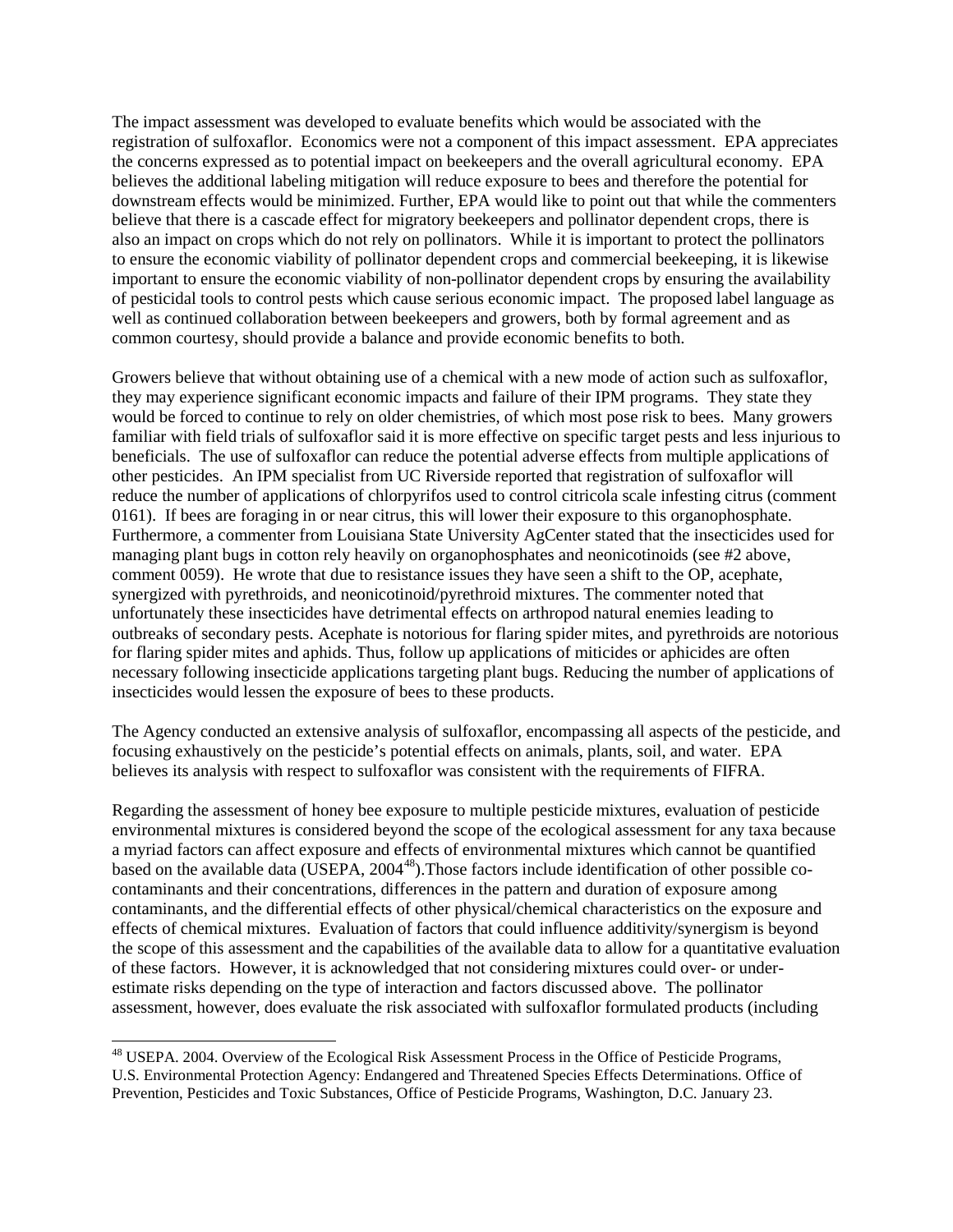the inert ingredients such as surfactants that are used in formulating the active ingredient).

# **8) Commercial beekeeping as a migratory operation**

**National Pollinator Defense Fund's comment (Docket # EPA-HQ-OPP-2010-0889-0369):** The largest single fact that BEAD did not account for is that the bees that may be exposed to sulfoxaflor in cotton, tomato, citrus and cucurbit fields are the same bees that are absolutely critical for pollinating almonds, cherries, apples, pears, cranberries, blueberries, and more. It is almond pollination season right now, and there is a serious shortage of hives to fill the need for pollination services. The killing of bees by sulfoxaflor applications to cotton, cucurbits, and other fruits and vegetables may not affect the value of those crops, but it will affect both the livelihood of commercial beekeepers and the pollination services we provide to many other high-value crops. As the RaboBank report describes, the loss of commercial pollination services would result in substantial economic losses to agriculture as a whole.

### **EPA's response:**

EPA acknowledges that bees may potentially be exposed to sulfoxaflor in numerous crops. However, EPA also acknowledges that sulfoxaflor is but one of many insecticides to which bees would potentially be exposed across the complex of crops mentioned in the comments. Exposure to multiple insecticides and/or multiple exposures to a single insecticide is inherent for mobile bee populations as hives are relocated throughout the country. Furthermore, and most importantly, EPA must point out that use of the other insecticides also has the potential for bee mortality. EPA is not aware of any information that would indicate that honey bee losses as a result of exposure to sulfoxaflor would exceed or be any different than those currently experienced with currently registered insecticides. EPA also believes the additional labeling mitigation will reduce exposure to bees and therefore the potential for downstream effects would be minimized. Furthermore, reliance on the most effective insecticides, such as sulfoxaflor, has the potential to increase levels of pest control and ultimately serve to reduce overall number of insecticide applications, as dictated by economic threshold levels of IPM programs, and therefore honey bee exposure.

Whether sulfoxaflor is or is not used on different crops, commercial honey bees will be exposed to a diverse array of pesticides and possibly other toxicants while they are transported around the country. Risk characterization integrates exposure and effects to provide an estimate of risk. Whether bees are managed as "for-hire" migratory colonies or are raised in stationary hives, they cannot be confined. A determination of quantifiable exposure from all sources to "free-roaming" organisms is extremely difficult.

# **9) Bee incident reporting system**

**Beyond Pesticides' comment (Docket # EPA-HQ-OPP-2010-0889-0384):** On a related note, EPA does not have an effective system in place for beekeepers to report bee incidents or have claims investigated. While much of the investigative actions belongs to states, beekeepers are frustrated that the federal agency has not played a major role in investigating incidents. Beekeepers believe that sulfoxaflor will compound their problems with bee losses, and find the agency irresponsible for proposing the registration of another chemical toxic to bees before sufficiently addressing the issues surrounding already registered chemicals that have an undeniable link to current bee losses. To that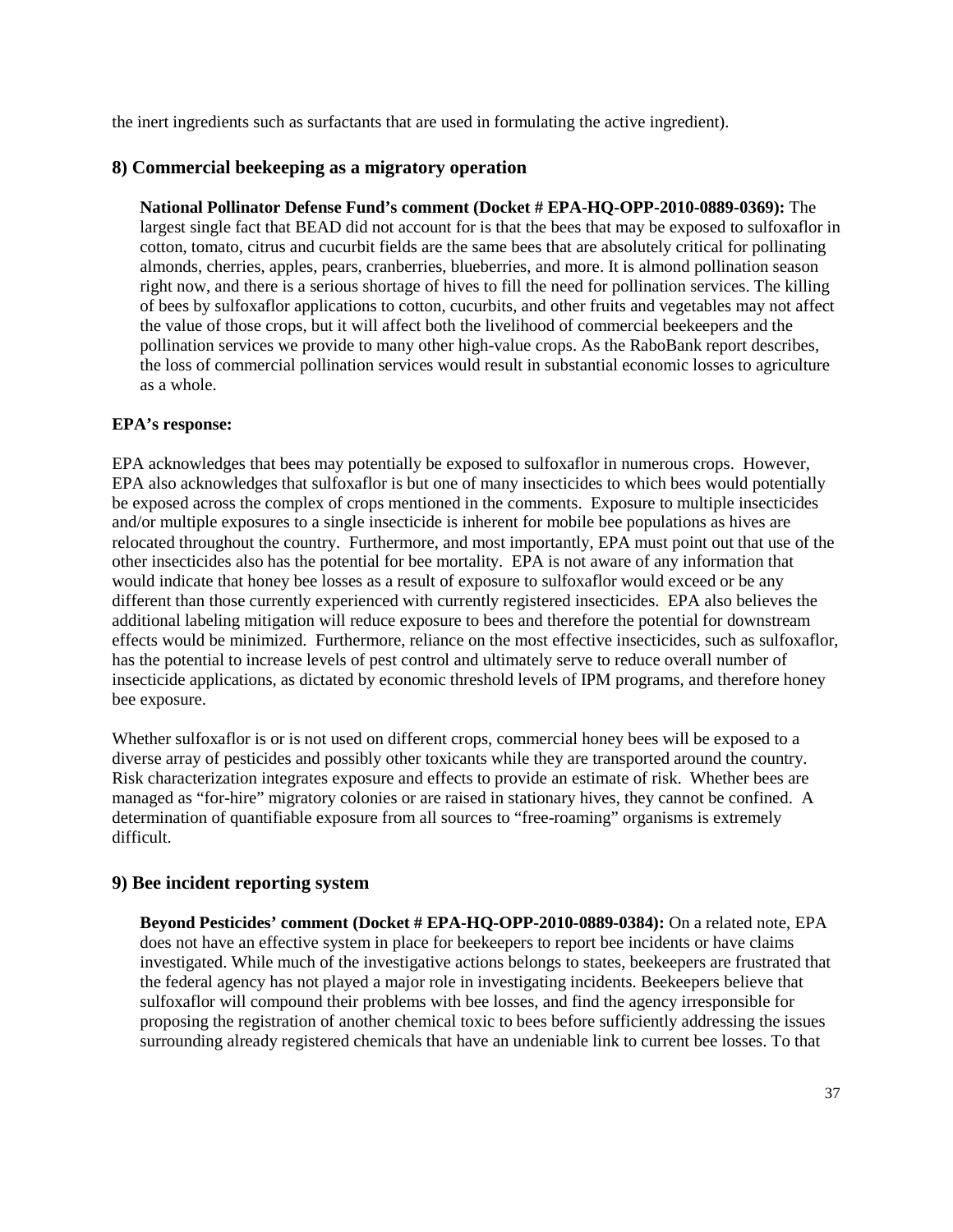end, EPA must carefully consider the impact that registering sulfoxaflor would have on the livelihoods of commercial beekeepers.

**National Pollinator Defense Fund's comment (Docket # EPA-HQ-OPP-2010-0889-0369):** The proposed use of the conditional registration process begs the question of how EPA will determine whether sulfoxaflor can safely be used in agriculture. At present, there is no viable system for reporting and tracking pesticide poisonings of honey bees when they occur, making it impossible to document kills caused by problematic pesticides and restrict their use. It is critical that EPA develop and implement a valid mechanism for tracking poisoning events prior to the registration of sulfoxaflor and use this system to gather data on potential adverse effects.

## **EPA's response:**

EPA receives incident data and it can be informative. EPA has a viable incident reporting system with a dedicated phone number and dedicated staff in attendance. The contact information has been published in bee journals and is listed on EPA's website. Historically, commercial beekeepers in particular have shown great reluctance to report incidents. State Lead Agencies and EPA have been told that beekeepers do not wish to offend growers who either hire their pollination services, or allow them on their land. However, EPA has reached out continuously, both on an individual basis, and publicly (such as at the 2013 North American Beekeeping Conference) to urge beekeepers to report incidents. Under FIFRA section 6(a)(2), pesticide registrants must submit factual information regarding unreasonable adverse effects on the environment. For example, Bayer submitted an incident report on the 2008 beekill incident in Germany and an independent investigation by Bayer of two beekill incidents in the Midwest in 2012. Both provided useful information on residues (or lack thereof) that were later corroborated by the state lead agencies. Further, Syngenta has provided incident reports where adverse effects have been detected in on-going studies underway in the European Union. These reports have alerted EPA to effects well before the study was completed and are used to inform risk assessments.

EPA has received no reports on any sulfoxaflor-related incidents from the 2012 use under section 18 authorizations. The state lead agencies informed EPA that they were not asked to conduct any investigations and they received no reports of adverse incidents.

# **10) Concern for birds**

**Beyond Pesticides' comment (Docket # EPA-HQ-OPP-2010-0889-0384):** Sulfoxaflor raises concerns for bird populations as well. In a major scientific assessment that will soon be released by American Bird Conservancy, toxicologist Pierre Mineau reviews the effects of neonicotinoid insecticides on avian species and the aquatic systems on which they depend. The report raises red flags for birds that may apply to sulfoxaflor as well. EPA needs to proceed with caution.

**Center for Food Safety's comment (Docket # EPA-HQ-OPP-2010-0889-0363)**: The

environmental persistence of the sulfoxaflor degradates and their neonicotinoid-like mode of action raise health and environmental concerns that go well beyond invertebrates. EPA identifies slight acute toxicity risks to birds, but states that sulfoxaflor is "practically nontoxic" on a sub-acute dietary basis. However, the passerine study on zebra finches was incomplete, and the acute oral LD50 could not be determined.<sup>[49](#page-39-0)</sup> This is an area of uncertainty in the avian acute risk estimation that should be addressed with a second study.<sup>[50](#page-37-0)</sup> Data is also lacking on effects from consumption of contaminated drinking water for all species, and EPA says that "sulfoxaflor exposure through drinking water alone has the

<sup>&</sup>lt;sup>49</sup> EPA. Environmental Fate and Ecological Risk Assessment for Sulfoxaflor Registration. Page 68.<br><sup>50</sup> EPA. Environmental Fate and Ecological Risk Assessment for Sulfoxaflor Registration. Page 90.

<span id="page-37-0"></span>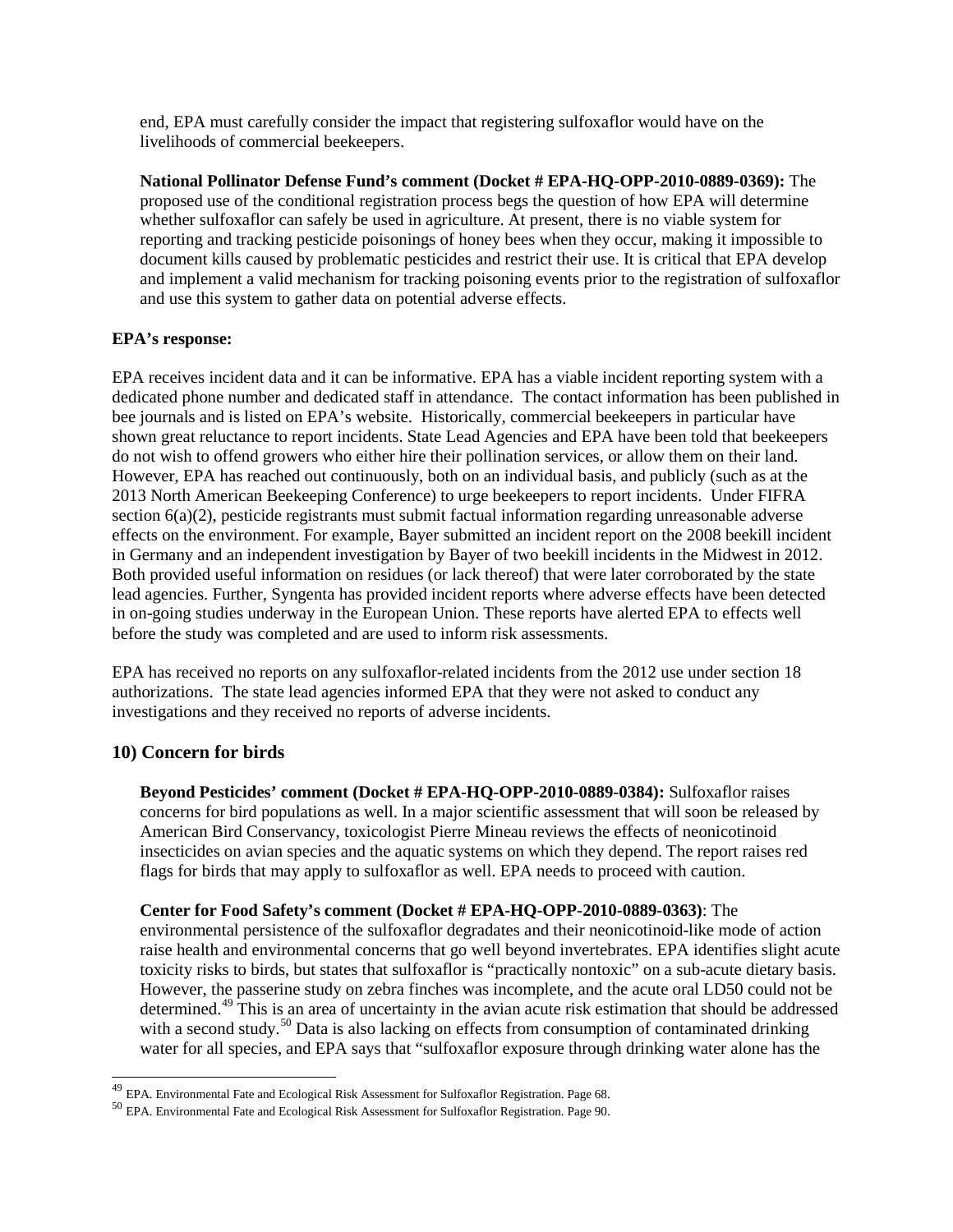potential to be a relevant acute or chronic exposure route of concern for mammals or birds."<sup>[51](#page-38-0)</sup> EPA also says that "additional refinements are needed to determine if actual risks result from this [drinking water] exposure pathway," but these refinements were not conducted.<sup>[52](#page-38-1)</sup> This clearly shows a route of exposure and area of concern that is not adequately assessed by the EPA's RA that poses significant detrimental impacts to non-target species. In the case of imidacloprid, numerous recent studies have indicated surface water contamination exceeding EPA–recognized safe levels. The persistence of sulfoxaflor's metabolites in aquatic environments raises concerns similar to those posed by imidacloprid and other neonicotinoids. There are a number of concerns about the effects of neonicotinoids on avian species and the aquatic systems on which they depend that are only now being explored, and sulfoxaflor may pose similar threats.<sup>[53](#page-38-2)</sup> Sulfoxaflor should not be approved without complete acute, subacute, and reproductive toxicity information on avian species, including completion of the passerine study.

### **EPA's response:**

The lack of an  $LD_{50}$  in the avian passerine study with zebra finch occurred because birds regurgitated the dose at higher concentrations. Therefore, this study was unable to determine the extent to which birds that displayed this regurgitation behavior were exposed to sulfoxaflor. Passerine species tend to be much more prone to regurgitation of oral doses compared to Galliformes (quail) and Anseriformes (mallard duck). To account for this uncertainty, EPA made a conservative assumption in calculating its risk quotients (RQ) by using the highest tested dose which did not result in significant regurgitation as the denominator (80 mg/kg bw). The actual  $LD_{50}$  is expected to be greater than 80 mg/kg bw because no mortality occurred at this dose. Because the acute RQ for small (20g) birds consuming short grass is 0.70 based on the highest predicted EEC, only a slight increase in the  $LD_{50}$  (to approximately 100 mg/kg bw) would result in an acute RQ below the non-listed species LOC (0.5). Risk quotients for all other dietary items are all below the acute risk to non-listed species LOC of 0.5. Furthermore, it is apparent that the dietary concentration associated with an acute RQ of 0.5 (38 ppm on short grass) is exceeded for only 6 days out of the year based on T-REX modeling. Therefore, given conservative assumptions used in the passerine risk assessment and the likelihood that an additional study would lead to a finding of lower risk (not greater risk), the need for an additional study was not considered necessary.

Regarding the screening level assessment for drinking water exposure to wildlife using the SIP model, it should be understood that this assessment is only able to eliminate drinking water exposure as a potential exposure route of concern for concern and is not intended for identifying whether drinking water is actually a risk concern Specifically, the SIP model relies on highly conservative (upper bound) exposure assumptions including: 1) the concentration in the bird and mammal's drinking water is equivalent to the chemical's limit of solubility in water, and 2) 100% of the drinking water consumed by birds and mammals is contaminated at this level. Therefore, if based on these highly conservative estimates, the upper bound estimate of drinking water exposure is below the acute and chronic levels of concern, then it is concluded that that exposure through drinking water is not a concern. However, if the upper bound estimate of drinking water exposure exceed the levels of concern, then additional refinements are necessary in order to conclude whether there actually is a risk concern. For sulfoxaflor, if one assumes exposure via drinking water exposure pathway based on the aforementioned conservative assumptions, EPA cannot conclusively discount drinking water as a potentially relevant exposure pathway. This, however, does not indicate that drinking water is a risk concern. Additional refinements of the wildlife

<span id="page-38-2"></span><span id="page-38-1"></span>

<span id="page-38-0"></span><sup>&</sup>lt;sup>51</sup> EPA. Environmental Fate and Ecological Risk Assessment for Sulfoxaflor Registration. Page 109.<br><sup>52</sup> EPA. Environmental Fate and Ecological Risk Assessment for Sulfoxaflor Registration. Page 20.<br><sup>52</sup> See forthcoming r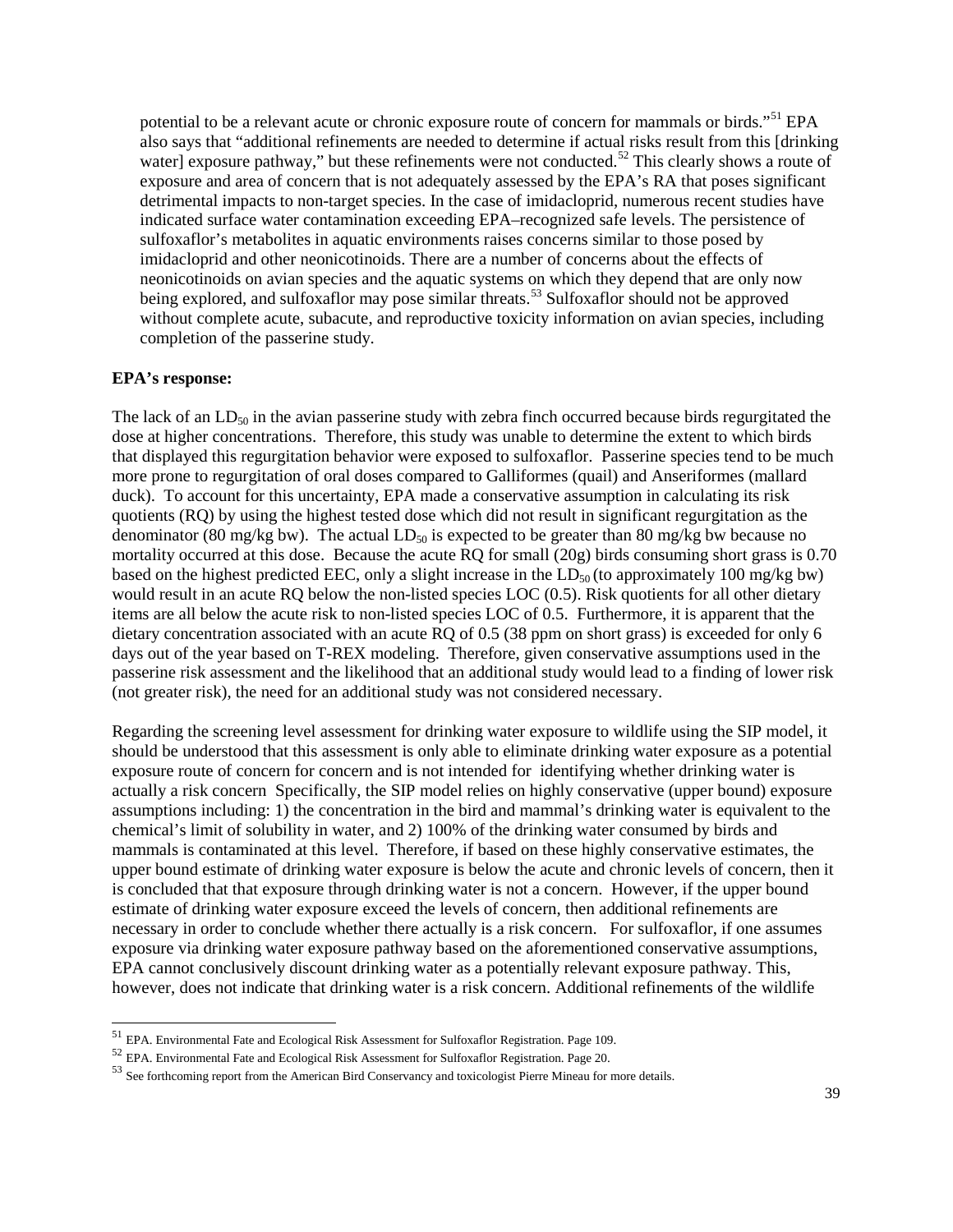drinking water exposure assessment are required before risk conclusions can be made. Currently, EPA does not have approved models for refining risk estimates to wildlife via drinking water. However, such approaches are in development and should be available for refining such screening level assessments in the future.

### **11) Concern for aquatic ecosystems**

**Center for Food Safety's comment (Docket # EPA-HQ-OPP-2010-0889-0363)**: Aquatic ecosystems and the species that depend on them also face risks from systemic pesticides including sulfoxaflor. Surface water contamination resulting from the use of sulfoxaflor is expected to occur mainly from drift, rather than run-off. Plant residues that are left after crops are harvested are another potential route for surface water contamination. Drifted sulfoxaflor that reaches aquatic systems will likely persist, while that reaching soil systems is expected to break down quickly.<sup>[54](#page-39-1)</sup> However, this assumption does not account for the major soil degradate, X-474, which is mobile and can run-off following sulfoxaflor application into surface waters. EPA states that "both surface and ground water contamination is expected from these three degradates following leaching drift/run-off events," clearly identifying a potential route of exposure for aquatic systems.<sup>[55](#page-39-2)</sup> The RA does not assess the impact of the major degradate X-474 on aquatic environments, which should be remedied before sulfoxaflor is considered for registration.

While the acute toxicity to most aquatic species (flora and fauna) was determined to be fairly low, sulfoxaflor is highly acutely toxic to saltwater invertebrates.<sup>[56](#page-39-3)</sup> This poses concerns for coastal uses of sulfoxaflor, but there is no apparent proposed mitigation through labeling or otherwise. Without mitigation and further exploration of sulfoxaflor's, and its degradates', toxicity to saltwater invertebrates, the use of sulfoxaflor in coastal areas presents a serious threat to estuarine and marine ecosystems.

Chronic toxicity of sulfoxaflor to aquatic species is examined, but the possibility for contamination of surface waters above the levels of concern is not addressed. In a key recent paper, Starner and Goh (2012) document that a significant portion of sampled surface waters were contaminated with imidacloprid above EPA-allowed levels for chronic invertebrate exposure across diverse agricultural landscapes in California.<sup>[57](#page-39-4)</sup> Several other studies by the U.S. Geological Survey have found comparable aquatic contamination from the systemic neonicotinoids, which are similar in action to sulfoxaflor, in other environmental contexts.<sup>[58](#page-39-5)</sup> The aquatic persistence of sulfoxaflor and its degradates, especially in anaerobic conditions, suggests that there may be similar levels of sulfoxaflor detected in waterways should it be registered. However, the proposed RA framework does not mention these water contamination studies nor does it quantify the risks to other species from comparable sulfoxaflor water contamination. The fact this environmental contamination by a major neonicotinoid exists now in California and elsewhere is indicative of agency failure to prevent undue consequences in its past risk assessments. The sulfoxaflor RA must be revised to correct this omission, or similar water contamination from sulfoxaflor is likely to impact aquatic ecosystems.

<span id="page-39-2"></span>

<span id="page-39-3"></span>

<span id="page-39-1"></span><sup>&</sup>lt;sup>54</sup> EPA. Environmental Fate and Ecological Risk Assessment for Sulfoxaflor Registration. Page 10.<br><sup>55</sup> EPA. Environmental Fate and Ecological Risk Assessment for Sulfoxaflor Registration. Page 10.<br><sup>56</sup> EPA. Environmental

<span id="page-39-5"></span><span id="page-39-4"></span><span id="page-39-0"></span>California, USA, 2010-2011. *Bull Environ Contam Toxicol.* 88(3):316-21.<br><sup>58</sup> Hladik ML and Calhoun DL. 2012. Analysis of the Herbicide Diuron, Three Diuron Degradates, and Six Neonicotinoid Insecticides in Water – Method Details and Application to Two Georgia Streams. USGS Scientific Investigations Report 2012-5206.; Smith KP. 2011. Surface-Water, Water-Quality, and Meteorological Data for the Cambridge, Massachusetts, Drinking-Water Source Area, Water Years 2007-08. USGS Open-File Report 2011-1077.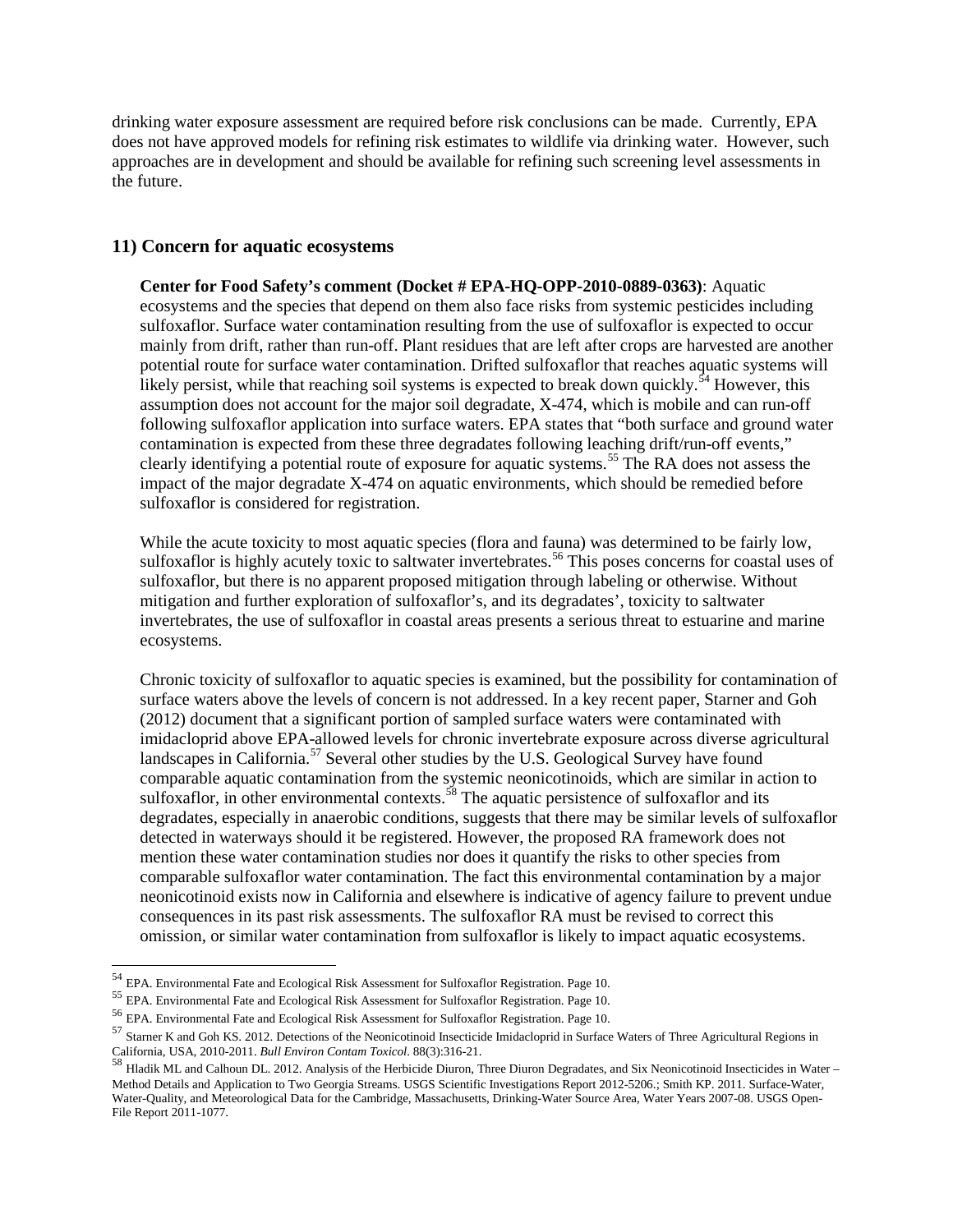### **EPA's response:**

Although sulfoxaflor is classified as 'highly acutely toxic' to saltwater invertebrates based on its 96-h  $LC_{50}$  of 0.64 mg ai/L, acute and chronic risk quotients for saltwater invertebrates are well below levels of concern (see Table 32 of the ecological risk assessment). It is noted that the units of the EEC should be expressed as ug ai/L in this table. Therefore, risks to saltwater invertebrates are not anticipated based on this risk assessment. As explained in the response to issue # 3, EPA believes the X-474 degradate should not be part of the residues of concern for ecological risk assessment of sulfoxaflor.

### **12) Non-***Apis* **bees, other beneficial insects, and endangered species**

**Center for Food Safety's comment (Docket # EPA-HQ-OPP-2010-0889-0363)**: The risk assessment's cursory treatment of the risks of sulfoxaflor to the ~4,000 species of native North American bees is unconvincing, a major failure given the severe declines many of these critical species are facing.<sup>[59](#page-40-0)</sup> These bees lack the carefully-bred adaptability and resilient social structures of *Apis mellifera* and many have entirely different life cycles and vulnerabilities. Native species are at a far higher risk from pesticide toxicity than managed colonies of *A. mellifera*. The RA only mentions *Bombus* species in passing, and does not address other native pollinators. Acute oral toxicity to bumblebees is high, although the acute contact toxicity is lower than for honey bees. The oral toxicity of the formulated product is much higher for bumblebees than for honey bees, and toxicity for important native bee species is entirely unknown at this point. These unidentified additional effects on beneficial insect species should further dissuade EPA from registering sulfoxaflor prior to conducting comprehensive pollinator risk assessments.

There are numerous other beneficial insects and other invertebrates that are severely impacted by prophylactic applications of various commercial insecticides. EPA's knowledge of the impacts on these species is far more limited than its knowledge of the impacts on honey bees. Massive data gaps exist for beneficial non-bee insects such as butterflies, ladybugs and lacewings, dragonflies, hoverflies, and others, which are not addressed by the RA.

This section of the sulfoxaflor RA needs dramatic bolstering. If EPA proceeds with the current RA framework it appears likely that beneficial native insects, including rare and endangered species, will face continuing jeopardy. Given that many of these native species have small, localized native ranges, the assessment process should consider the need to restrict or limit the use of sufloxaflor in those locations, a consideration lacking in the document. Otherwise, exposure routes such as foliar spraying could effectively eliminate large portions of remaining populations of native bees and other beneficial insects. Overall, the applicant data submitted to EPA on *Apis* and non-*Apis* bees and other beneficial invertebrates is inadequate and fails to constitute an adequate effects analysis for Federally-listed threatened and endangered species as required by Section  $7(a)(2)$  of the Endangered Species Act. This violates that Act and must be remedied.

### **EPA's response:**

EPA acknowledges that compared to *Apis mellifera*, toxicity data for non-*Apis* bees is in general, much more limited. This is due in large part to the lack of standard toxicity testing protocols and limitations in

<span id="page-40-0"></span> <sup>59</sup> See, for example, Evans E, et al. 2009. Status Review of Three Formerly Common Species of Bumble Bee in the Subgenus *Bombus*, Xerces Society. Available at: www.xerces.org/wp-content/uploads/2009/03/xerces\_2008\_bombus\_status\_review.pdf .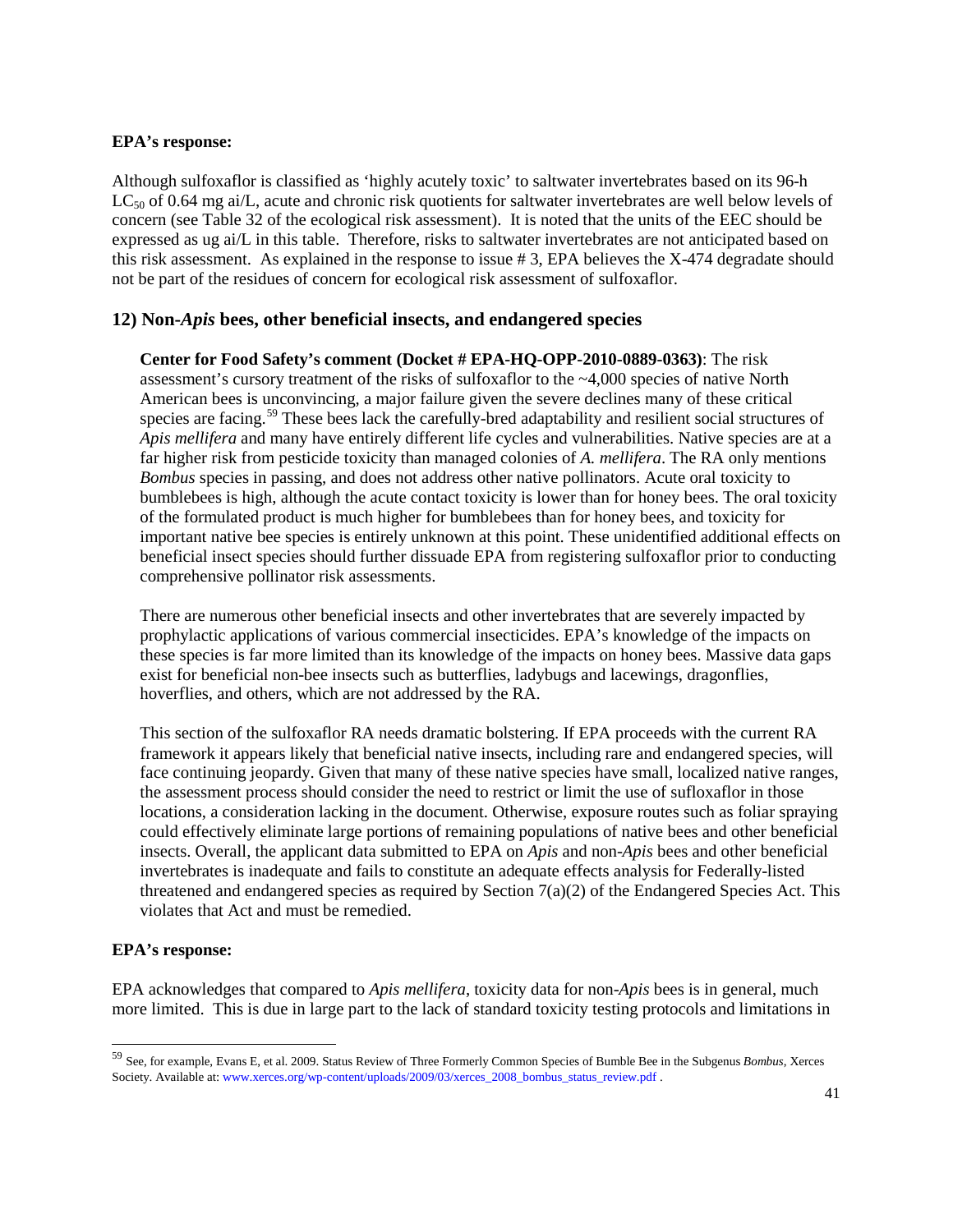availability of *non-Apis* species that are appropriate for regulatory application. However, as described in EPA's recent Proposed for Pollinator Risk Assessment<sup>60</sup>, pollen and nectar consumption rates for *A*. *mellifera* appear protective of those for several non-*Apis* species for which consumption information is known (*e.g.,* European mason bees, alfalfa leaf-cutter bees, bumble bees). Although other exposure routes (*e.g.,* soil) may be more important to certain non-*Apis* bees (*e.g.,* ground nesting bees), the properties of sulfoxaflor and its application method are not expected to result in ecologically significant levels in soil. Specifically, sulfoxaflor is applied as a foliar treatment rather than a soil application. Furthermore, any amount of sulfoxaflor that reaches the soil is expected to rapidly degrade to the X-474 degradate which is practically non-toxic to bees. Regarding pesticide toxicity, EPA is not aware of information that suggests non-*Apis* bees would tend to be more or less sensitive to pesticides compared to *A. mellifera*. Therefore, until toxicity protocols are established and validated for regulatory application with non-*Apis* bees, EPA will continue to rely on risk assessment of *Apis* as a surrogate organism for bees in general. This approach is consistent with the Agency's use of the surrogate species methods for pesticide ecological risk assessment for all other taxa.

EPA appreciates the comment raised regarding endangered species. Based on the risk profile for the proposed uses of sulfoxaflor, the Agency has determined that such registration would result in a "No Effect" determination for listed freshwater and estuarine/marine fish, aquatic invertebrates, and aquatic plants in relation to direct effects on these listed taxa. Similarly, the Agency makes a "No Effect" determination for direct effects on listed terrestrial plants. These 'No Effect' determinations are based on the lack of exceedence of the Agency's acute and chronic risk levels of concern (LOC) for listed species in these taxonomic groups. For listed birds, mammals and terrestrial invertebrates, the acute or chronic listed species LOC values were exceeded for one or more proposed uses. Therefore, the Agency cannot make a determination at this time until the temporal and spatial co-occurrence of listed species with sulfoxaflor use patterns is identified and evaluated.

EPA is currently developing tools that are expected to further refine the assessment and are designed to support effects determinations for individual federally listed species and their designated critical habitats (where applicable). Scientific information obtained from the U.S. Fish & Wildlife Service (USFWS), the National Marine Fisheries Service (NMFS), and other reliable sources is being collated by EPA to address all currently listed species. The information will be stored in an Office of Pesticide Programs Pesticide Registration Information SysteM (PRISM) knowledgebase. The listed species knowledgebase will consist of an information repository that houses biological and behavioral information relevant to individual species (*e.g.*, habitat, diet, and life history, including specific temporal and spatial associations) and a document repository that contains supporting documents (*e.g*., USFWS recovery plans) and electronic information (*e.g*., GIS data files). For terrestrial taxa, the biological information relevant to risk quotient (RQ) calculations (*e.g*., diet and body weight) will be used to parameterize exposure estimates to derive species-specific RQs using a method consistent with currently used methods in the T-REX and T-HERPS models.

Refinements may also include more detailed analyses of the registered uses and their use patterns that result in LOC exceedances for federally listed species in the screening-level assessment. The analyses may include more information on where, when, and how sulfoxaflor is used on selected crops for which LOCs are exceeded. Actual usage data (when available) and national land-cover datasets that indicate potential use sites (*e.g*., national land cover dataset (NLCD), crop data layer (CDL)) may be used to support a more refined analysis of where sulfoxaflor is reasonably expected to be used. Similarly, refinements for the timing of applications and how sulfoxaflor is used may be based on the analysis of additional usage data, beyond what were available at the time of the screening-level assessment, and a more in-depth exploration of agronomic practices.

<span id="page-41-0"></span> <sup>60</sup> available at:<http://www.regulations.gov/#!documentDetail;D=EPA-HQ-OPP-2012-0543-0004>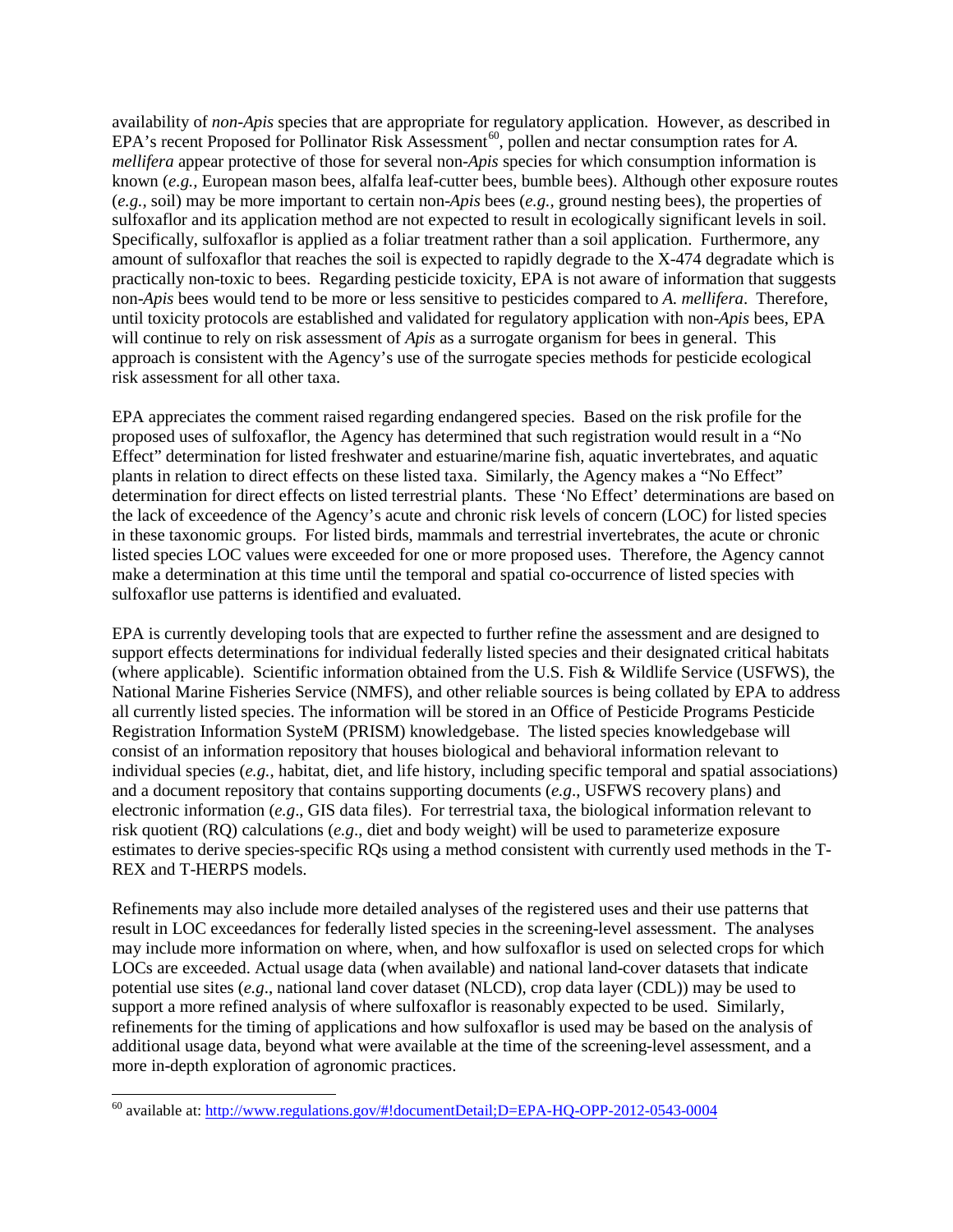In addition, a committee of the National Research Council (NRC) has been tasked with providing advice on ecological risk assessment tools and scientific approaches under ESA and FIFRA (Project Identification Number DELS-BEST-11-01). The committee has been asked to review the use of "best available data"; methods for evaluating sublethal, indirect, and cumulative effects; the state of the science regarding assessment of mixtures and pesticide inert ingredients; the development, application, and interpretation of results from predictive models; uncertainty factors; and what constitutes authoritative geospatial and temporal information for the assessment of individual species and habitat effects. The Agency recently received the NRC report on April 30, 2013, which is currently being reviewed.

The refinements based on individual species data; additional, detailed usage information, when available; and further recommendations from the NRC report are expected to help to more accurately identify potential areas of effect and to better inform effects and habitat determinations for listed species and any designated critical habitats. For example, if sulfoxaflor is used when a particular species of concern is not present (*e.g*., it is migratory) or is not co-located in space, then risk of potential direct effects to the species may often be precluded. If LOCs are still exceeded after conducting the refined analyses, further analyses of the potential spatial and temporal co-occurrence of listed species of concern (and any designated critical habitat) may be conducted. The extent of possible refinement in the analyses of spatial/temporal co-occurrence will largely depend on the scale and quality of the available sub-county level use site (*e.g*., NLCD, CDL) and species location data.

It is further noted that sulfoxaflor is a replacement for a number of insecticide classes (organophosphates, carbamates, pyrethroids and some neonicotinoids) that present greater risks to a wide-range of non-target species than sulfoxaflor; registration of sulfoxaflor should therefore serve to reduce overall risks to such species, including listed species, when users substitute this product for the majority of the available registered alternatives.

# **13) Mammalian toxicity, the FQPA safety factor, and the interspecies uncertainty factor**

**Beyond Pesticides' comment (Docket # EPA-HQ-OPP-2010-0889-0384):** Sulfoxaflor is classified as "suggestive evidence of carcinogenic potential" based on the incidence of tumors and carcinomas in mice and rats. In carcinogenicity studies, increased incidence of interstitial cell tumors was observed but EPA does not consider these to be treatment related due to a lack of dose-response. Tremors, convulsions, hind limb splaying etc were also observed, and EPA also questions the cause of these. Significant hepatocellular adenomas were observed at high doses of sulfoxaflor in rats. Carcinomas and hepatocellular adenomas were seen in mice. Perputial gland tumors, while observed, were difficult to relate to treatment, leading to the agency's classification of "suggestive evidence of carcinogenic potential." Developmental abnormalities (skeletal, neonatal death) were observed in rats, liver weight and enzyme changes, hypertrophy, tumors were also observed in sub-chronic and chronic studies.

Despite this and the need for an outstanding study, EPA believes that data are "sufficient to support reducing the interspecies uncertainty factor to 3X for the developmental effects," even though many of the studies were lacking. One industry study observed that sulfoxaflor affected the fetal, not adult, rat muscle nAChR and that prolonged exposure caused sustained striated muscle contracture resulting in concomitant reduction in muscle responsiveness to physiological nerve stimulation. According to the study, fetal effects were inducible with as little as one day of exposure at the end of gestation, but were rapidly reversible after birth.<sup>[61](#page-44-0)</sup> While sulfoxaflor does have significant measurable neurotoxic

<sup>43</sup> 61 Rasoulpour RJ, Ellis-Hutchings RG, Terry C, et al. 2012. A novel mode-of-action mediated by the fetal muscle nicotinic acetylcholine receptor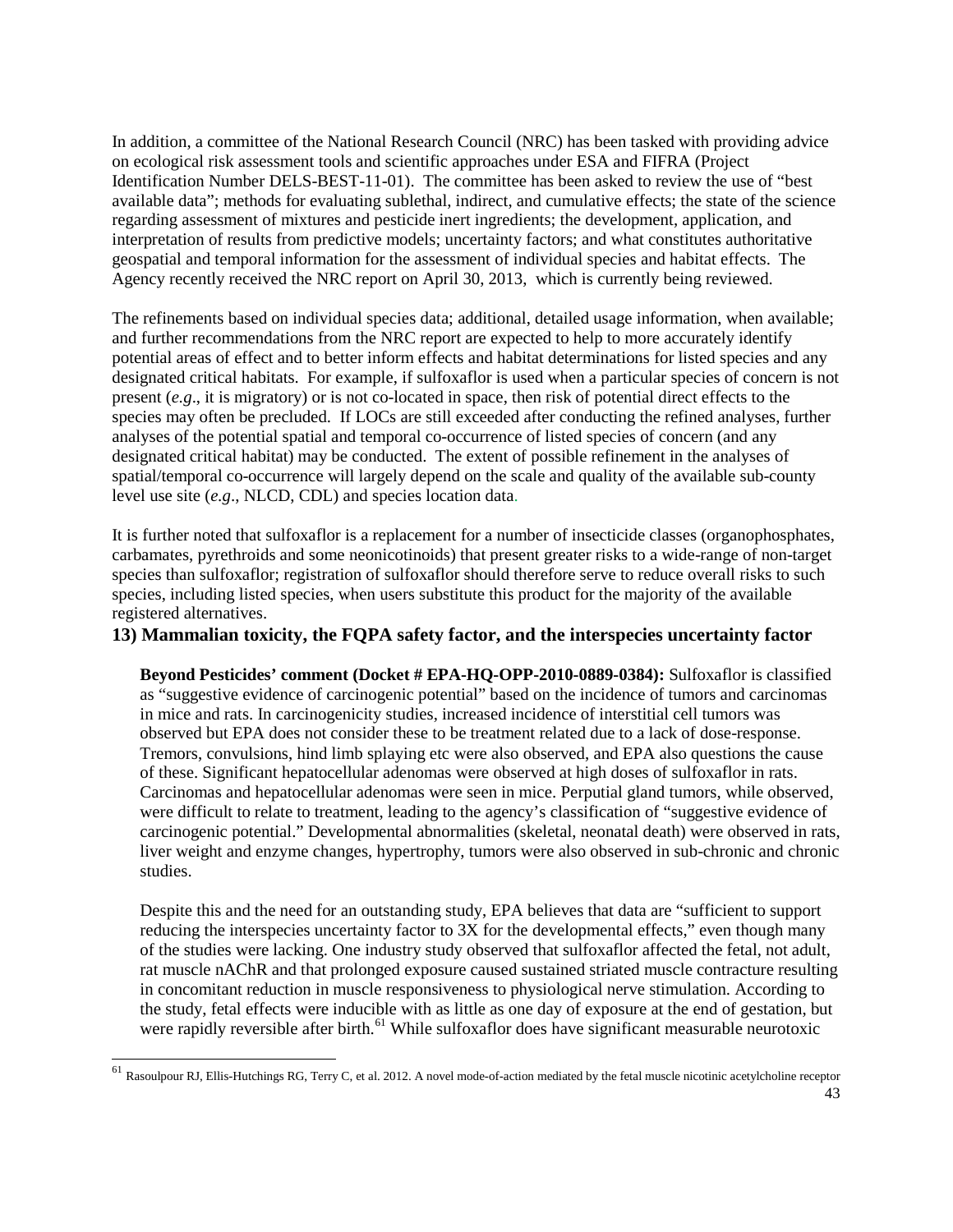activity in mammalian system (mice and rats), it has been concluded that these effects are not relevant to humans. A search of the literature found no other studies evaluating the effect of sulfoxaflor on mammalian systems and so, much is still unknown about this chemical's potency in humans. However, as a chemical whose mode of action involves selective activity at nAChRs like neonicotinoids, sulfoxaflor effects must not be dismissed so easily. For neonicotinoids, excitatory effects on mammalian nAChRs (increasing anxiety behavior) at concentrations greater than 1 μM have been documented, with speculation that this class of chemicals may adversely affect human health, especially the developing brain.<sup>[62](#page-43-0) [63](#page-43-1)</sup> One study out of Duke University Medical Center found that gestational exposure to a single, nonlethal dose of imidacloprid produces significant neurobehavioral deficits and an increased expression of pathological alterations in several brain regions of the offspring of Sprague-Dawley rats, at an age that corresponds to early human adolescence. The authors conclude that these changes may have long-term adverse health effects in the offspring.  $64$ 

Even though there are no residential uses at this time, the Food Quality Protection Act (FQPA) safety factor should not be reduced from 10X to 1X, nor should the interspecies uncertainty factor be reduced to 3X since much is still unknown about developmental neurotoxicity. Given the mode of action similarities between sulfoxaflor and neonicotinoids, the higher potency of sulfoxaflor, and its carcinogenic potential, an FQPA safety factor of 10X should be retained.

**Center for Food Safety's comment (Docket # EPA-HQ-OPP-2010-0889-0363)**: Sulfoxaflor's potential mammalian and human toxicity has not been adequately evaluated. In carcinogenicity studies, increased incidence of interstitial cell tumors were observed but EPA does not consider these to be treatment related due to a lack of dose-response. Tremors, convulsions, hind limb splaying, etc. were also observed, and EPA is unsure about the cause of these. Significant hepatocellular adenomas were observed at high doses of sulfoxaflor in rats. Carcinomas and hepatocellular adenomas were seen in mice. Perputial gland tumors, while observed, were difficult to relate to treatment, leading to the agency's classification of sulfoxaflor as having "suggestive evidence of carcinogenic potential." Developmental abnormalities (skeletal, neonatal death) were observed in rats, liver weight and enzyme changes, hypertrophy, tumors were also observed in sub-chronic and chronic studies.

Despite these demonstrated effects, EPA believes that data are sufficient to support reducing the interspecies uncertainty factor to 3X for the developmental effects, even though many of the studies were lacking. One industry study observed that sulfoxaflor affected the fetal, not adult, rat muscle nAChR and that prolonged exposure causes sustained striated muscle contracture resulting in concomitant reduction in muscle responsiveness to physiological nerve stimulation. According to the study, fetal effects were inducible with as little as one day of exposure at the end of gestation, but were rapidly reversible after birth.<sup>[65](#page-43-3)</sup> While sulfoxaflor does have significant measurable neurotoxic activity in mammalian systems (mice and rats), it has been concluded that these effects are not relevant to humans. A search of the literature found no other studies evaluating the effect of sulfoxaflor on mammalian systems and so, much is still unknown about this chemical's potency in humans.

<span id="page-43-0"></span>resulting in developmental toxicity in rats. *Toxicol Sci.* 127(2):522-34. **62 Kimura-Kuroda J, Komuta Y, Kuroda Y, Hayashi M, Kawano H. 2012. Nicotine-Like Effects of the Neonicotinoid Insecticides Acetamiprid** *62* **Kimura** and Imidacloprid on Cerebellar Neurons from Neonatal Rats. PLoS ONE 7(2): e32432. doi:10.1371/journal.pone.0032432<br><sup>63</sup> Rodrigues KJ, Santana MB, Do Nascimento JL, et al. 2010. Behavioral and biochemical effects of neonico

<span id="page-43-1"></span>cholinergic system in rats. *Ecotoxicol Environ Saf.* 73(1):101-7.<br><sup>64</sup> Abou-Donia MB, Goldstein LB, et al. 2008. Imidacloprid induces neurobehavioral deficits and increases expression of glial fibrillary acidic <sup>64</sup>

<span id="page-43-2"></span>protein in the motor cortex and hippocampus in offspring rats following in utero exposure. J Toxicol Environ Health A. 71(2):119-30.<br><sup>65</sup> Rasoulpour RJ, Ellis-Hutchings RG, Terry C, et al. 2012. A novel mode-of-action medi

<span id="page-43-3"></span>resulting in developmental toxicity in rats. *Toxicol Sci.* 127(2):522-34.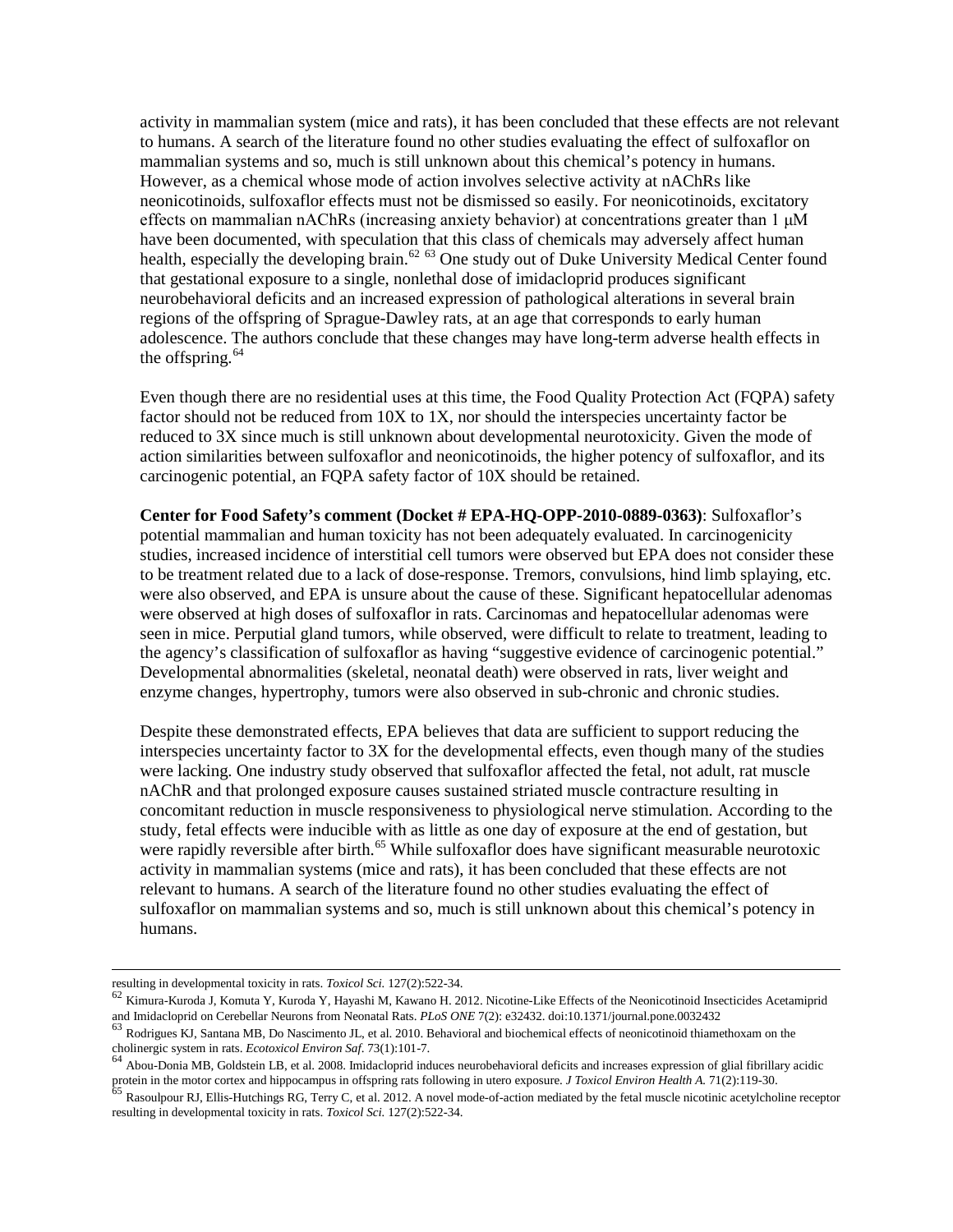However, as a chemical whose mode of action involves selective activity at nAChRs like neonicotinoids, sulfoxaflor effects must not be dismissed so easily. For neonicotinoids, excitatory effects on mammalian nAChRs (increasing anxiety behavior) at concentrations greater than  $1 \mu M$ have been documented, with speculation that this class of chemicals may adversely affect human health, especially the developing brain.<sup>[66](#page-44-1) [67](#page-44-2)</sup> One study conducted at Duke University Medical Center found that gestational exposure to a single, nonlethal dose of imidacloprid produces significant neurobehavioral deficits and an increased expression of pathological alterations in several brain regions of the offspring of Sprague-Dawley rats, at an age that corresponds to early human adolescence. The authors conclude that these changes may have long-term adverse health effects in the offspring.<sup>[68](#page-44-3)</sup> Results such as these should prompt a closer review of sulfoxaflor's potential impacts to mammals.

Even though there are no residential uses at this time, the Food Quality Protection Act (FQPA) safety factor should not be reduced from 10X to 1X, nor should the interspecies uncertainty factor be reduced to 3X since much is still unknown about developmental neurotoxicity susceptibility. Given the mode of action similarities between sulfoxaflor and neonicotinoids, the higher potency of sulfoxaflor, and its carcinogenic potential, an FQPA safety factor of 10X should be retained. Much is still unknown about sulfoxaflor's mammalian toxicity, so EPA should evaluate sulfoxaflor with conservative safety factors.

### **EPA's response:**

The comments express concern about the evaluation that EPA has made regarding the carcinogenicity and developmental effects of sulfoxaflor. The response, below, is aimed at better explaining the Agency's decisions, which were laid out in the human health risk assessment. EPA has evaluated these areas of toxicity separately; therefore, the response is divided into two parts.

*Carcinogenicity*: The carcinogenic potential of sulfoxaflor was evaluated by the Agency's Cancer Assessment Review Committee (CARC). This group consists of expert toxicologists from across the Agency. In addition to reviewing the work of the lead toxicologist for the risk assessment, the group ensures that determinations of carcinogenic potential adhere to the 2005 Guidelines for Carcinogen Risk Assessment. In the case of sulfoxaflor, the evaluation included guideline studies of carcinogenicity in male and female rats and mice as well as non-guideline studies designed to specifically elucidate the mode of carcinogenic action of the compound. The guideline studies showed increases in liver tumors and preputial gland carcinomas. The data indicated that the liver tumors were treatment related and that the preputial gland carcinomas may have been treatment related. Leydig cell tumors were also observed in these studies; however, their incidence rate was not significantly different from historical control values. Therefore, the Leydig cell tumors were not considered to be treatment related.

EPA has not concluded that there is no cancer risk from exposure to sulfoxaflor. Rather, the Agency determined, in accordance with the guidelines, that (1) there is "Suggestive Evidence of Carcinogenic Potential" for sulfoxaflor, (2) a non-linear assessment of cancer risk from exposure to sulfoxaflor is appropriate and (3) that a chronic assessment will adequately account for cancer as well as non-cancer

<span id="page-44-1"></span><sup>&</sup>lt;sup>66</sup> Kimura-Kuroda J, Komuta Y, Kuroda Y, Hayashi M, Kawano H. 2012. Nicotine-Like Effects of the Neonicotinoid Insecticides Acetamiprid and Imidacloprid on Cerebellar Neurons from Neonatal Rats. *PLoS ONE* 7(2): e32432.

<span id="page-44-2"></span>Rodrigues KJ, Santana MB, Do Nascimento JL, et al. 2010. Behavioral and biochemical effects of neonicotinoid thiamethoxam on the cholinergic system in rats. *Ecotoxicol Environ Saf.* 73(1):101-7. <sup>68</sup> Abou-Donia MB, Goldstein LB, et al. 2008. Imidacloprid induces neurobehavioral deficits and increases expression of glial fibrillary acidic Abou-Donia

<span id="page-44-3"></span><span id="page-44-0"></span>protein in the motor cortex and hippocampus in offspring rats following in utero exposure. *J Toxicol Environ Health A.* 71(2):119-30.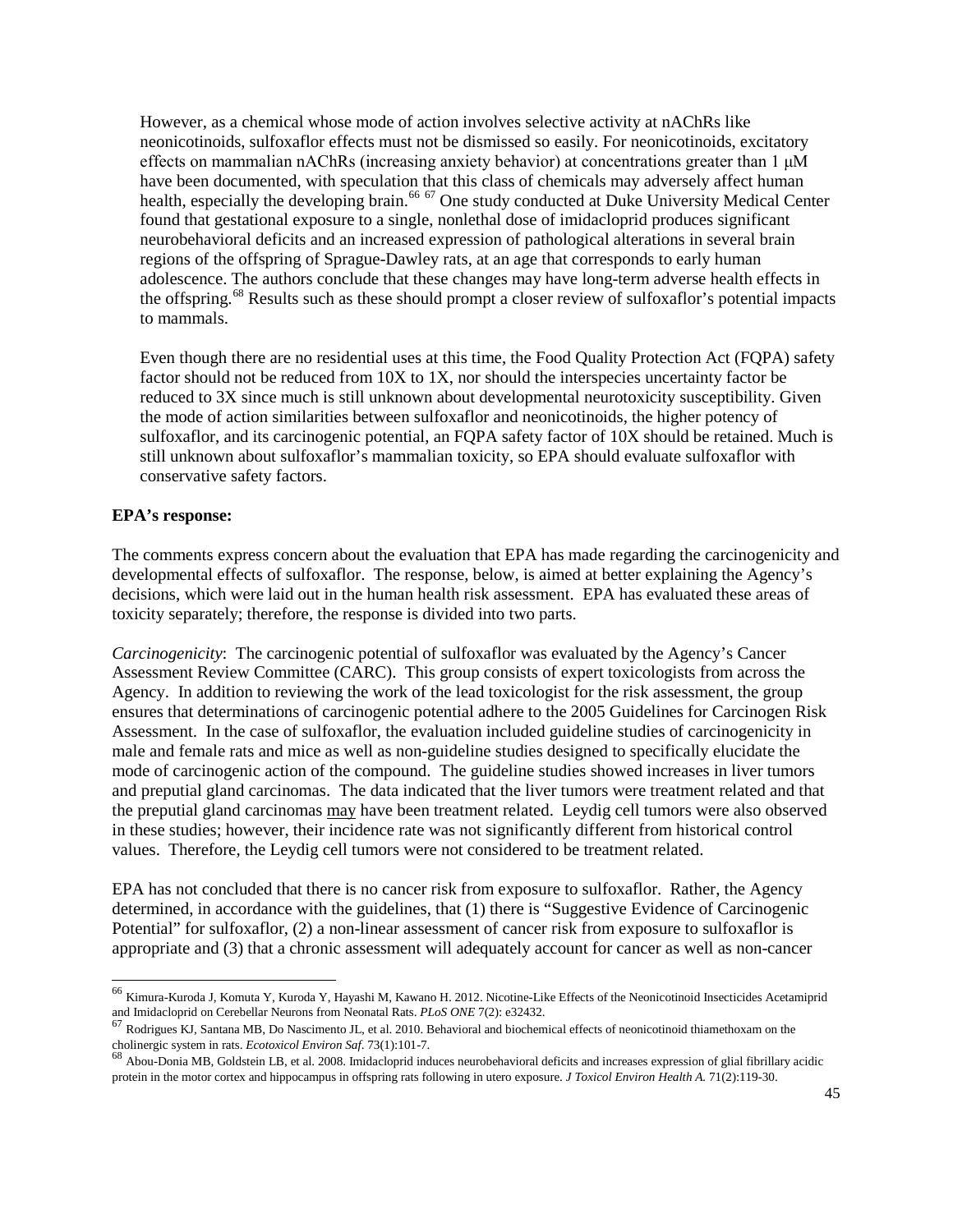toxicity. In light of the comments regarding the reduction of the interspecies uncertainty factor to 3X, the Agency notes that the reduction is only for one risk assessment scenario (i.e., acute dietary) and that the interspecies factor is retained at 10X when assessing chronic risk.

*Developmental Effects and the FQPA Safety Factor; Reduction of the Interspecies Factor*: The Agency is required to apply the additional 10X FQPA Safety Factor to account for potential increased susceptibility of infants and children to the adverse effects of exposure to pesticides. The factor is assumed to be 10X unless, based on reliable data, the Agency can determine that another safety factor is appropriate. When considering reduction of the FQPA Safety Factor, the Agency examines the completeness of the toxicological database, any observed quantitative or qualitative susceptibility observed in that database, the doses and endpoints selected for risk assessment, and the extent to which exposure estimates may underestimate actual exposures. If, after taking those factors into account, there is any residual uncertainty with regard to pre- and/or post-natal susceptibility, then the FQPA Safety Factor is retained at 10X.

In the case of sulfoxaflor, reproduction studies with rats showed developmental abnormalities at low doses. The studies show that the developmental effects could be attributable to a single, *in utero* exposure; therefore, the Agency selected those effects as the endpoint of concern when assessing acute exposure to women of child-bearing age (females 13-49 years of age). The 10X FQPA Safety Factor was reduced to 1X given that:

- The doses and endpoints selected for risk assessment purposes are based on sulfoxaflor's developmental effects observed in the susceptible population group,
- The sulfoxaflor database is complete, including numerous non-guideline mechanistic studies designed to elucidate the mode of action resulting in the observed developmental effects and,
- Exposure estimates are conservative and are not expected to underestimate actual exposure estimates.

When considering these factors in concert, the agency has concluded that there are no residual uncertainties with regard to susceptibility.

As discussed in the human health risk assessment, the mechanistic studies provided evidence that the developmental effects were, in fact, due to a neurological mechanism – specifically, that activation of the nicotinic acetylcholine receptor (nAChR) by sulfoxaflor was causing prolonged muscle contraction in unborn rat pups. The prolonged contractions adversely affected the skeletal system and, in the most severe cases, resulted in death of newborn pups due to asphyxiation. These studies also demonstrated that activation of the nAChR by sulfoxaflor was highly specific to the fetal isoform of the receptor. The specificity of the receptor to activation by sulfoxaflor as well as the differences between rats and humans in the timing of the expression of the fetal and adult isoform types provide strong evidence that the developmental effects being used as the endpoint for risk assessment are not likely to be relevant to humans. Despite the evidence that the mode of action resulting in the developmental effects is not likely to be relevant to humans, out of an abundance of caution, the Agency chose to regulate on the developmental endpoint due to the severity of the effects.

The special mode of action studies provided support for reducing the interspecies factor for risk assessments based on the developmental effects. Specifically, the studies demonstrated significant pharmacodynamic differences (PD) between rats and humans, with respect to binding and activating the nicotinic receptor. The data demonstrate that sulfoxaflor does not elicit a response in the human nAChR at concentrations 500-fold higher than the concentrations eliciting a response in the uniquely susceptible fetal rat receptor. Since humans are clearly not more sensitive pharmacodynamically to sulfoxaflor compared to the rat, reduction of the UF for PD to 1X, which assumes an equal response between humans and rats, is conservative. The agency has, however, retained the 3X pharmacokinetic portion of the interspecies uncertainty to account for potential pharmacokinetic differences between rats and humans.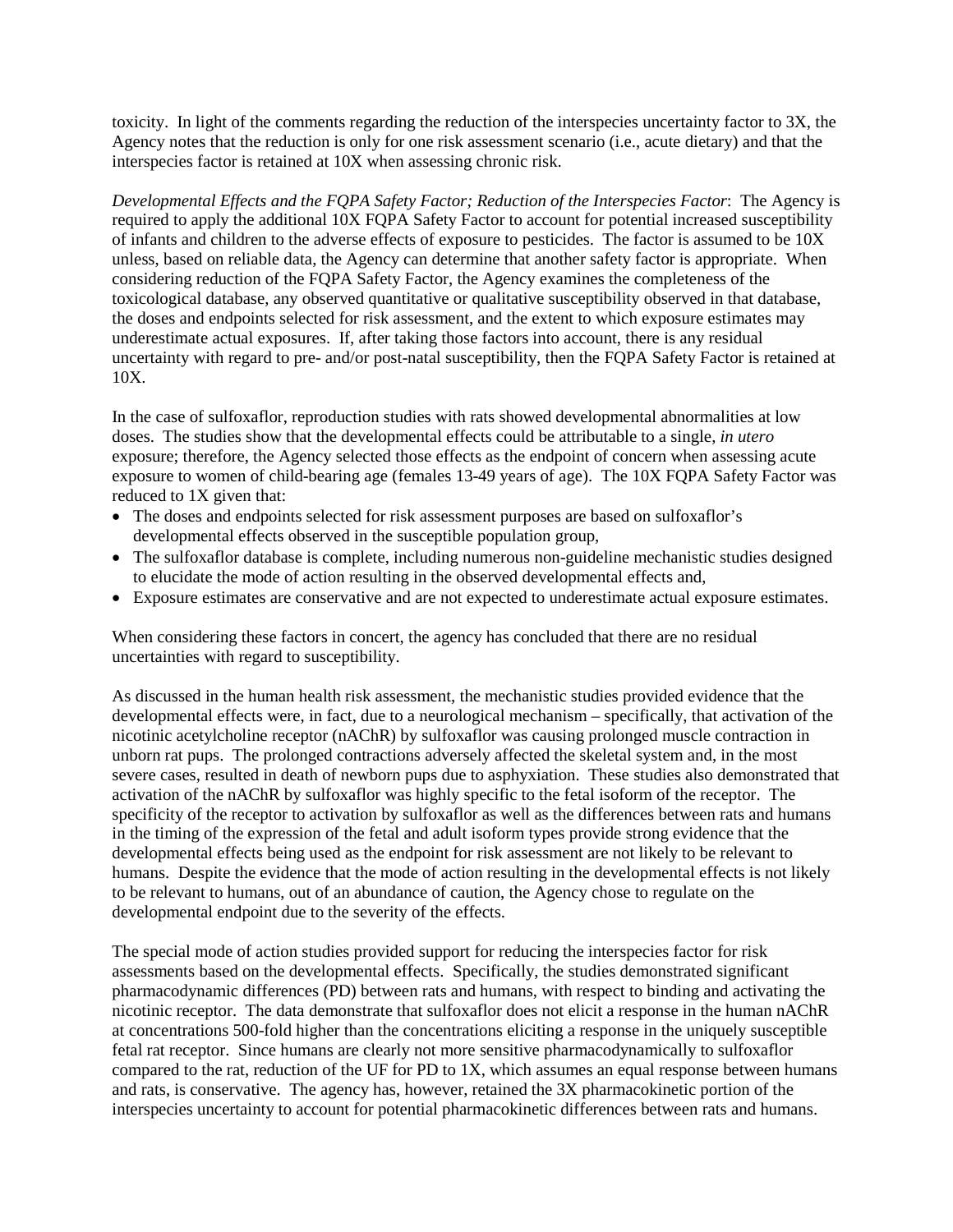Thus, HED's retention of a 3X interspecies factor is both protective and conservative.

# **14) Sulfur allergies**

**J. Roberts' (private citizen) comment (Docket # EPA-HQ-OPP-2010-0889-0032)**: I am allergic to Sulfur and Iodine. I am hoping that this Sulfur based pesticide is not approved, because I'm sure that there are many people like me who would either be made terribly sick by eating these foods treated with Sulfur based pesticide, or would simply have to stop eating them unnecessarily. There is no provision for labeling foods that have been treated with one pesticide or another, so many people would be affected without the ability for them or their physician to understand why.

### **EPA's response:**

Sulfoxaflor does contain a sulfur atom as part of its molecular backbone, and sulfur is also present in a number of metabolites and degradates. Studies available for sulfoxaflor adequately reflect the potential toxicity of the parent and any sulfur-containing metabolites; estimated risk from sulfoxaflor and its metabolites in food and water are well below OPP's level of concern.

### **15) Impacts on human immune systems and pregnant women**

**J. Watson's (private citizen) comment (Docket # EPA-HQ-OPP-2010-0889-0237)**: The EPA has proposed to register a new insecticide, Sulfoxaflor, which the agency has classified as "very highly toxic" to honey bees. The disappearance and killing of Honeybees has been linked to damaged Honeybee immune systems, which is possibly caused by these toxic insecticides. Not only is there a danger to the honeybees but Sulfoxaflor toxins entering the plant stem, leaves, blossoms, nectar, fruits and vegetables are also sold to consumers and served to families without the ability of the food preparer to wash or remove the pesticides. Therefore, in addition to Bees, Sulfoxaflor may affect the human immune systems, particularly pregnant mothers ingesting the pesticides contained in these plants and passing them on to their unborn children to result in weakened or damaged immune systems which may make them susceptible to diseases from cancer to autism. I propose that the EPA conduct research studies "independent" of those conducted by the pesticide companies to determine if Sulfoxaflor poses a danger to both Bees and humans eating these plants and what effect it has on unborn children whose mothers have eaten these pesticide laden plants. That until a proper and full research studies are performed that the EPA immediately ban the use of Sulfoxaflor.

### **EPA's response:**

As part of its review, the Agency examines studies specifically designed to assess immune function. In addition, the Agency looks for evidence of immunotoxicity, such as effects on the thymus and spleen, in other toxicity studies. There is no indication in any of these studies that sulfoxaflor impacts the immune system of mammals, including humans. Regarding pregnant females, the Agency has reviewed developmental toxicity studies in the rat and rabbit, as well as a reproductive toxicity study and a developmental neurotoxicity study in the rat. These studies assess the impact on both the parental animals and the offspring and therefore endpoints resulting from these studies will be protective of developing offspring and the pregnant females. These studies include gavage and dietary studies, and would reflect dietary exposure to pregnant females. Furthermore, high-end inputs related to dietary exposure, such as use of residue data from field trials, conservatively modeled estimates of residues in drinking water, and an assumption that all of the crops for which registration was sought were, in fact, treated with sulfoxaflor, did not result in risks of concern. The studies submitted by pesticide companies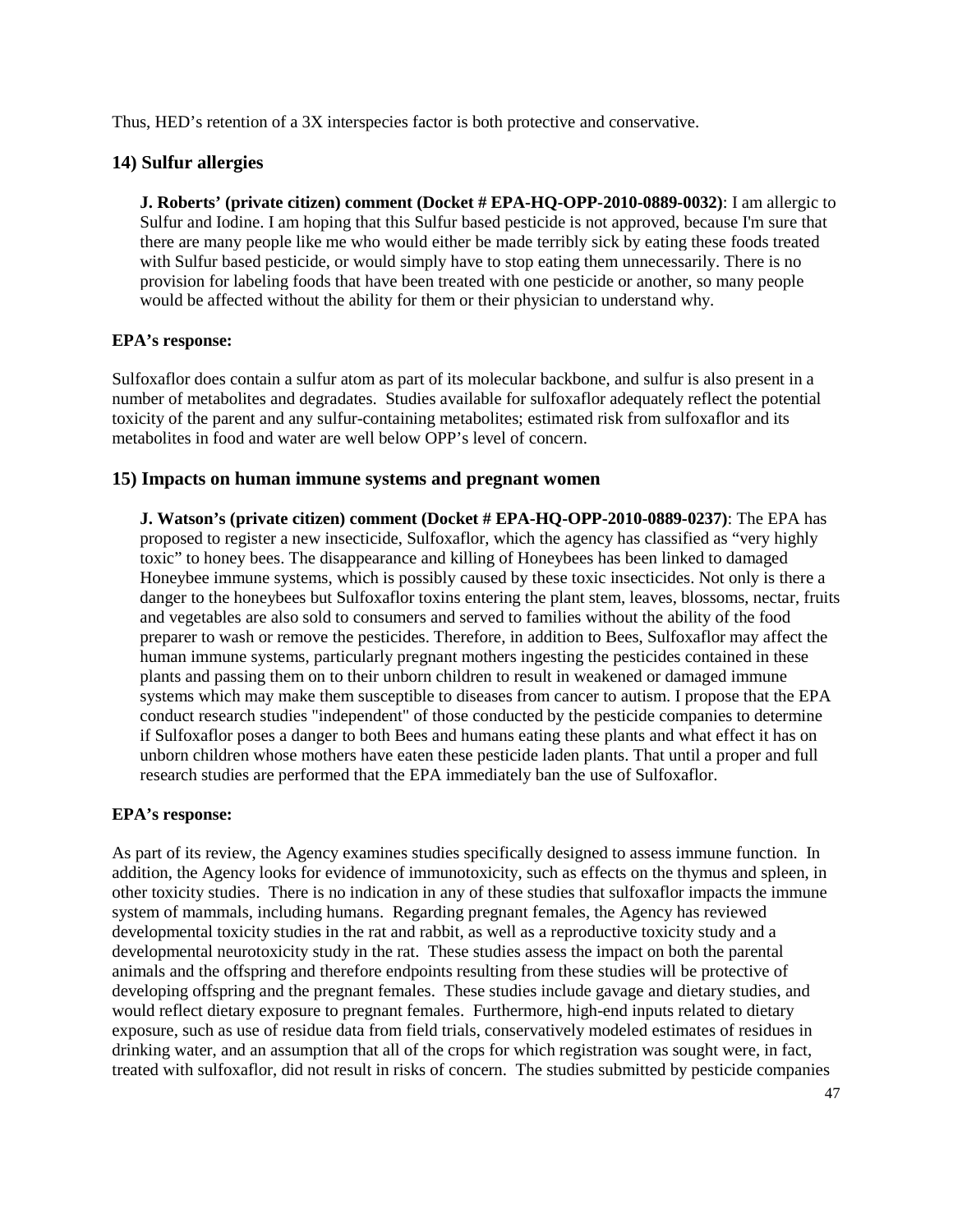to the Agency for evaluation of sulfoxaflor were conducted in accordance with Good Laboratory Practice (GLP) guidelines and have been accepted by the US, Canada, and Australia. The GLP guidelines are intended to ensure the quality and integrity of data submitted to the Agency and the results of these studies are considered appropriate for use in human health risk assessment. EPA has determined that no additional studies are needed to address the concerns raised in this comment.

## **16) Impractical and/or unenforceable label statements**

**Beyond Pesticides' comment (Docket # EPA-HQ-OPP-2010-0889-0384):** Sulfoxaflor's proposed label statements attempt to warn the user of the risks to bees. However, these labels seem to be unrealistic in the real world and unenforceable. Statements advising users to make applications before 7.00am or after 7.00pm ignore EPA's own data that the product is still highly toxic up to three days after application. While spraying before and after bees are active in fields may minimize direct contact exposures, residual exposures, at least up to three days, are still highly toxic and do not solve the problem of minimizing risks.

Other label statements that are currently in use include: "Do not apply during bloom"; "Do not apply three days prior to bloom…"; "Do not make more than one application...three days prior to bloom" etc. These have not been practical or enforceable. The agency is aware that label directions such as these are not adhered to in the real-world. Many beekeepers can attest to this. Addressing lack of compliance has been an area the agency has not sufficiently addressed throughout the years. These labels are also unenforceable. Moreover, instructions to minimize pesticide drift continue to be a challenge especially for aerial applications.

Meanwhile, EPA and state enforcement capabilities seem to be almost non-existent. Many states do not have the resources or manpower to enforce product labels, collect incident data, or conduct necessary inspections. Given the challenges that exist with product label compliance, and the declines in bee populations in the U.S., the agency must reconsider granting registration to a product with such high risks to bees without the proper safeguards in place.

#### **National Pollinator Defense Fund's comment (Docket # EPA-HQ-OPP-2010-0889-0369):**

Protection of pollinators from sulfoxaflor poisonings requires that label restrictions be enforced, yet the discussions within the PPDC Pollinator Workgroup have made it clear that enforcement at the state level is dysfunctional in many states. Label statements are confusing and undefined, and the State Lead Agencies in charge of enforcement believe them to be unenforceable. The result is that readily preventable acute bee kills still happen with regularity and with impunity for those causing the kills. EPA can solve this problem by clarifying label language and ensuring that states require mandatory training in pollinator protection for applicators and require state regulators to take their enforcement mandate seriously by acting expeditiously to fully investigate each incident, document the incident in a traceable manner, file a comprehensive report of the incident with US EPA, and take corrective action to avert future poisoning incidents.

**Thomas R. Smith's comment (Docket # EPA-HQ-OPP-2010-0889-0342)**: 5. The Environmental Section mandatory language as it pertains to pollinators for the Sulfoxaflor label will not be followed by applicators nor enforced by State Lead Enforcement Agencies. This is the current situation for existing pesticide labels. This fact has been reported by the beekeeping industry to EPA during the PPDC discussions and by past industry leaders for decades. This fact is also substantiated by State Lead Agencies stating in the PPDC work group session, on more than one occasion, that the current mandatory label language does not consist of "legal" terms. It is common knowledge that EPA has not defined the mandatory terms. It is also documented that the request for definitions has gone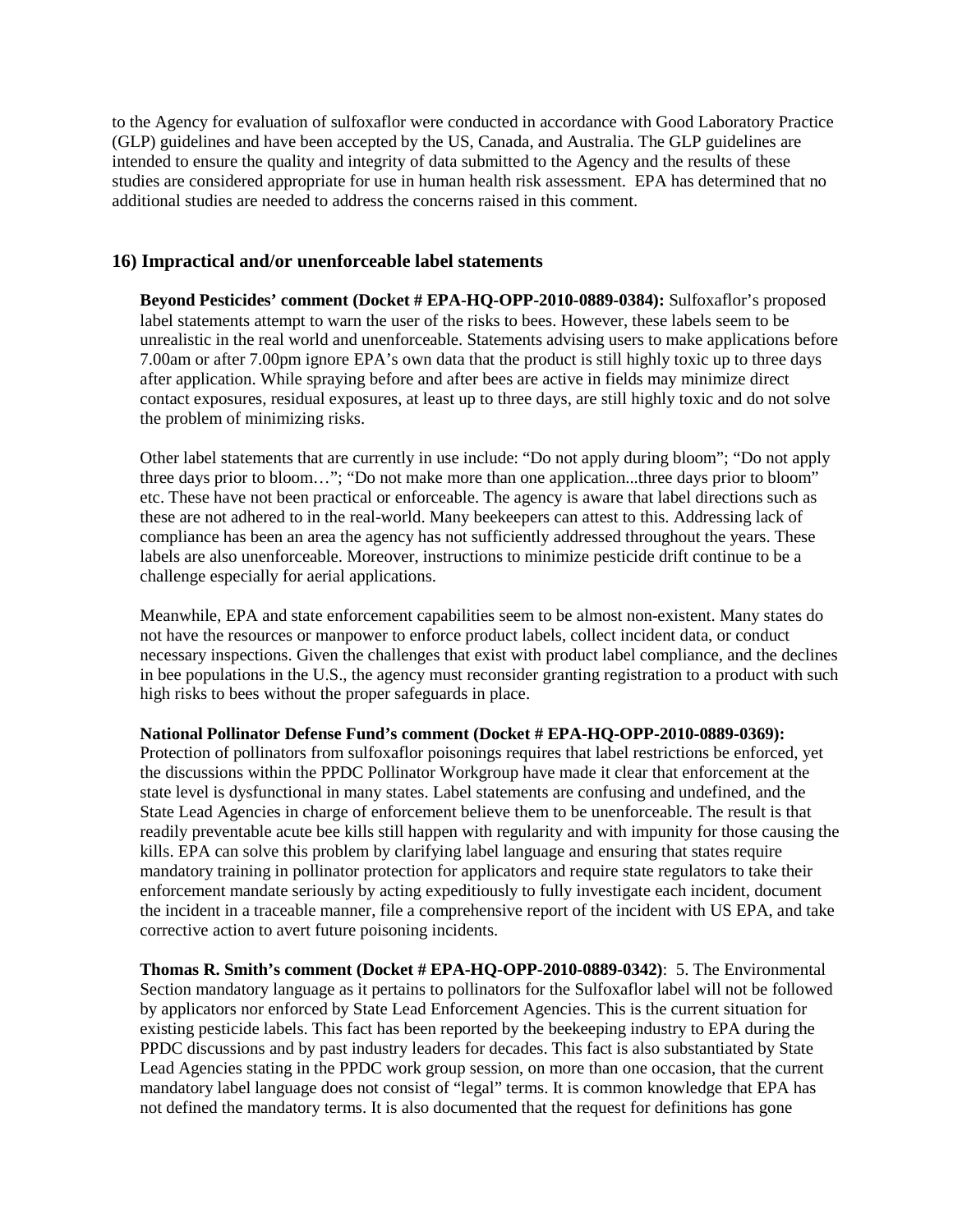unanswered for decades. State Lead Agencies have stated that the mandatory terms cannot be determined in the field therefore they not enforceable. In practice the Environmental Section is deemed as Advisory language in the eyes of applicators and State Lead Enforcement Agencies. There is no evidence that the Mandatory language for Sulfoxaflor would be followed based upon this evidence.

6. The vast majority of Sulfoxaflor applications will occur as other pesticide applications are presently occurring. In crops which are not dependent upon pollinators, the applications will begin at sunrise and end at sunset resulting in unacceptable damage to pollinators exposed to direct contact and highly contaminated pollen. Applications will occur in similar fashion for crops which require pollination when managed pollinators colonies are not present in the field under contract. Applicators will follow the Mandatory language when managed pollinator colonies are present in the field under contract. Sadly native pollinators will suffer when managed colonies are not present and under contract.

The Section 18 Permit utilized a beekeeper written notification as the risk mitigation measure to protect managed honey bee colonies. In reality this was a notice for beekeepers to move their colonies and place them where another farmer will have to protect them. Notification is not a mitigation measure. Notification programs are not acceptable to the commercial honey bee industry, as has been stated in the PPDC work group's records and the PPDC meetings. Moving colonies to facilitate pesticide applications is not a sustainable business or colony management model. Managed pollinators and the majority of native pollinators must reside near good soils with adequate rainfall or irrigation. The poor soils lacking adequate water will not sustain the pollinators or production agriculture. The two are forced to coexist. It will be of no value for EPA to include a notification requirement on the Sulfoxaflor label. The bees will not be moved. They will just be damaged.

The only possible recommendation I can provide is for EPA to include clear Advisory language which will define the Mandatory language intent. Including how long Sulfoxaflor will kill bees in the different crops in bloom if the Mandatory language is followed. Also provide the expected damage to pollinators if the Mandatory language is not followed and applications are made as I expect, from sunrise to sunset to blooming crops.

The proposed label language states application be completed before 7:00 hours AM and after 7:00 PM. My first question would be: Is these times Mandatory? Second question: Is the language adequate to dispel confusion concerning Daylight Savings Time? For the sake of example, I will assume the language is adequate to describe the sunrise/sunset tables published in the newspaper. Let's assume the median cotton belt latitude is Dallas, Texas. Also for this example, let's assume adequate natural light exists to safely operate all application equipment for 30 minutes before sunrise and 30 minutes after sunset. On July 1, 2013 in Dallas, Texas the sunrise occurs at 6:23 AM and sets at 8:39 PM. Providing for 30 minutes before and after sunrise and sunset the time for which adequate light will exist the label language would define applications times as:

5:23 to 7:00 AM = 1 hour 7 minutes 7:00 to 9:09 PM = 2 hours 9 minutes Totaling 3 hours 16 minutes daily

My points of this example are: 1. Honey bees will absolutely be exposed to direct contact based their habits and the defined language application times.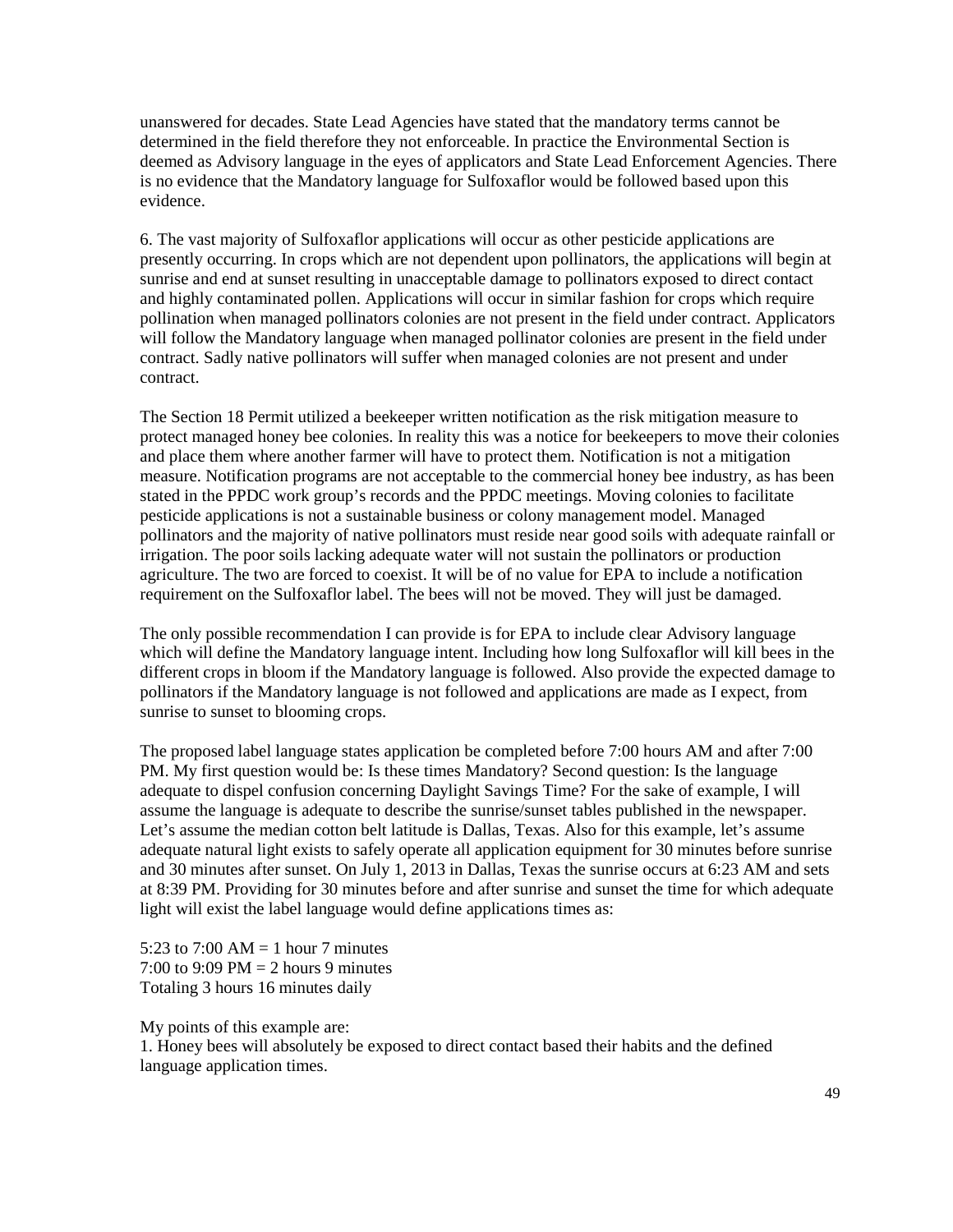2. It has been reported and documented in the PPDC workgroup session that the official position of the Aerial Applicators is that night applications are not safe. (This position does not reflect that aerial night applications have been practiced in many areas since the 1970's and are standard practice when bees are located in pollination fields .)

3. It has been voiced by the Cotton Council that ground application equipment also cannot safely be operated at night in the PPDC work group meetings.

4. The total daily defined application period of 3 hours 19 minutes will not be observed by applicators. The expectation of applicators to prepare for only 1 hour and 7 minutes in the morning and return for 2 hours 19 minutes in the late afternoon will be considered absurd! 5. EPA must be assume, based on this information, that applicators will apply Sulfoxaflor from first light to sunset. State Enforcement Agencies will be influenced by political pressure and allow applications to occur by deeming the label language "Advisory".

6. EPA can only conclude the pollinators will be directly exposed to and, severely damaged by, Sulfoxaflor applications.

**Center for Food Safety's comment (Docket # EPA-HQ-OPP-2010-0889-0363)**: There are several areas where EPA suggests potential mitigation efforts for certain crops to reduce pollinator exposure (e.g., timing applications for late in the day for cucurbits), but these are only offered as voluntary applicator practices, not requirements. On the proposed label, application is required to avoid bloom periods for certain crops, but this is not adequate to protect pollinators from pre-bloom applications because of the systemic nature of sulfoxaflor. These mitigation efforts also do not reduce the likelihood of bees contacting sulfoxaflor via drift on to neighboring lands, and essentially ignore the higher exposure likelihood on the day of application. The systemic nature of sulfoxaflor and its major degradates means that these suggested mitigation measures will not be adequate to protect honey bees and other pollinators from exposures.

### **EPA's response:**

EPA has proposed mitigation measures for sulfoxaflor which include lowering application rates and lengthening the interval between applications. These mitigation measures are mandatory and therefore enforceable. The label also includes the mandatory prohibition against application prior to bloom, during bloom and until after petal fall for a number of crops. These statements are mandatory and enforceable. Advisory statements regarding making applications in the early morning and late evening, and when the temperature is <55˚F, will inform growers of additional steps they can take to minimize exposure to foraging bees. Additionally, EPA agrees with commenter #0342 that notification is not a mitigation measure, however, the sulfoxaflor label will include a recommendation that beekeepers in the area be notified of planned applications so that beekeepers may be informed and communication and coordination between growers and beekeepers may be enhanced.

Commenters state that enforcement capabilities at the state and Federal level are nonexistent due to reduced resources and poor labeling. They also state that the Agency is aware that label directions are not adhered to. There is some degree of misuse in all commodities and instances where applicators have willfully ignored label restrictions or used unauthorized pesticides. In fact, EPA has taken enforcement action for misuse in numerous situations such as adulteration of crops (ex. misuse of zeta-cypermethrin on wheat in multiple states in 2001) and when spray drift has caused adverse effects (ex. clomazone damage to residential properties). EPA is aware that beekeepers themselves have resorted to the use of unregistered miticides and other compounds to combat Varroa mites and other hive pests. However, EPA believes that most growers and beekeepers apply pesticides according to the approved labeling. Furthermore, because bee kill incidents are unique, EPA is collaborating with states, with input from pollinator experts, in order to develop guidance to assist inspectors to better investigate alleged bee kill incidents.